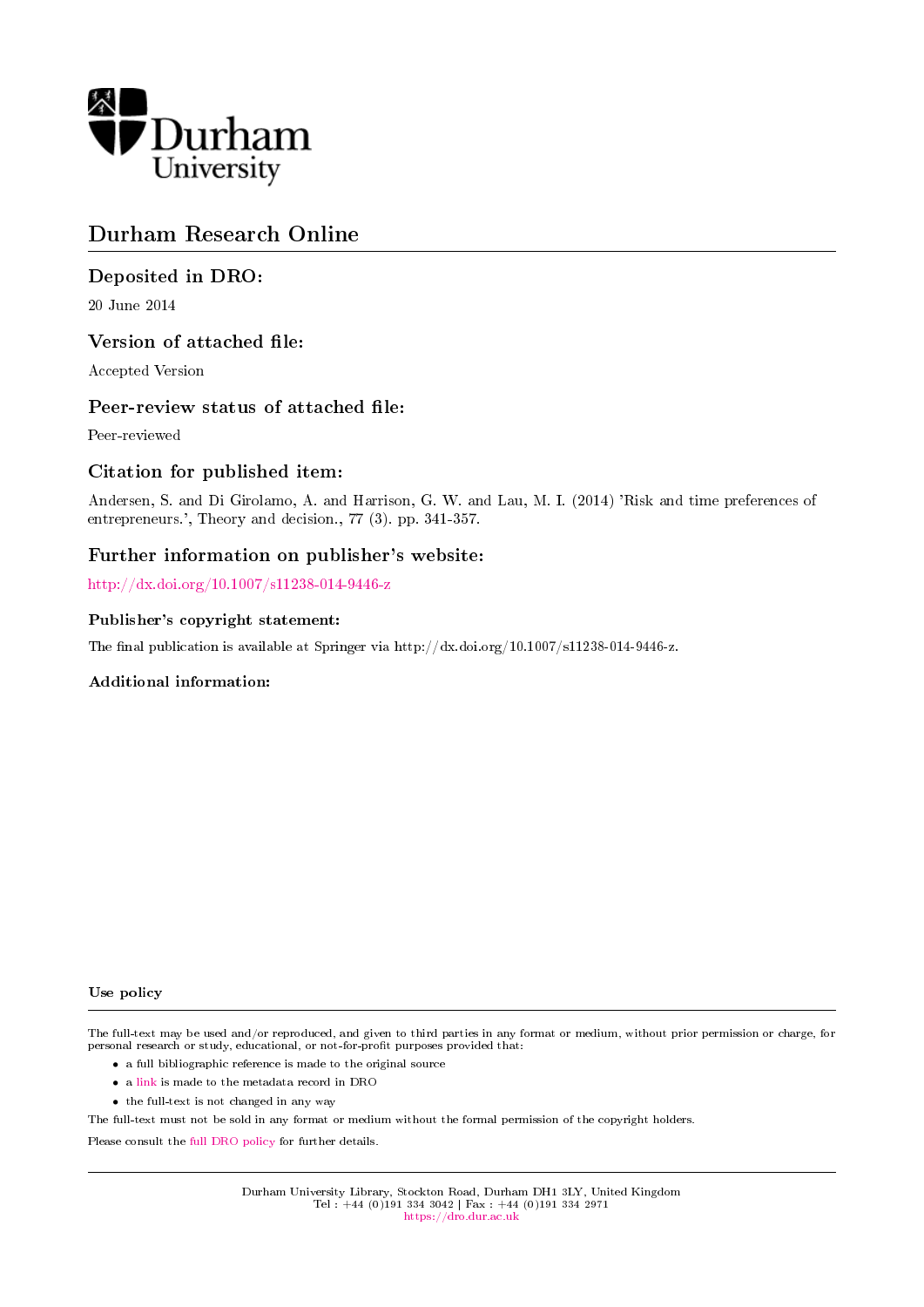# **Risk and Time Preferences of Entrepreneurs: Evidence from a Danish Field Experiment**

by

Steffen Andersen, Amalia Di Girolamo, Glenn W. Harrison and Morten I. Lau †

March 2014

*Abstract.* To understand how small business entrepreneurs respond to government policy one has to know their risk and time preferences. Are they risk averse, or have high discount rates, such that they are hard to motivate? We have conducted a set of field experiments in Denmark that will allow a direct characterization of small business entrepreneurs in terms of these traits. We build on experimental tasks that are well established in the literature. The results do not suggest that small business entrepreneurs are more or less risk averse than the general population under the assumption of Expected Utility Theory. However, we generally find an S-shaped probability weighting function for both small business entrepreneurs and non-entrepreneurs, with entrepreneurs being more optimistic about the chance of occurrence for the best outcome in lotteries with real monetary outcomes. The results also point to a significant differences in individual discount rates between entrepreneurs and non-entrepreneurs: entrepreneurs are willing to wait longer for certain rewards than the general population.

† Copenhagen Business School, Denmark (Andersen and Lau); University of Birmingham (Di Girolamo); Department of Risk Management & Insurance and Center for the Economic Analysis of Risk, Robinson College of Business, Georgia State University, USA (Harrison); and Durham University Business School (Lau). E-mail contacts: sa.eco@cbs.dk, a.digirolamo@bham.ac.uk, gharrison@gsu.edu, and mla.eco@cbs.dk. We thank the Danish Social Science Research Council for research support under project 275-08-0289 and 12-130950, and the Carlsberg Foundation under grant 2008-01-0410.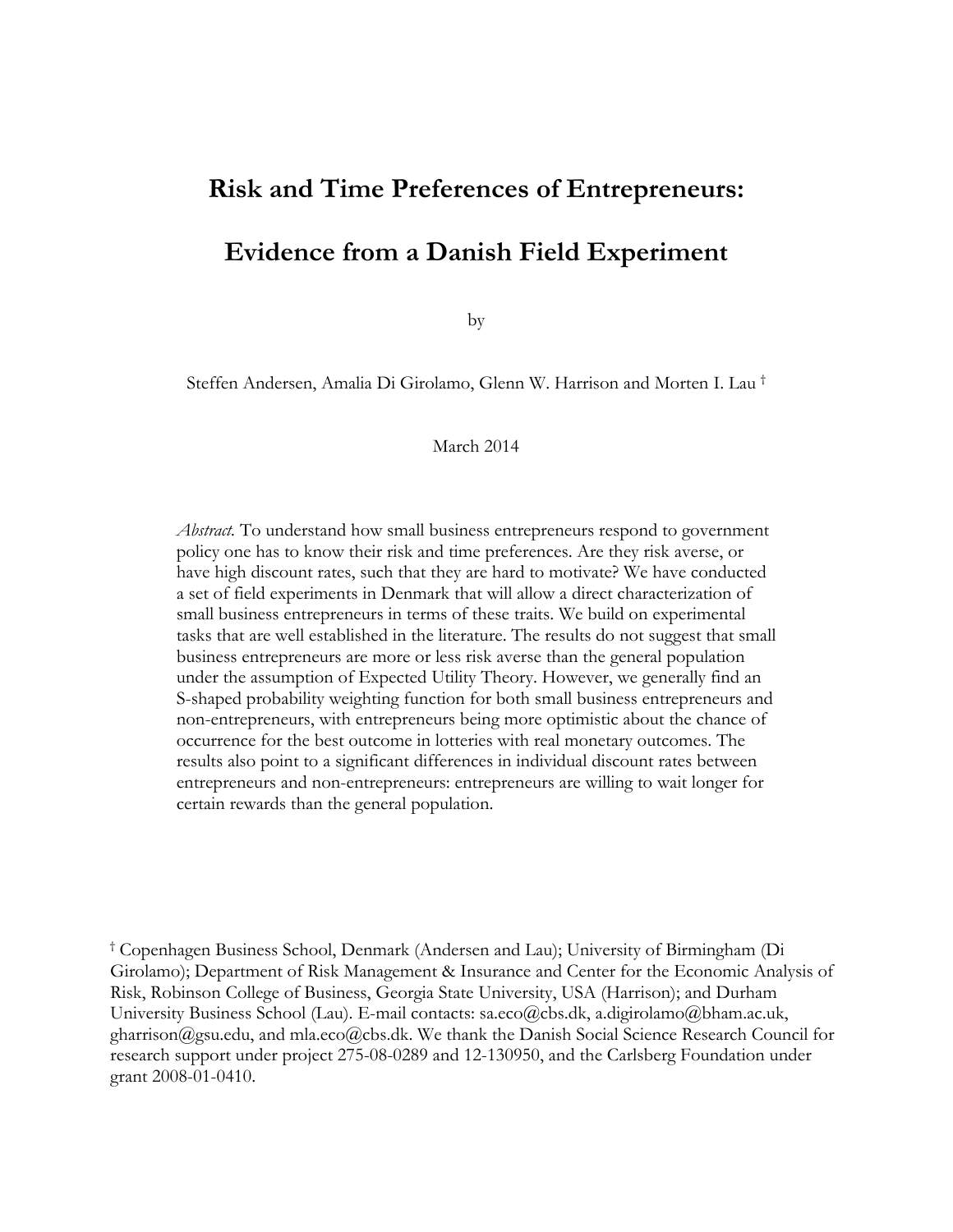Government policies are often designed to stimulate the entry of small business entrepreneurs. Entrepreneurial activity is clearly risky, and often involves short term costs in the expectation of long term gain. To predict the responses to those policies one therefore has to know three things about potential entrepreneurs: their risk preferences, their time preferences, and their subjective beliefs about the likelihood of profit. If potential entrepreneurs are particularly risk averse, have relatively high discount rates, or hold pessimistic beliefs, they might be hard to motivate to start a new business.

Equally important, when one is normatively evaluating whether entry is a good or a bad thing, one needs to know what motivated it. If small business entrepreneurs, for instance, are risk loving, do not discount the future, or hold "optimistic" beliefs about their chances of success, it is not obvious that one should encourage entry. Indeed, one of the major themes of policy towards entrepreneurs is to be able to differentiate entry decisions that are socially optimal from those that are excessive, and to facilitate the low-cost exit of small business entrepreneurs that simply made a mistake. If policy is motivated by the oft-cited claim that there is "excess entry" by entrepreneurs, one must have some economically meaningful benchmark for what is meant by "excess."

We conducted field experiments in Denmark that will allow a direct characterization of small business entrepreneurs in terms of these traits. For controls, we sampled the general adult population of Denmark. To find potential and actual small business entrepreneurs we attended trade shows designed for them. We conducted experiments to allow us to infer individual risk attitudes and discount rates, and to draw inferences about probability "optimism" or "pessimism."1 The

<sup>&</sup>lt;sup>1</sup> Field experiments of this kind were first undertaken by Elston, Harrison and Rutström [2005] in the United States. They studied risk attitudes of entrepreneurs and non-entrepreneurs at a trade show catering to entrepreneurs. They did not elicit discount rates, and their evaluation of the risk attitudes did not consider probability optimism or pessimism. Nor was their control group of non-entrepreneurs as representative of the general population as ours.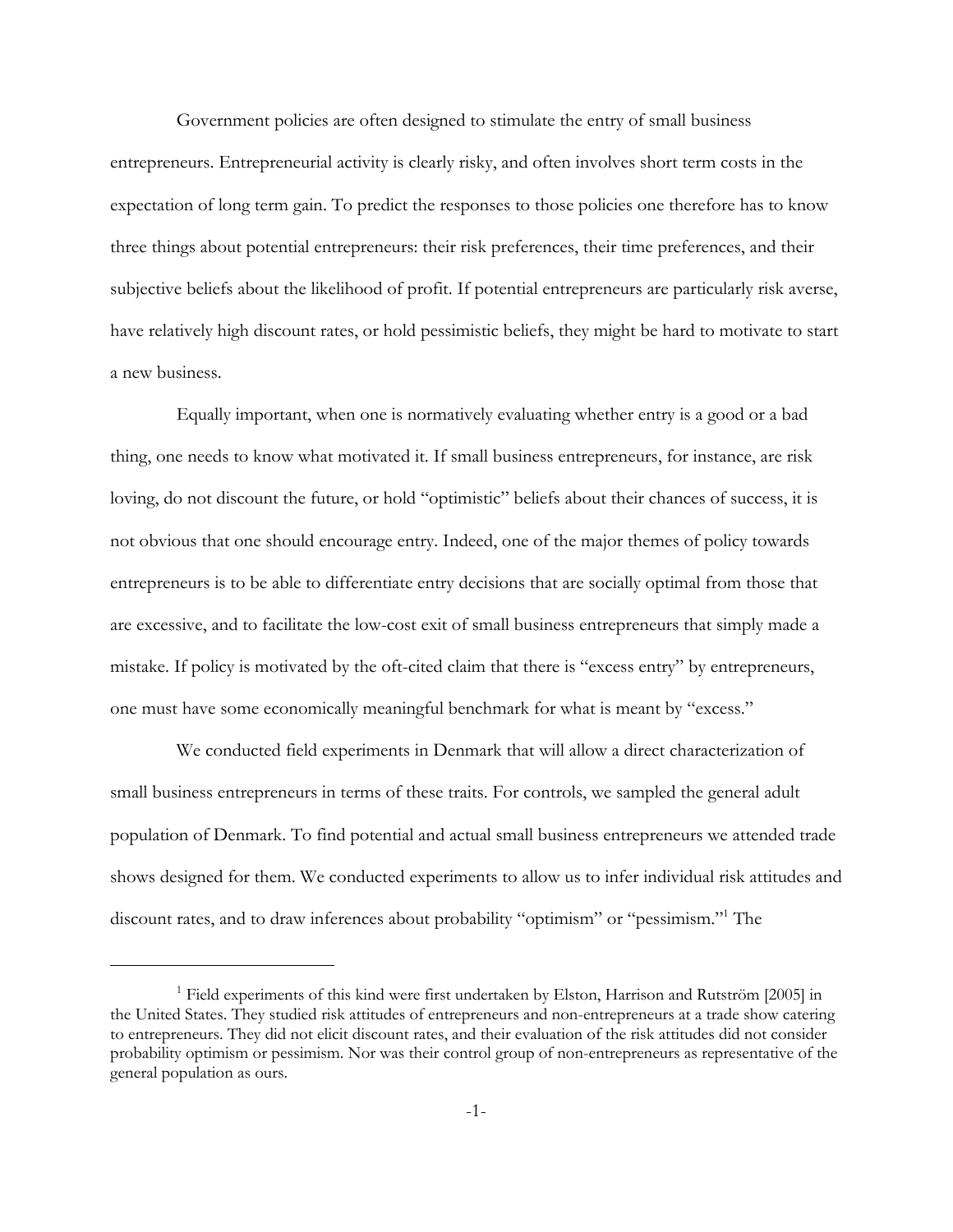experimental tasks involve real monetary outcomes to provide motivation for truthful elicitation of these characteristics.

Risk attitudes are examined by asking subjects to make decisions over choices that involve two lotteries. For example, the subject might be told that they could choose lottery A or lottery B, where lottery A gives them a 50-50 chance of receiving 160 or 200 Danish kroner and lottery B gives them a 50-50 chance of receiving 385 or 10 kroner. The subject picks A or B. The typical experimental task gives the subject 10 such tasks, varying the possibility that the higher prize is received. This design and these parameters were developed by Holt and Laury [2002], and later widely applied in the United States, e.g. Harrison, Johnson, McInnes and Rutström [2005], and Europe, e.g. Harrison, Lau and Rutström [2007] (HLR) and Dohmen, Falk, Huffman, Sunde, Schupp and Wagner [2011]. The typical findings from these experiments are that subjects are averse to risk, and that there is considerable individual heterogeneity in risk attitudes. The Danish field experiments of HLR [2007] were representative of the adult Danish population, and will thus serve as an ideal comparison group for our experiments with entrepreneurs.

There are several psychological paths generating a risk premium. Under Expected Utility Theory (EUT) the risk premium is entirely driven by aversion to variability of outcomes, and is a property of the utility function. However, under Rank Dependent Utility (RDU) and Prospect Theory, risk aversion might also be generated by optimism or pessimism about the chances of success. This possibility of "probability weighting" can be evaluated from our experiments, and provides a basis for determining if the subjective beliefs of potential entrepreneurs are different from the general population.<sup>2</sup>

<sup>&</sup>lt;sup>2</sup> Alternative methods for the direct estimation of subjective beliefs about other naturally occurring events, using popular scoring rules and controls for biases due to risk aversion, have been developed. Andersen, Fountain, Harrison and Rutström [2014] review the literature, and develop methods that extend the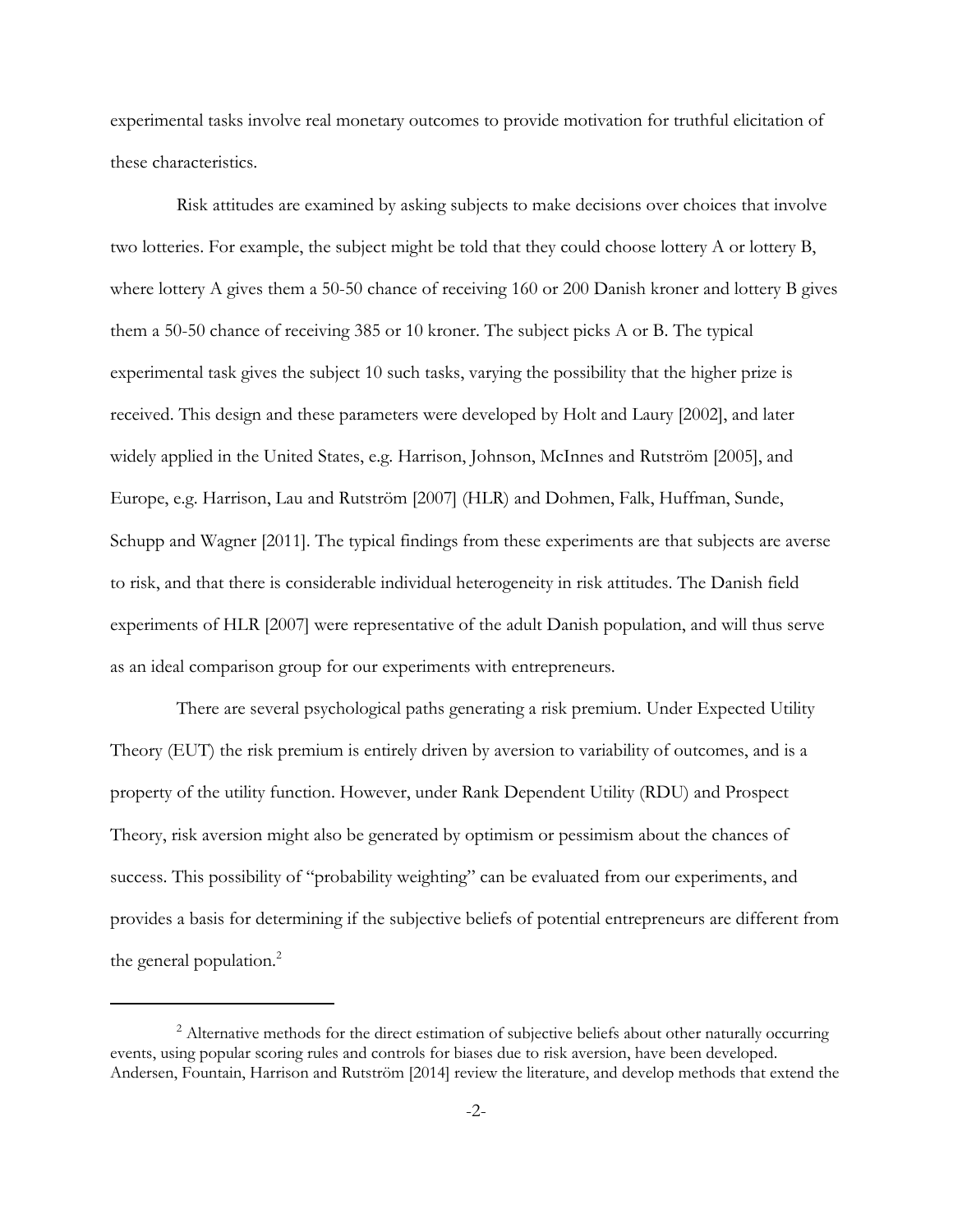Time preferences are examined by asking subjects to also make a series of choices, in this case over outcomes that differ in terms of when they will be received. For example, one option is 300 kroner in 30 days, and another option is 330 kroner in 90 days. If the subject picks the earlier option we can infer that the discount rate is above 10% for 60 days. By varying the choices so that the later option implies different discount rates, and verifying that the individual does not have access to perfect capital markets, we can identify the discount rate of the individual. In addition, one can vary the time horizon to identify the discount rate function. This method has been widely employed in the United States, e.g., Coller and Williams [1999] (CW), and in Denmark, e.g., Harrison, Lau and Williams [2002] (HLW). The typical findings from these experiments are that subjects have discount rates between 7% and 11% on an annual effective basis, after we control for concave utility functions, see Andersen, Harrison, Lau and Rutström [2008][2011][2013] (AHLR). The evidence also points to considerable heterogeneity in time preferences across identifiable segments of people. We again have an ideal comparison group in the form of a representative sample of the adult Danish population (AHLR [2008]).

### **1. Experimental Tasks**

We build on experimental tasks that are established in the literature, and have been used to study the behavior of university students as well as representative samples of the general adult population in Denmark and elsewhere. Our experimental procedures are documented in detail in AHLR [2008], so we focus here just on the basics. Each subject was asked to respond to 1 risk

approach we adopt here. These methods could be used to undertake a more holistic evaluation of the subjective beliefs of entrepreneurs about other possible events that might motivate their entry, such as the general state of the economy in the future. For instance, Harrison and Phillips [2013] elicit subjective belief distributions about major global financial risks, such as equities risk, interest rate risk, credit risk, and commodities risk.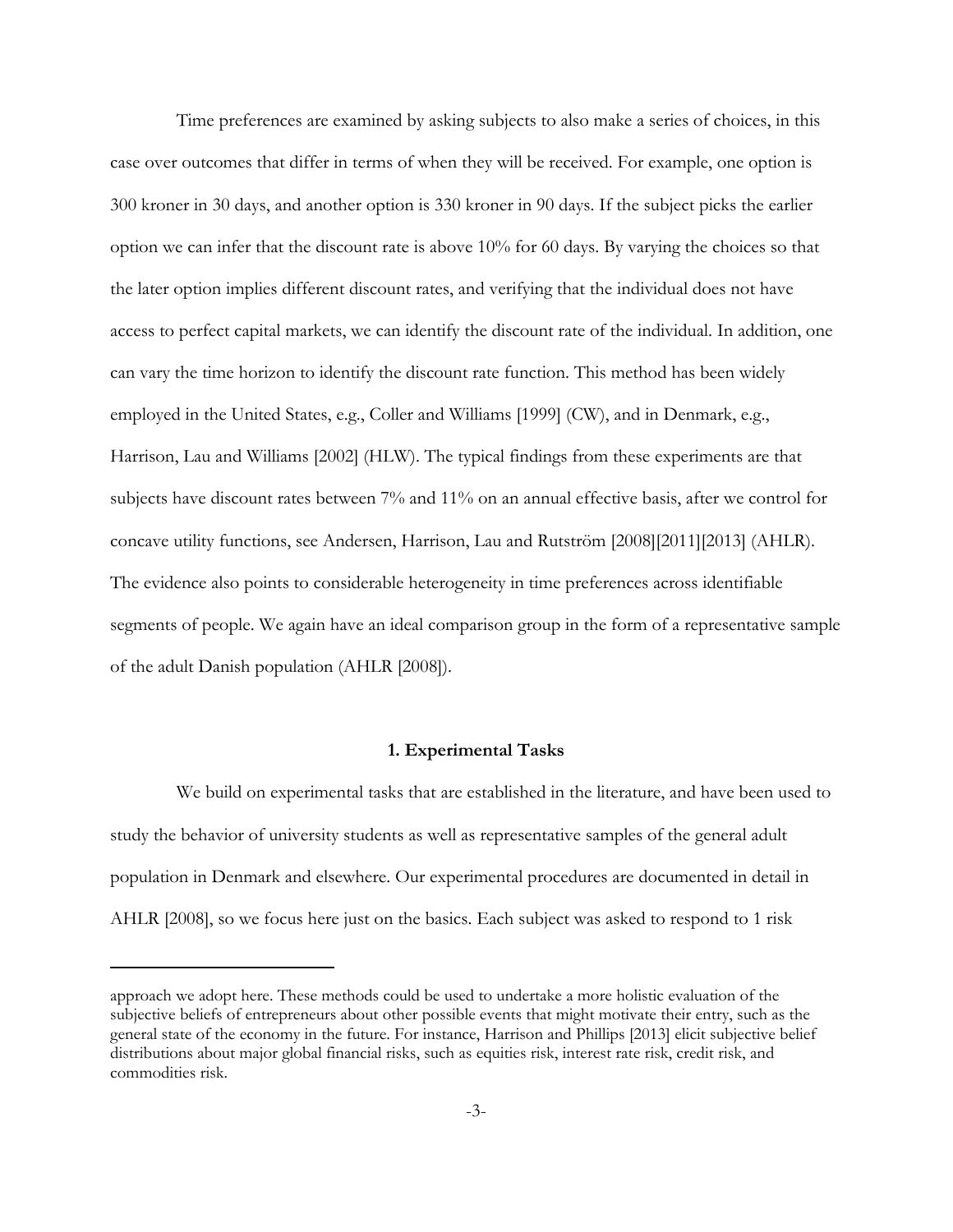aversion tasks and 3 discount rate tasks. Each such task involved a series of binary choices, typically 10 per task. Thus each subject typically provides 40 binary choices that can be used to infer risk and time preferences.

#### *A. Risk Preferences: Measuring Risk Aversion*

Our design poses a series of binary lottery choices in a multiple price list with 10 rows. In the first row, lottery A gives the individual a 10% chance of receiving 200 kroner and a 90% chance of receiving 160 kroner, and lottery B gives a 10% chance of receiving 385 kroner and a 90% chance of receiving 10 kroner. The probability of receiving the high prize in each lottery increases by 10% as one moves to the next row in the multiple price list until the last choice is between two certain amounts of money. The subject chooses A or B in each row, and one row is later selected at random for payout for that subject. $3$ 

We take each of the binary choices of the subject as the data, and estimate the parameters of a latent utility function that explains those choices using an appropriate error structure to account for the panel nature of the data. Once the utility function is defined, for candidate values of the parameters of that function, we can construct the expected utility of the two gambles, and then use a linking function to infer the likelihood of the observed choice.

<sup>&</sup>lt;sup>3</sup> There is some evidence that rewarding subjects by selecting one task at random for payment does not distort choices under EUT. On the other hand, there is some evidence that this random lottery payment protocol can affect inferences about risk preferences under RDU: see Harrison and Swarthout [2012]. The reason that this protocol could affect preferences under RDU, but not under EUT, is that it relies on the independence axiom, which is precisely the axiom that RDU assumes to be invalid. We assume here that the protocol does not influence inferred risk attitudes.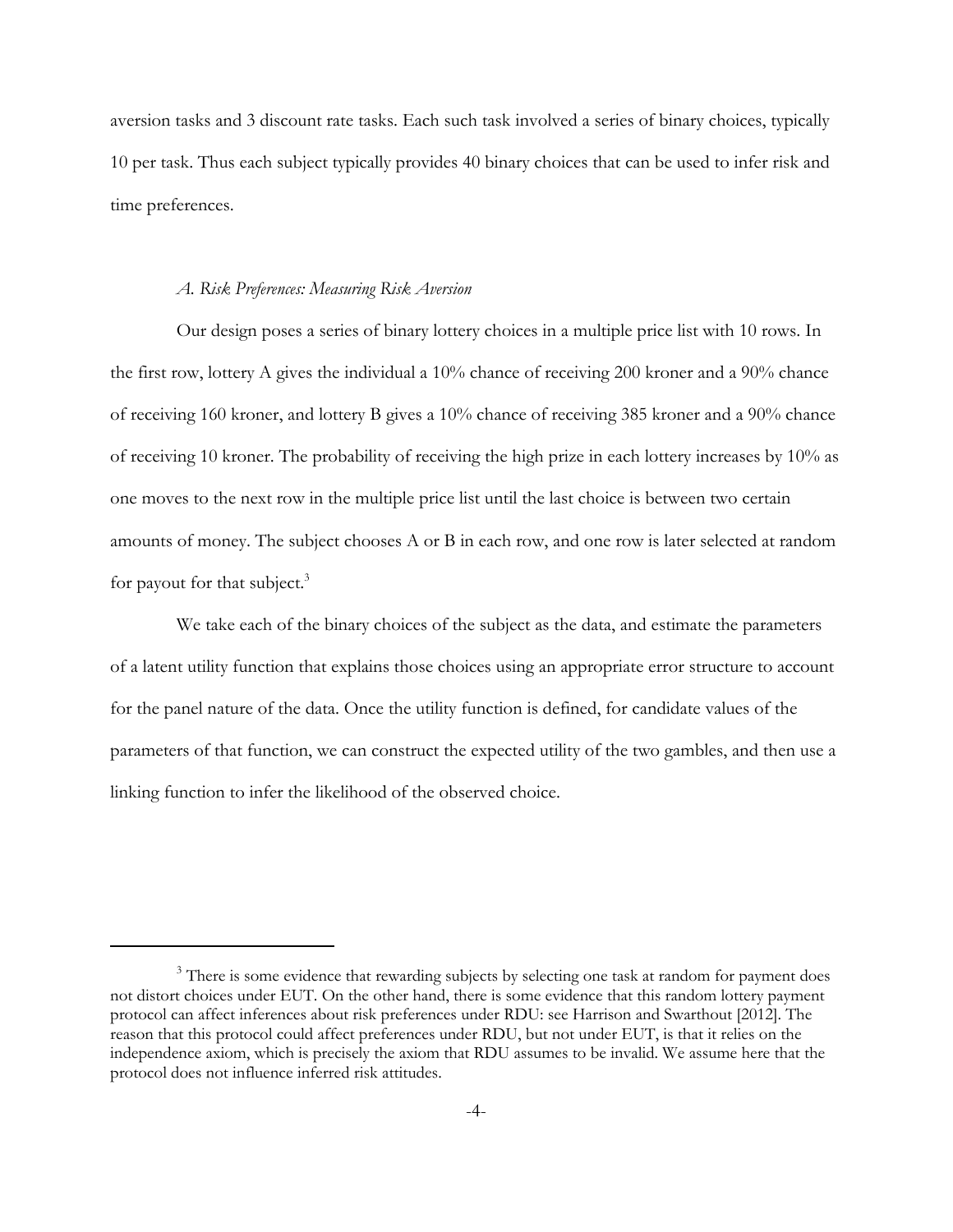### *B. Time Preferences: Measuring Individual Discount Rates*

The basic experimental design for eliciting individual discount rates was introduced in CW [1999] and expanded in HLW [2002] and AHLR [2008]. Subjects in our experiments were given payoff tables with 10 symmetric intervals. For example, Option A offered 300 kroner in one month and Option B paid 300 kroner + *x* kroner in seven months, where *x* ranged from annual rates of return of 5% to 50% on the principal of 300 kroner, compounded quarterly to be consistent with general Danish banking practices on overdraft accounts. The payoff tables provided the annual and annual effective interest rates for each payment option, and the experimental instructions defined these terms by way of example.<sup>4</sup> Subjects were asked to choose between Option A and B for each of the 10 payoff alternatives, and one decision row was selected at random to be paid out at the chosen date. If a risk-neutral subject prefers the 300 kroner in one month then we can infer that the annual discount rate is higher than  $x^0/6$ ; otherwise, we can infer that it is  $x^0/6$  or less.<sup>5</sup>

We use the multiple-horizon treatment from HLW [2002]. Subjects are asked to evaluate choices over three time horizons that are presented in ascending order, and those horizons are drawn at random from a set of 12 possible horizons (1, 2, 3,..., and 12 months). This design will allow us to obtain a smooth characterization of the discounting function across the sample for time horizons up to one year. We also varied the delay to the sooner payment option on a between-subject basis. One half of the subjects had no delay to the sooner payment option, and the other half had a front-end delay of one month. The front-end delay avoids the potential problem of the subject facing extra risk

<sup>4</sup> CW [1999], HLW [2002] and AHLR [2008] provided annual and annual effective interest rates to help subjects compare lab and field investments. This feature may reduce comparison errors and CW [1999] find that providing information on interest rates has a significant negative effect on elicited discount rates.

<sup>&</sup>lt;sup>5</sup> We assume that the subject does not have access to perfect capital markets, as explained in CW [1999; p.110] and HLW [2002; p.1607ff.]. This assumption is plausible, but also subject to checks from responses to the financial questionnaire that CW [1999], HLW [2002] and AHLR [2008] ask each subject to complete. The effects of allowing for field borrowing and lending opportunities on elicited discount rates for risk neutral subjects are discussed by CW [1999] and HLW [2002].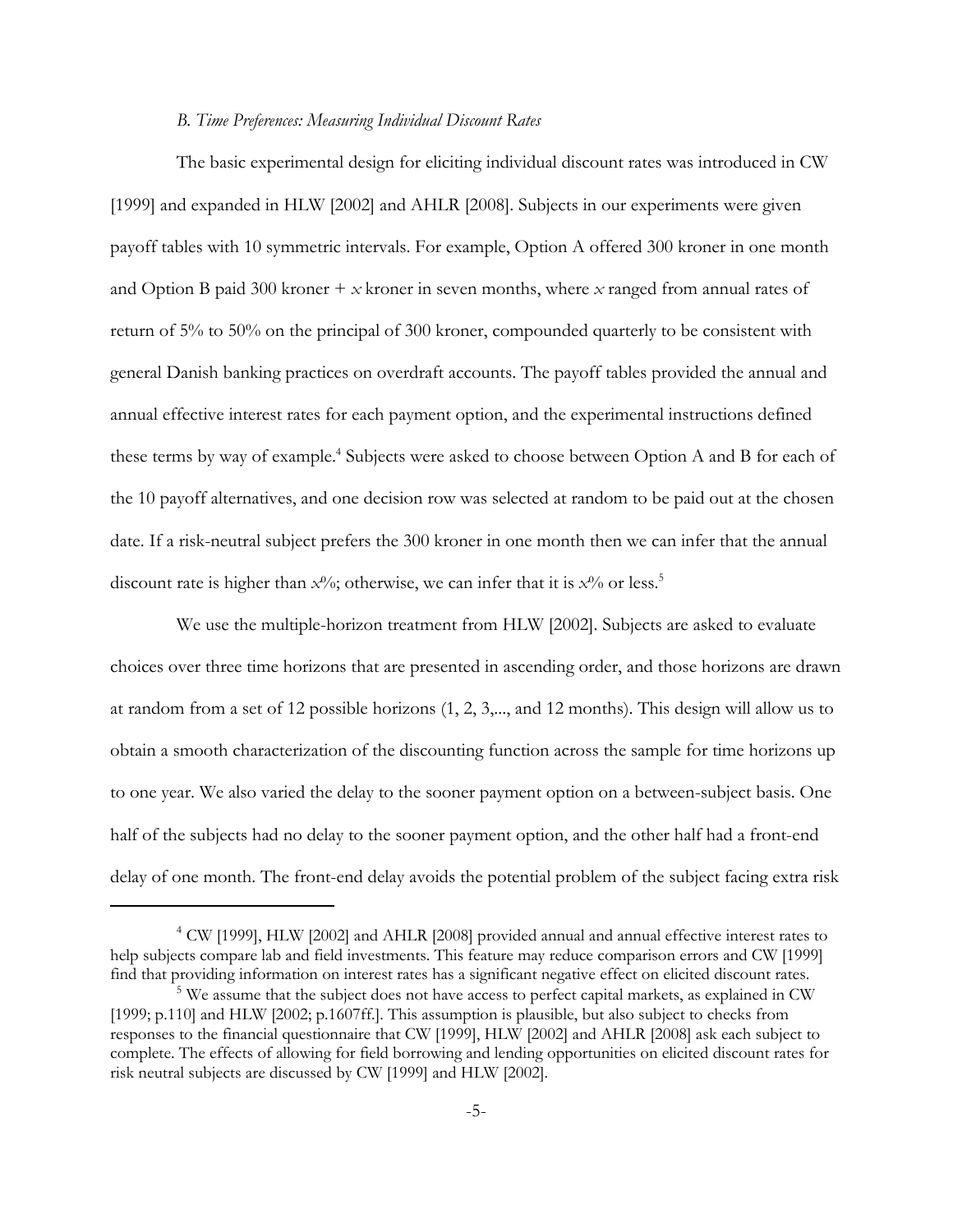or transactions costs with the future income option, as compared to the "instant" income option.<sup>6</sup> If the delayed option were to involve such additional transactions costs, then the revealed discount rate would include these subjective transactions costs. By having both options presented as future income we hold these transactions costs constant.

Each subject responded to all three discount rate tasks and one task and row was chosen at random to be played out. Future payments to subjects were guaranteed by Copenhagen Business School, and made by automatic transfer from the Business School's bank account to the subject's bank account. This payment procedure is similar to a post-dated check, and automatic transfers between bank accounts are a common procedure in Denmark.

Our estimation strategy is the same as for the lottery task. We take each of the binary choices of the subject as data, and estimate the parameters with an error structure that recognizes the panel nature of the data. Risk attitudes and discount rates are estimated jointly. In effect, the lottery tasks identify risk attitudes and the intertemporal tasks identify discount rates conditional on the utility functions identified from the lottery tasks.

### **2. Experiment with Entrepreneurs**

In September 2006 we conducted a field experiment at the Entrepreneurship Fair in Forum, Copenhagen, organized by the Danish IT firm *Multidata* in collaboration with *BG Bank*. This fair attracts aspiring and experienced entrepreneurs from all over Denmark who attend to exchange ideas and find business partners. The fair was attended by 2,300 visitors and featured 80 exhibitors. Our

<sup>&</sup>lt;sup>6</sup> These transactions costs are discussed in CW [1999], and they include things such as remembering to pick up the delayed payment as well as the credibility of the money actually being paid in the future. The design of our experiment was intended to make sure that the credibility of receiving the money in the future was high. These considerations may be important in a field context, particularly in less developed countries.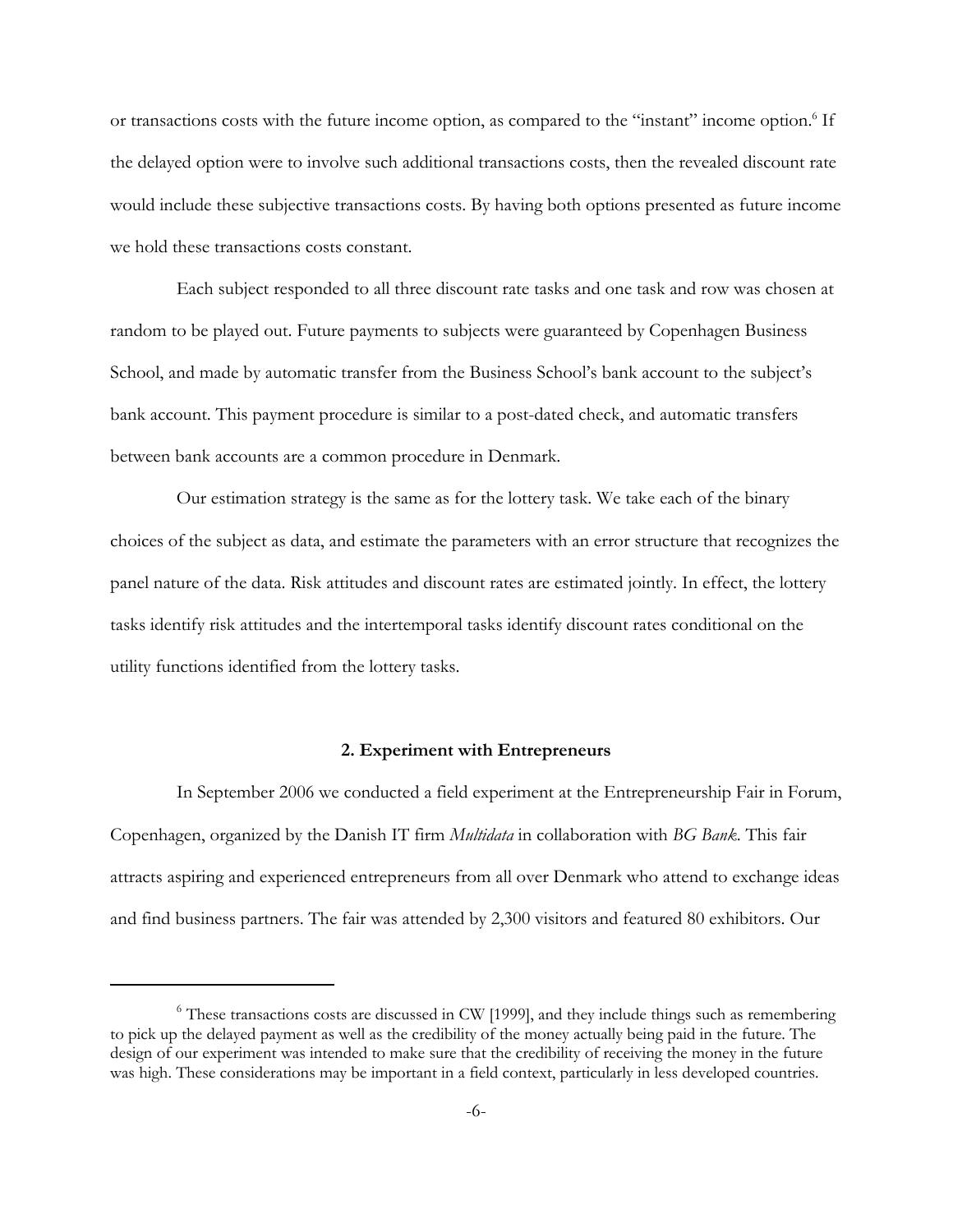sample of entrepreneurs included firms in agriculture, fishing and quarrying (4%), manufacturing (13%), construction (5%), wholesale and retail trade, hotels and restaurants (7%), transport, post and telecommunication (2%), finance and business activities (18%), public and personal services (15%), and non-identified sectors (36%).

Our experiment was run from a booth set up in the exhibitors' area of the fair with a Copenhagen Business School banner. The booth was run by Andersen, Lau and three students. We started by telling people that this was a study on economic decision making, and if they were interested in participating it would take around 15 minutes for which they would receive at least 50 Danish kroner. We then explained that they would be presented with 3 types of tasks in economic decision making. Each subject worked privately through the tasks.<sup>7</sup>

### **3. Data Description**

Data were collected from 125 subjects, of which 55 subjects reported owning a firm and 70 subjects did not own a firm. Responses to the questionnaires allowed us to also classify subjects with respect to their employment status: (i) self-employed only, (ii) part-time employment in another firm, (iii) full-time employment in another firm, (iv) actively seeking employment, and (v) unemployed. The second column in Table 1 shows the distribution of these employment categories for subjects who own a firm: 29 subjects are self-employed only, 20 subjects report having part-time or full-time employment in another firm, and 6 subjects are seeking employment or are unemployed.

We take the 70 subjects who do not own a firm as our control group, along with the

<sup>7</sup> The third task was a laboratory version of the *Deal and No Deal* game, which always followed the risk aversion and discount rate tasks. We provide instructions for the risk aversion and discount rate tasks in Appendix A, available in the working paper version at http://cear.gsu.edu.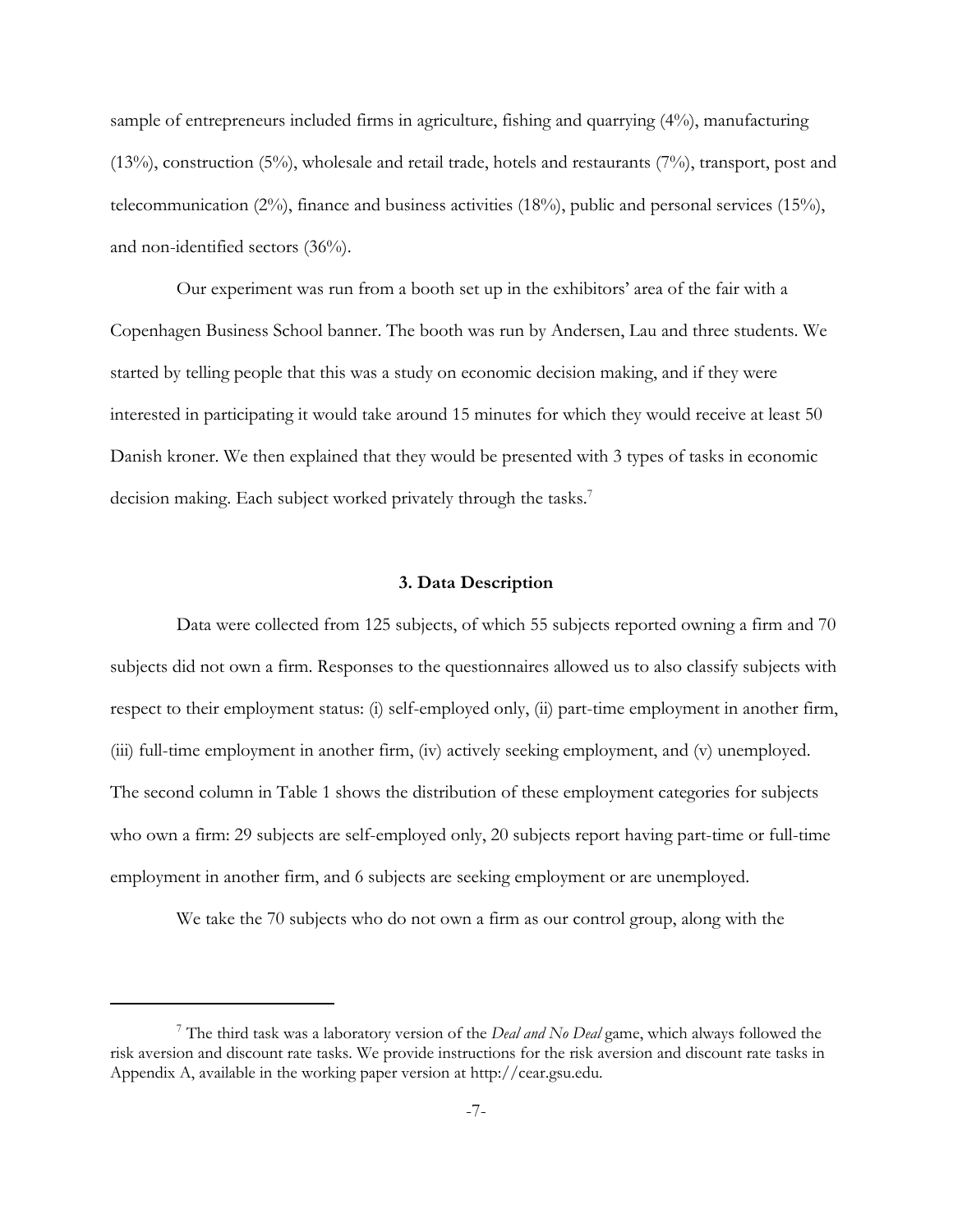samples from the previous field and lab experiments.<sup>8</sup> The third column in Table 1 shows the employment status for those subjects at the entrepreneurial fair who do not own a firm. Two of those subjects report being self-employed; according to Danish tax law, this means that they are VAT-registered and subject to income taxation instead of corporate taxation.

### *A. Previous Field and Lab Experiments in Denmark*

To provide an even broader and more representative control group, we pool the entrepreneurship data with observations from previous Danish field and lab experiments that we conducted between June 2003 and November 2006. Table 2 provides an overview of the number of subjects in each experiment. There are 600 participants in total, with 253 participants in the first field experiment (June 2003), 97 subjects in the second field experiment (September 2003 – November 2004), 90 subjects in the first lab experiment (October 2003), 35 subjects in the second lab experiment (November 2006), and 125 subjects in the experiment that was conducted at the Entrepreneurship Fair in Copenhagen (September 2006).<sup>9</sup>

The subjects in these experiments were presented with binary choice options using multiple price lists.10 We used treatments with relatively high prizes in the risk aversion tasks. Four sets of prizes were used in the two previous field experiment and the two lab experiments, and the prizes in the lotteries varied between 50 and 4,500 kroner.<sup>11</sup> We added a treatment in the second lab

<sup>&</sup>lt;sup>8</sup> In effect, these 70 subjects allow us to control for possible session effects that might be specific to the field experiments conducted at the Entrepreneurship Fair.

<sup>&</sup>lt;sup>9</sup> The 97 subjects in the second field experiment were randomly selected from a subsample of the 253 subjects who participated in the first field experiment. These are "artefactual field experiments" in the terminology by Harrison and List [2004], since we essentially took lab experiments to field subjects.

 $10$  Appendix B provides an overview of the treatments in the risk aversion and discounting tasks across the various experiments.

 $11$  The four sets of prizes (in kroner) are as follows, with the two prizes for lottery A listed first and the two prizes for lottery B listed next: (A1: 2000, 1600; B1: 3850, 100), (A2: 2250, 1500; B2: 4000, 500), (A3: 2000, 1750; B3: 4000, 150), and (A4: 2500, 1000; B4: 4500, 50).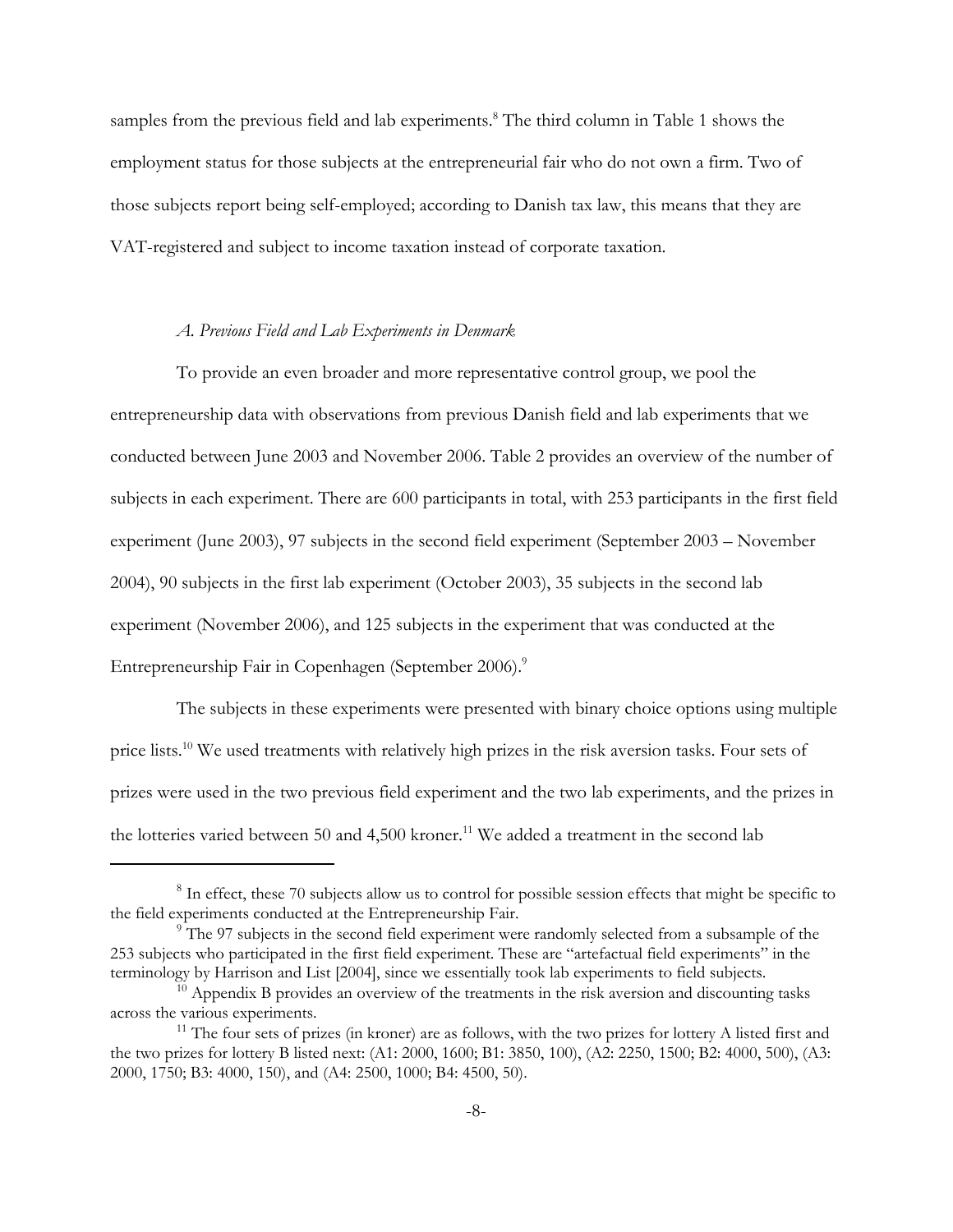experiment where the prizes were scaled by  $\frac{1}{2}$  compared to the default with high prizes, and the prizes in the experiment with entrepreneurs were scaled by 1/10 compared to the default. We used a symmetric menu option in the multiple price list in all the experiments, and added two asymmetric menu treatments in the two field experiments and in the first lab experiment.<sup>12</sup> The subjects were given a 10% chance of getting paid for one of the risk aversion tasks, except in the experiment with entrepreneurs where they were paid for certain.

The subjects were also presented with multiple price lists of ordered binary choice options in the discounting tasks, and the sooner payment option was 3,000 kroner in the two field experiments and two lab experiments. We added a treatment in the second lab experiment where the sooner payment option was 1,500 kroner, and the principal was reduced to 300 kroner in the experiment with entrepreneurs. The design of symmetric and asymmetric menu treatments in the multiple price lists is similar to the design of the menu treatments in the risk aversion tasks, and we allow for asymmetric menu treatments in the two field experiments and first lab experiment.<sup>13</sup> There was a delay to the sooner payment option of one month in all experiments, and we added a treatment with immediate payments in the experiment with entrepreneurs. All subjects had a 10% chance of getting paid for one of the discount rate tasks, except in the experiment at the Entrepreneurship Fair where they were paid for certain.<sup>14</sup> Interest rates were compounded quarterly in all experiments.

Finally, the time horizon varied between 1 and 24 months in the first field experiment,

<sup>&</sup>lt;sup>12</sup> The two asymmetric treatments offered probabilities of  $(0.3, 0.5, 0.7, 0.8, 0.9,$  and 1) and  $(0.1, 0.2,$ 0.3, 0.5, 0.7, and 1), respectively. These treatments vary the cardinal scale of the multiple price list and yield six decision rows in each treatment.

<sup>&</sup>lt;sup>13</sup> The two asymmetric treatments offered annual interest rates of  $(15%, 25%, 35%, 40%, 45%,$  and 50%) and (5%, 10%, 15%, 25%, 35%, and 50%), respectively. The symmetric treatment offers 10 rows with annual interest rates between 5% and 50%.

<sup>&</sup>lt;sup>14</sup> The effect of paying subjects for certain or with a  $10\%$  chance has been directly evaluated by HLR [2007; fn.16] and AHLR [2011], and shown to have no effects on estimated risk attitudes or discount rates in this population.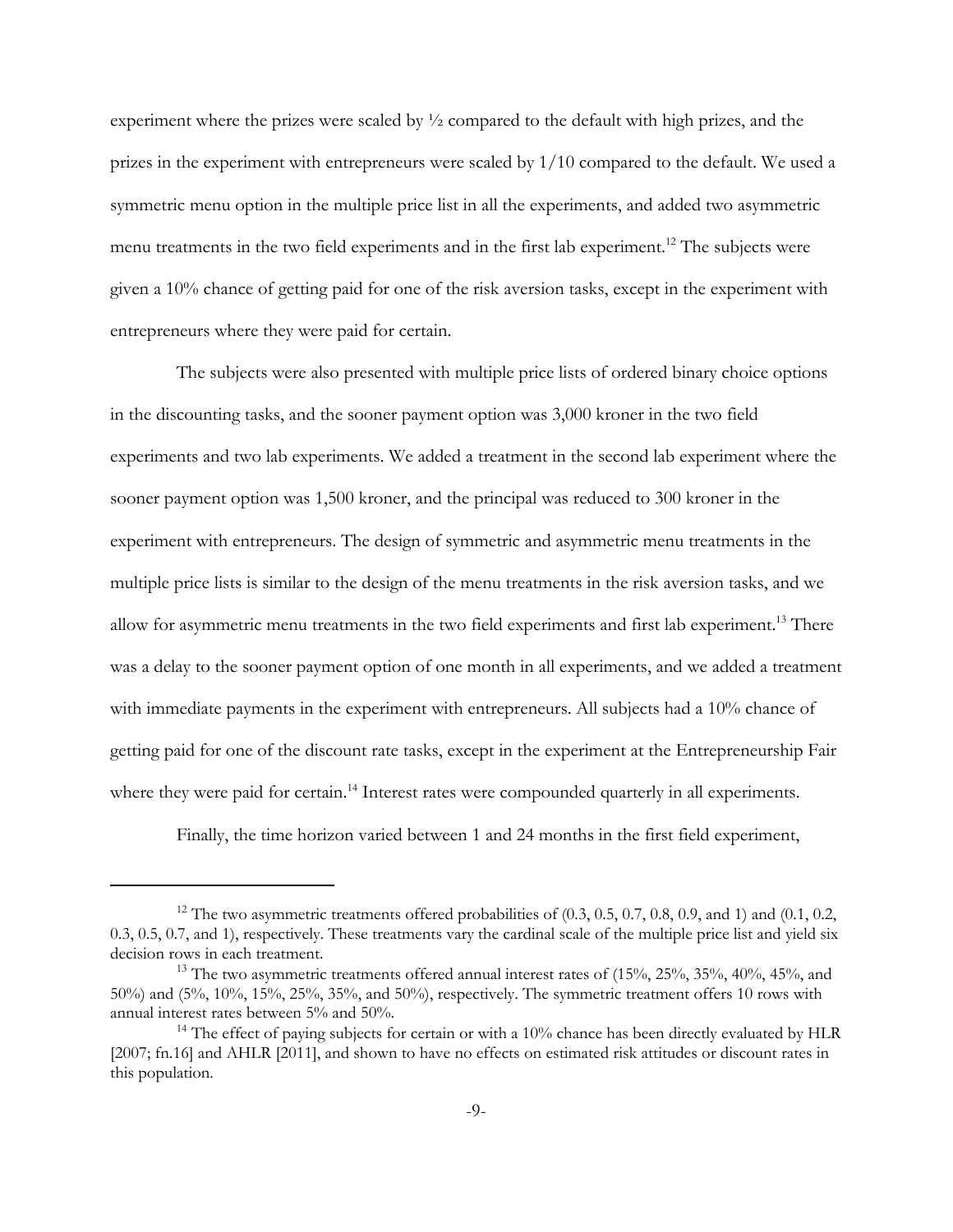between 1 and 21 months in the second field experiment, between 1 and 6 months in the first lab experiment, and between 1 and 12 months in the second lab experiment. The experimental designs in these field and lab experiments allow us to estimate exponential and "smoothly hyperbolic" models of discounting, and we can use data from the immediate payment option in the experiment with entrepreneurs to identify the quasi-hyperbolic discounting specification. We control for nonlinear utility and jointly estimate risk and time preferences using different popular specifications of these latent preferences in the literature.

#### **4. Empirical Results**

We use maximum likelihood estimation of structural models of the latent decision process, in which the core parameters that define risk attitudes and individual discount rates are estimated. The approach is an extension of the full maximum likelihood specification used in AHLR [2008], with modifications for the specifications of the alternative probability weighting functions.<sup>15</sup>

### *A. Risk Preferences*

Table 3 shows maximum likelihood estimates of risk attitudes assuming EUT and constant relative risk aversion  $(CRRA)^{16}$  We condition the coefficient r on dummy variables that control for the second field experiment (**DKphase2**), the first lab experiment (**DKlab1**), low and high prizes in the second lab experiment (**lab2\_RA\_LO** and **lab2\_RA\_HI**), the session at the Entrepreneurial Fair (**DKentre**), and firm ownership (**firm**).

 $15$  We review the estimation procedures in Appendix C.

<sup>&</sup>lt;sup>16</sup> The CRRA specification we use is  $U(M)^{(1-r)}/(1-r)$  for  $r \ne 1$ , where *r* is the CRRA coefficient. With this functional form  $r = 0$  denotes risk neutral behavior,  $r > 0$  denotes risk aversion, and  $r < 0$  denotes risk seeking behavior.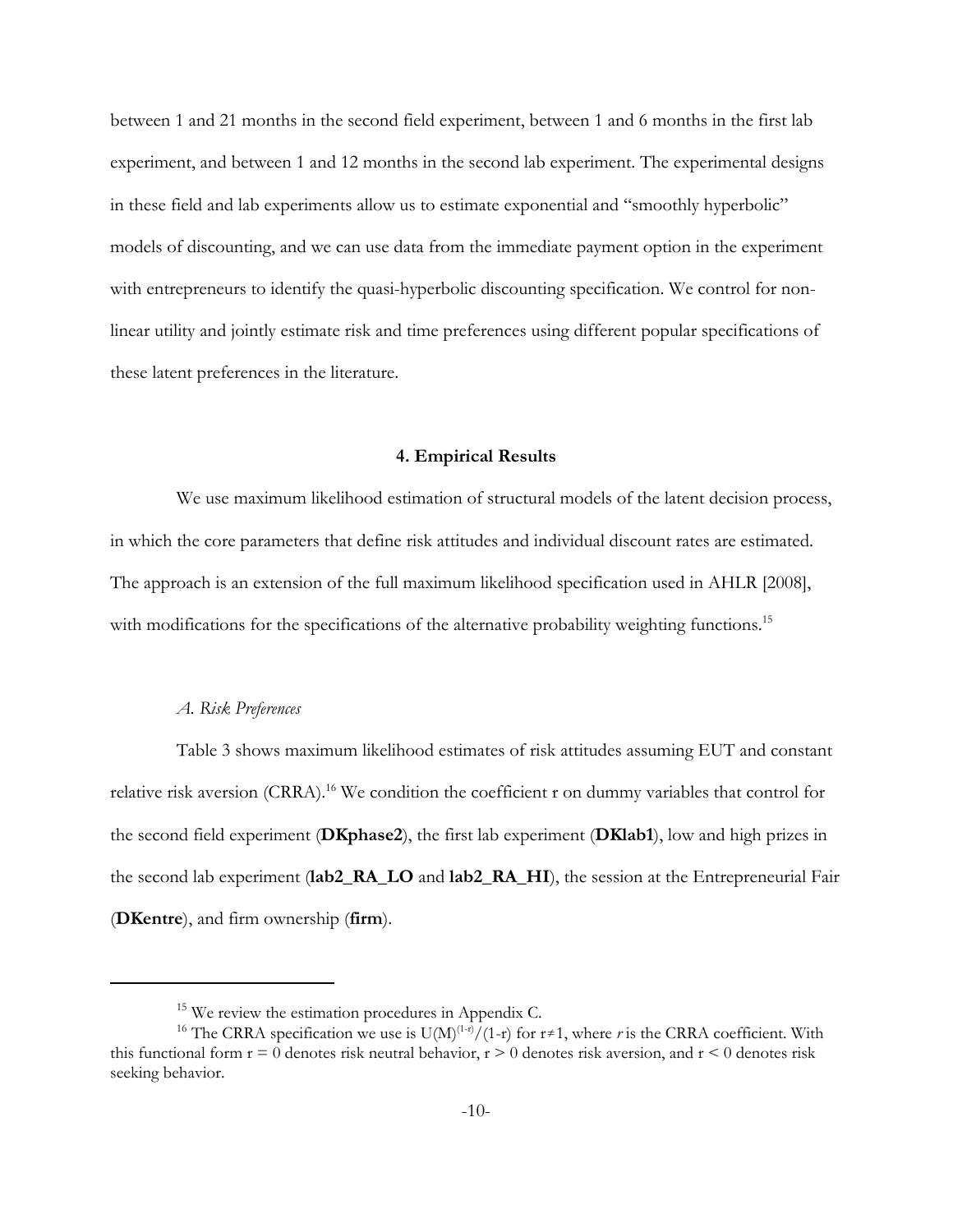The results show some variation in estimated relative risk aversion across the field and lab experiments. In particular, the marginal effect of the dummy variable for the session at the Entrepreneurial Fair is negative: the coefficient of -0.69 is significant with a *p*-value of less than 0.001. The prizes in the entrepreneurship experiment are one-tenth of the default prizes in the two field and two lab experiments, so these estimates suggest that relative risk aversion is increasing over income when we pool data from all field and lab sessions. To evaluate this inference about relative risk aversion, we also estimate the Expo-Power model by Saha [1993] and find that the estimated  $\alpha$  is 0.63 with a 95% confidence interval between 0.51 and 0.74, implying increasing relative risk aversion.<sup>17</sup> The estimated r parameter is  $0.25$  with a 95% confidence interval between 0.15 and 0.35.

We do not find a significant marginal effect of firm ownership on estimated risk aversion: the coefficient for the CRRA utility function is equal to -0.01 and has a *p*-value of 0.95.18 Using the Expo-Power specification of utility, a test of the joint hypothesis that the marginal effect of firm ownership on the estimated r and α coefficients is zero cannot be rejected (*p*-value=0.99). These results suggest that entrepreneurs do not have significantly different risk attitudes than the general population.

### *B. Optimism or Pessimism*

We report estimates of the RDU model with the flexible Prelec function in Table 4.<sup>19</sup> The

<sup>&</sup>lt;sup>17</sup> The Expo-Power function is defined as  $U(M) = \frac{1 - \exp(-\alpha M^{1-r})}{\alpha}$ , where  $\alpha$  and r are parameters to be estimated. RRA is then  $r + \alpha(1-r)M^{1-r}$ , so RRA varies with income if  $\alpha \neq 0$ . This function nests CRRA (as  $\alpha \rightarrow 0$ ) and CARA (as  $r \rightarrow 0$ ).

<sup>&</sup>lt;sup>18</sup> Table C1 in Appendix C shows ML estimations of the same model with control for employment status instead of firm ownership. The results suggest that self-employed are less risk averse than full-time employed subjects. The estimated coefficient is equal to -0.295 with a *p*-value of 0.099.

<sup>&</sup>lt;sup>19</sup> Prelec [1998] offers a two-parameter probability weighting function that exhibits considerable flexibility. This function is w(p) =  $\exp{\{-\eta(\text{-ln } p)^{\varphi}\}}$ , and is defined for  $0 \le p \le 1$ ,  $\eta \ge 0$  and  $\varphi \ge 0$ .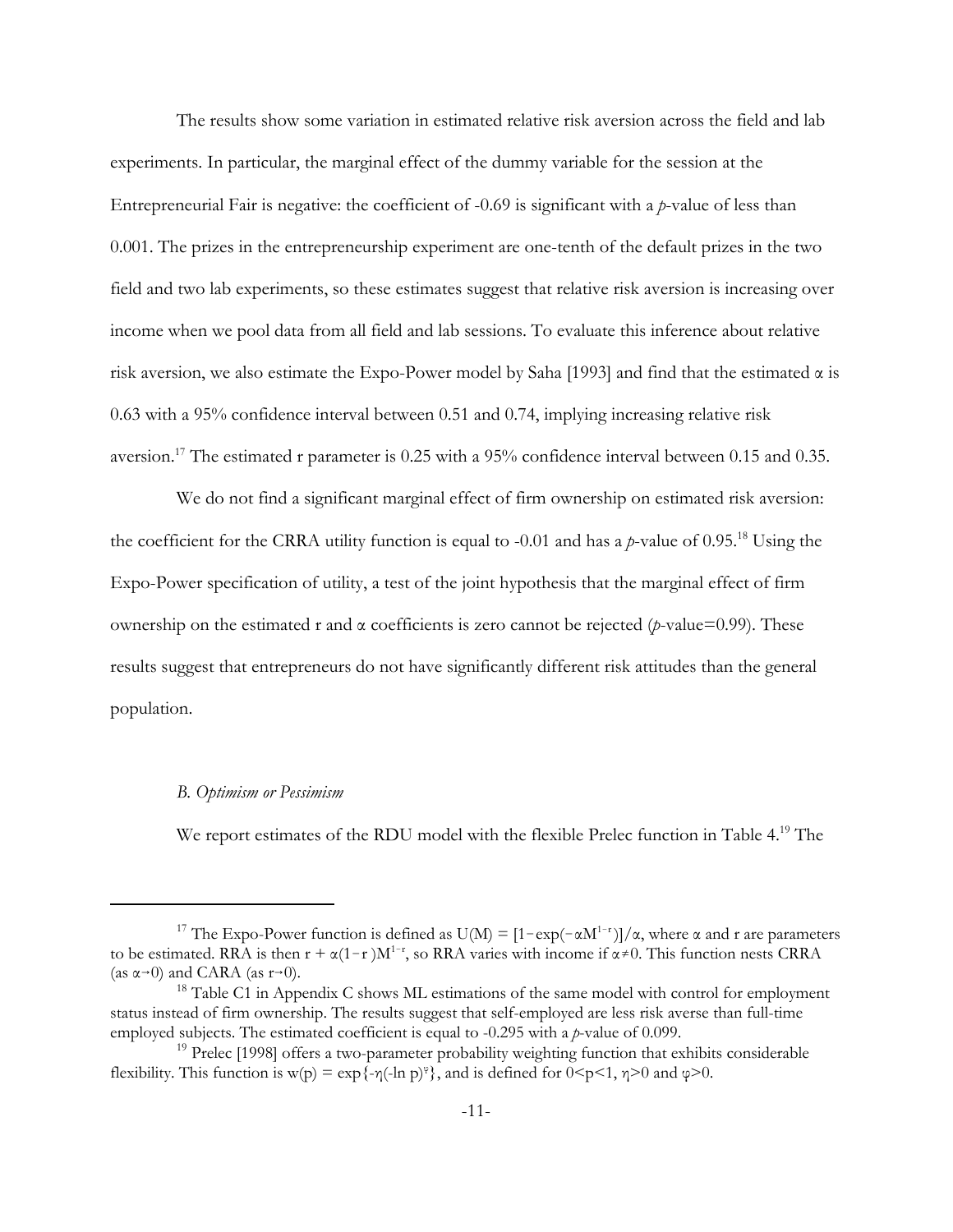estimated probability weighting functions for entrepreneurial firm owners and others in the general population are displayed in Figure 1, and we find that subjects generally have an S-shaped probability weighting function.<sup>20</sup> We also find a significant effect of firm ownership on subjective probability weighting: the marginal effect of firm ownership on the η (φ) parameter has a *p*-value of 0.016 (0.777), and the joint effect of firm ownership on the  $\eta$  and  $\varphi$  parameters is significant with a *p*-value of 0.04. Since we only have two outcomes in each lottery the probability weight is identical to the decision weight for the best outcome, and the decision weight for the worst outcome is one minus that decision weight. We thus infer from Figure 1 that entrepreneurs are uniformly *more optimistic* about the probability of the best outcome than non-entrepreneurs. With greater probability optimism comes a greater aversion to variability of outcomes, and there is an increase in the concavity of the utility function of entrepreneurs (*p*-value of 0.124).

### *C. Time Preferences*

Turning to individual discount rates, Table 5 shows estimates of the exponential discounting model assuming RDU with the flexible Prelec function. We control for the curvature of the utility function and jointly estimate risk aversion and discount rates, as theory requires. We condition the discount rate on sessions, the immediate payment treatment in the entrepreneurship experiment (**ent\_nofed**), and firm ownership.

We do indeed find a statistically significant effect of firm ownership on estimated discount rates: the estimated coefficient is equal to -0.017 with a *p*-value of 0.084. This result suggests that entrepreneurs are more oriented towards future outcomes and willing to wait longer for a certain

<sup>&</sup>lt;sup>20</sup> We also find that the probability weighting function generally has an S-shape when we control for employment status instead of firm ownership.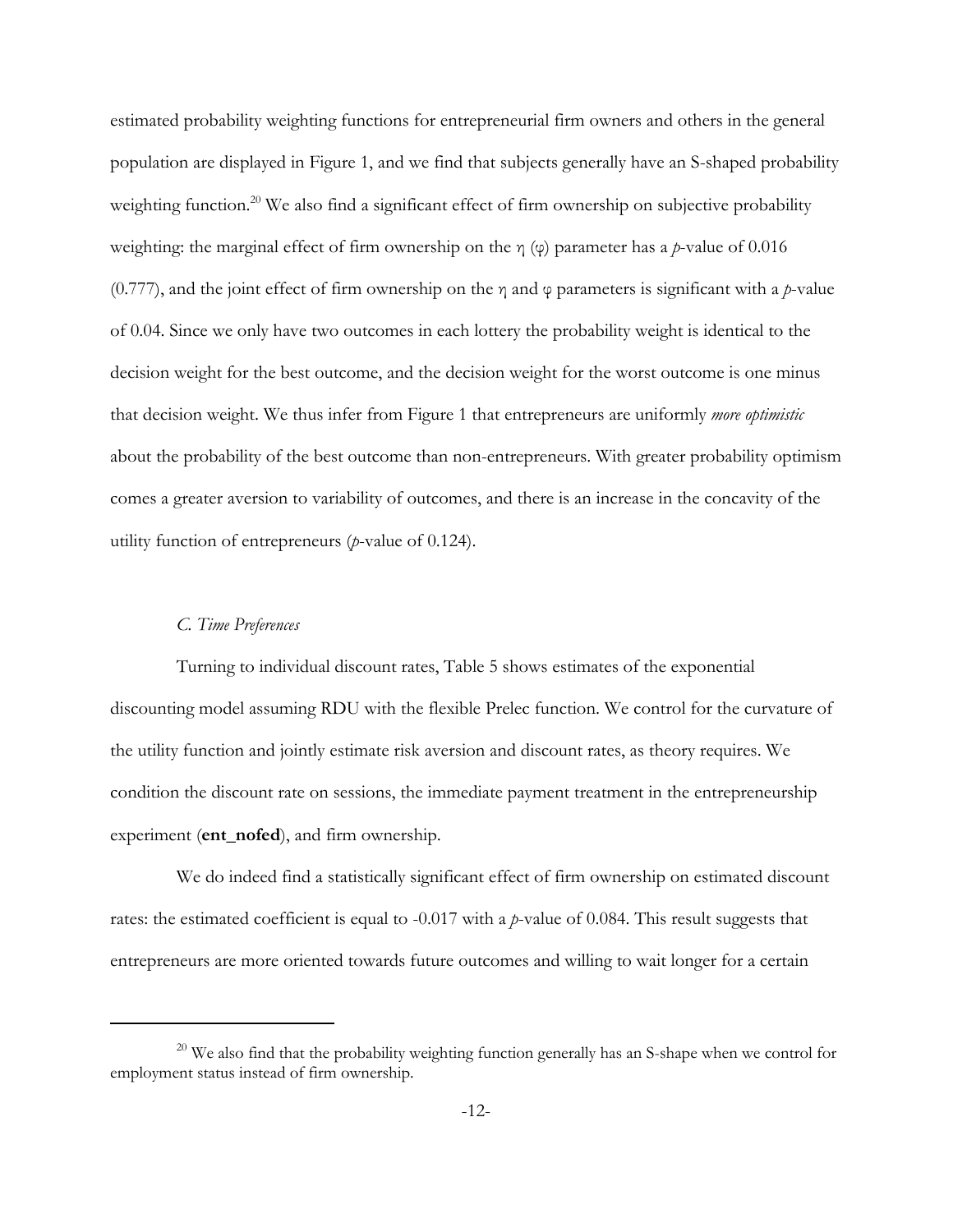return than the general population. We also find a significant marginal effect of the variable that controls for the session at the Entrepreneurial Fair. Individual discount rates are significantly higher in that session compared to the two field and two lab experiments, and the coefficient of 0.23 has a *p*-value less than  $0.001$ .<sup>21</sup>

Finally, Table 6 shows ML estimates from a Quasi-Hyperbolic model.22 We condition the βparameter on firm ownership and do not find any evidence of quasi-hyperbolic discounting. The estimated coefficient for the constant term is equal to 0.998, with a standard deviation of 0.027 and a 95% confidence interval between 0.945 and 1.051. The marginal effect of firm ownership on β is equal to -0.009 with a *p*-value of 0.79. We cannot reject the hypothesis that β is equal to 1 for both entrepreneurs and non-entrepreneurs (*p*-value of 0.56 and 0.83, respectively), which implies that the discounting function is exponential for both groups.<sup>23</sup>

<sup>&</sup>lt;sup>21</sup> Prizes in the discount rate tasks are only one-tenth of those in the first field experiment, so we cannot rule out the hypothesis that individual discount rates are falling over the range of income considered in all experiments. This result is consistent with the so-called "magnitude effect" on individual discounting. AHLR [2013] provide direct evidence *against* this hypothesis and magnitude effect in later experiments with Danes.

<sup>&</sup>lt;sup>22</sup> The discount factor for the Quasi-Hyperbolic specification is defined as  $D^{QH}(t) = 1$  if t=0 and  $D^{QH}(t) = \beta/(1+\delta)^t$  if t>0, where  $\beta$ <1 implies quasi-hyperbolic discounting and  $\beta$ =1 is exponential discounting.

<sup>&</sup>lt;sup>23</sup> We find similar results in the model with control for employment status. Table C3 reports estimates of the quasi-hyperbolic discounting function assuming RDU. We cannot reject the hypothesis that  $\beta$ =1 when we control for employment status.

It is possible to condition our core parameters on individual demographic covariates, just like we consider treatment variables. We consider total demographic effects of sex, age (below and above 40 years of age), short and long education, and low and high income. Our main results are robust to controls for observable individual characteristics: we find a significant effect of firm ownership on subjective probability weighting, a negative association with the level of discounting, and no evidence of Quasi-Hyperbolic discounting. The only demographic covariate to have a significant effect on the estimated parameters is age. Table C4 shows that younger subjects below 40 years of age have a significantly more concave utility function and a lower implied discount rate than those above 40 years of age.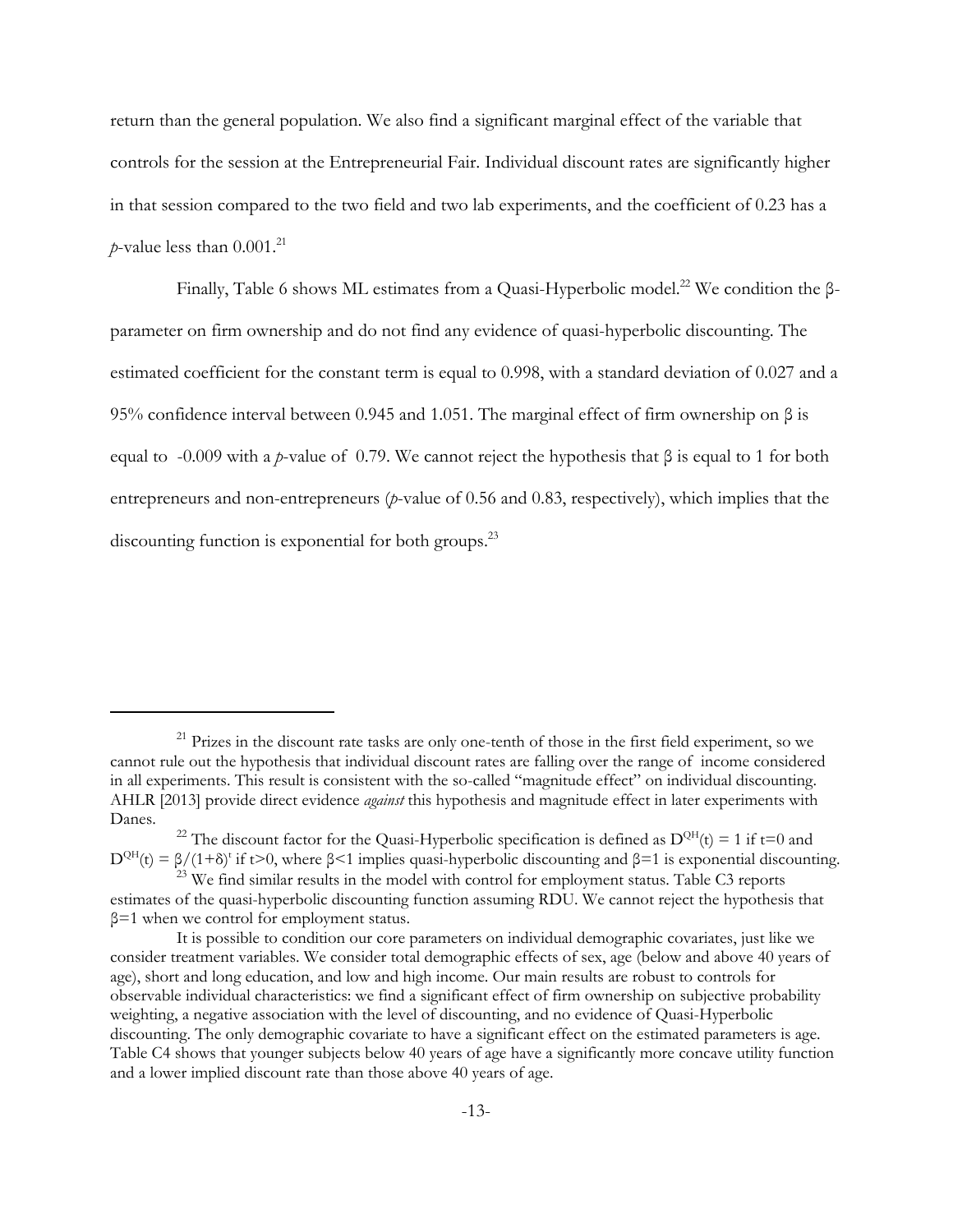### *D. Comparison to the Literature*

There have been several attempts to elicit individual risk attitudes of entrepreneurs using financial instruments, but we have not come across any studies that investigate the association between entrepreneurship and individual discount rates. Elston, Harrison and Rutström [2005] collected data from 182 participants at two conventions for small business entrepreneurs in Atlanta, Georgia and Omaha, Nebraska. They elicited individual risk attitudes using the multiple price list design by Holt and Laury [2002], with prizes of \$20 and \$16 in lottery A, and prizes of \$1 and \$38.50 in lottery B. The results suggest that full-time entrepreneurs have significantly lower aversion to risk than part-time entrepreneurs and non-entrepreneurs, and that part-time entrepreneurs are not significantly different in terms of risk attitudes than non-entrepreneurs. In particular, the estimated CRRA coefficient for non-entrepreneurs is 0.29 with a standard error of 0.24, and the marginal effect of being a full-time entrepreneur is -0.20, which is significantly different from 0 (*p*-value of 0.068). In comparison, we find that the estimated CRRA coefficient for entrepreneurs is equal to 0.14 with a standard error of 0.11, and we cannot reject the hypothesis that entrepreneurs are risk neutral over the income interval in our experiments (*p*-value of 0.225).

The other studies that have used the multiple price list design to elicit individual risk attitudes of entrepreneurs rely on non-parametric estimation methods. Holm, Opper and Nee [2013] use a randomly selected sample of entrepreneurs from local business registers in the Yangzi delta region in China. The sample contains 700 entrepreneurs who have been in business for at least three years and employ at least 10 salaried workers, and the control group consists of 200 individuals selected randomly from household registers in the same region. The stakes in the lotteries vary between 15 and 580 Chinese yuan, and are comparable to the median daily income for entrepreneurs in the sample. They use the number of safe choices in the multiple price list as the dependent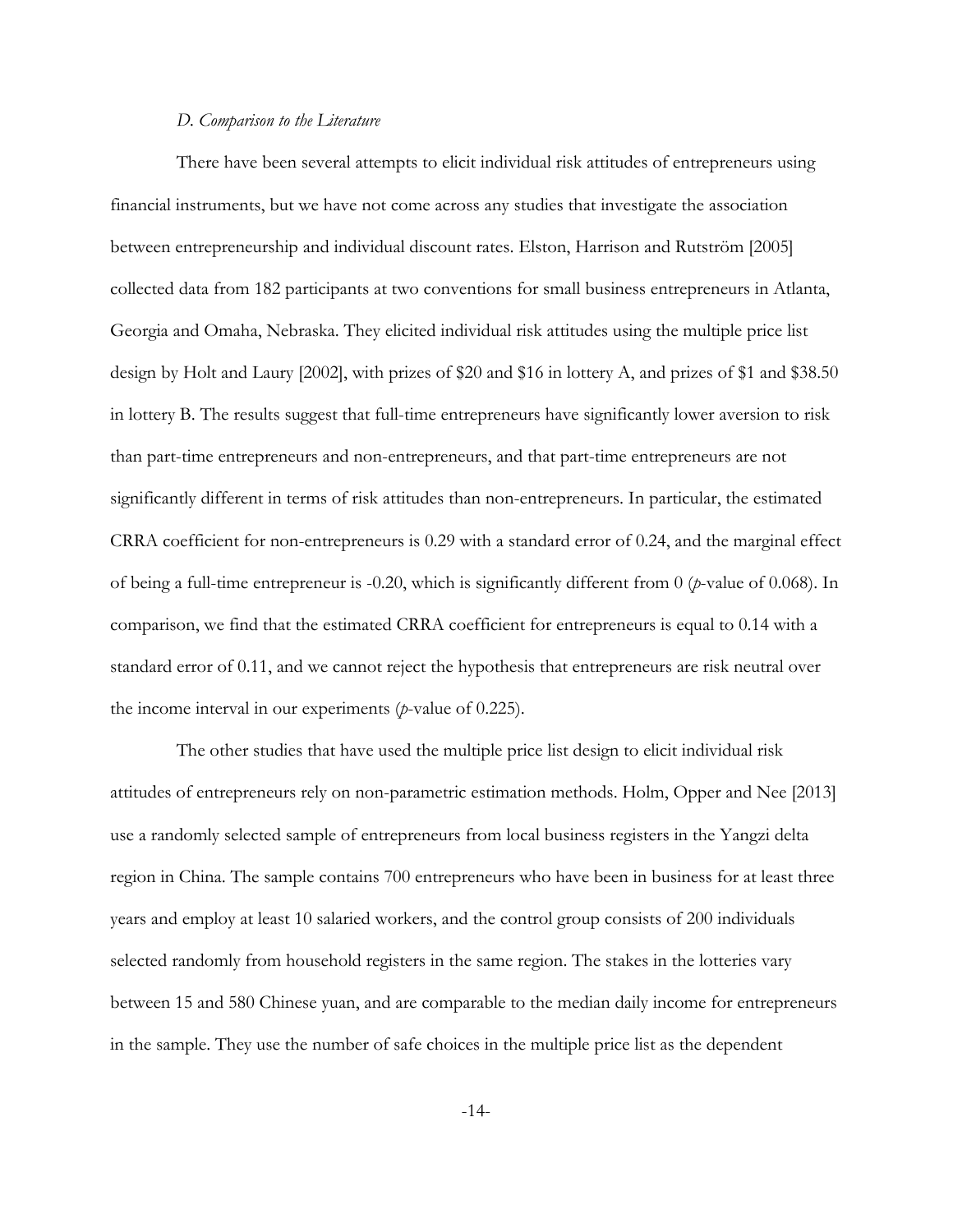variable and find that entrepreneurs do not have significantly lower risk aversion than the control group.

Finally, List and Mason [2011] use a random lottery pair design to infer risk attitudes of CEOs working in the coffee industry in Costa Rica. This design was used by Hey and Orme [1994] to estimate utility functions for individuals under EUT and RDU, *inter alia*, and is a popular method for individual-level estimation since one can include a large number of binary choice tasks in the experimental design. List and Mason [2011] presented the subjects with 40 pairs of lotteries in which the stakes were losses<sup>24</sup> of \$80, \$30 or \$0 for a group of 29 CEOs and losses of \$8, \$3 or \$0 for a control group of 101 undergraduate students in Costa Rica. They estimate risk attitudes for each individual and find no evidence of a significant difference in risk attitudes between CEOs and students under the assumption of EUT. However, they conclude that there may be some significant differences in risk attitudes under RDU, although it is not clear in what way risk attitudes differ between CEOs and students.

### **5. Conclusion**

We investigate the hypothesis that small business entrepreneurs in Denmark have significantly different individual risk attitudes and discount rates than the general population. The results do not suggest that small business entrepreneurs are more or less risk averse than the general population under the assumption of EUT. However, we generally find an S-shaped probability weighting function for both small business entrepreneurs and non-entrepreneurs, with entrepreneurs being more optimistic about the chance of occurrence for the best outcome in lotteries with real monetary outcomes. Thus the nature of the risk attitudes of entrepreneurs differs: they are more

 $24$  These were losses from earnings in an unrelated, prior experimental task.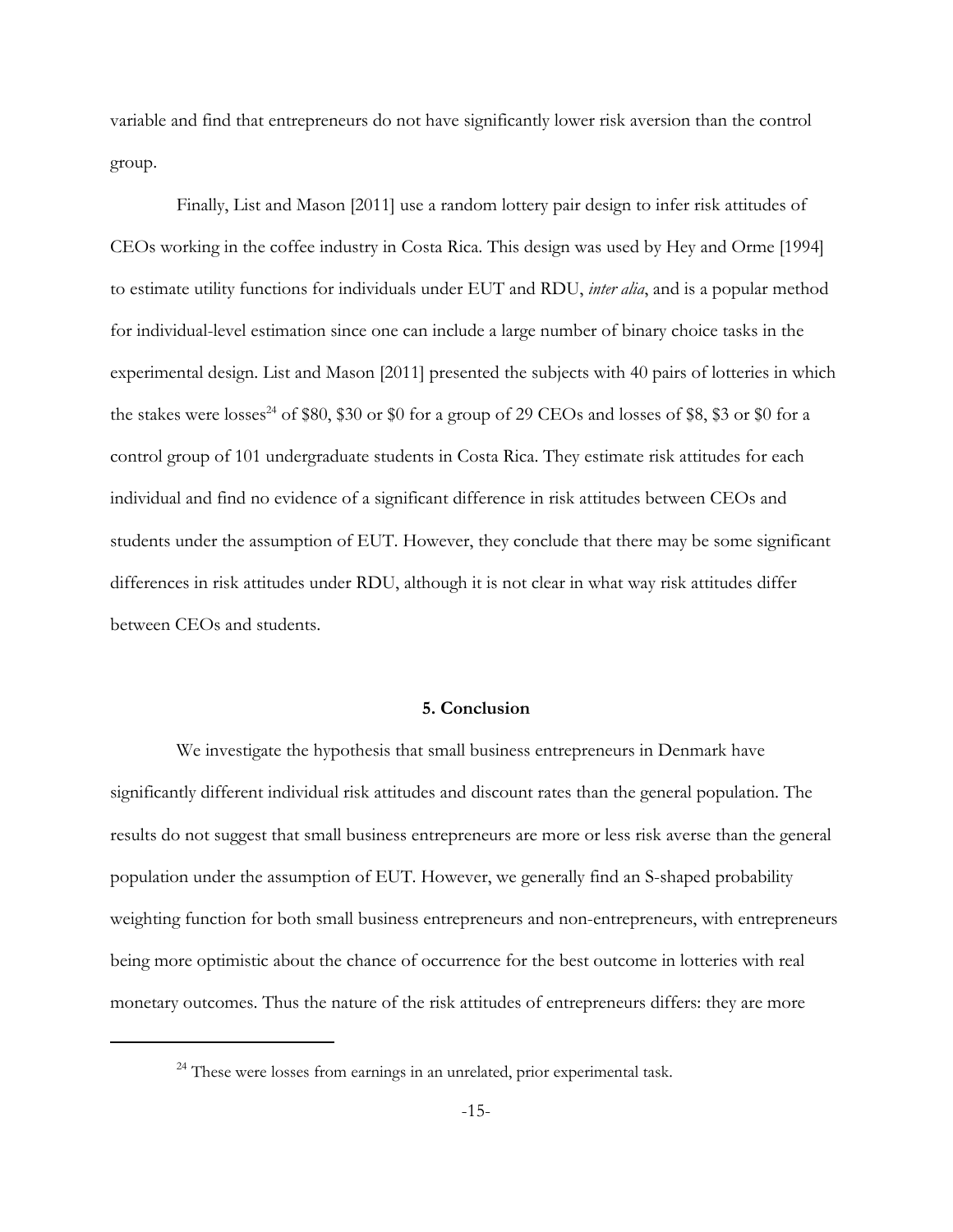optimistic about good outcomes than the general population, but also more averse to variability of outcomes. The net results is that they exhibit the same risk premium, but for different reasons. The results also point to a significant difference in individual discount rates between entrepreneurs and non-entrepreneurs: entrepreneurs are willing to wait longer for monetary rewards than the general population.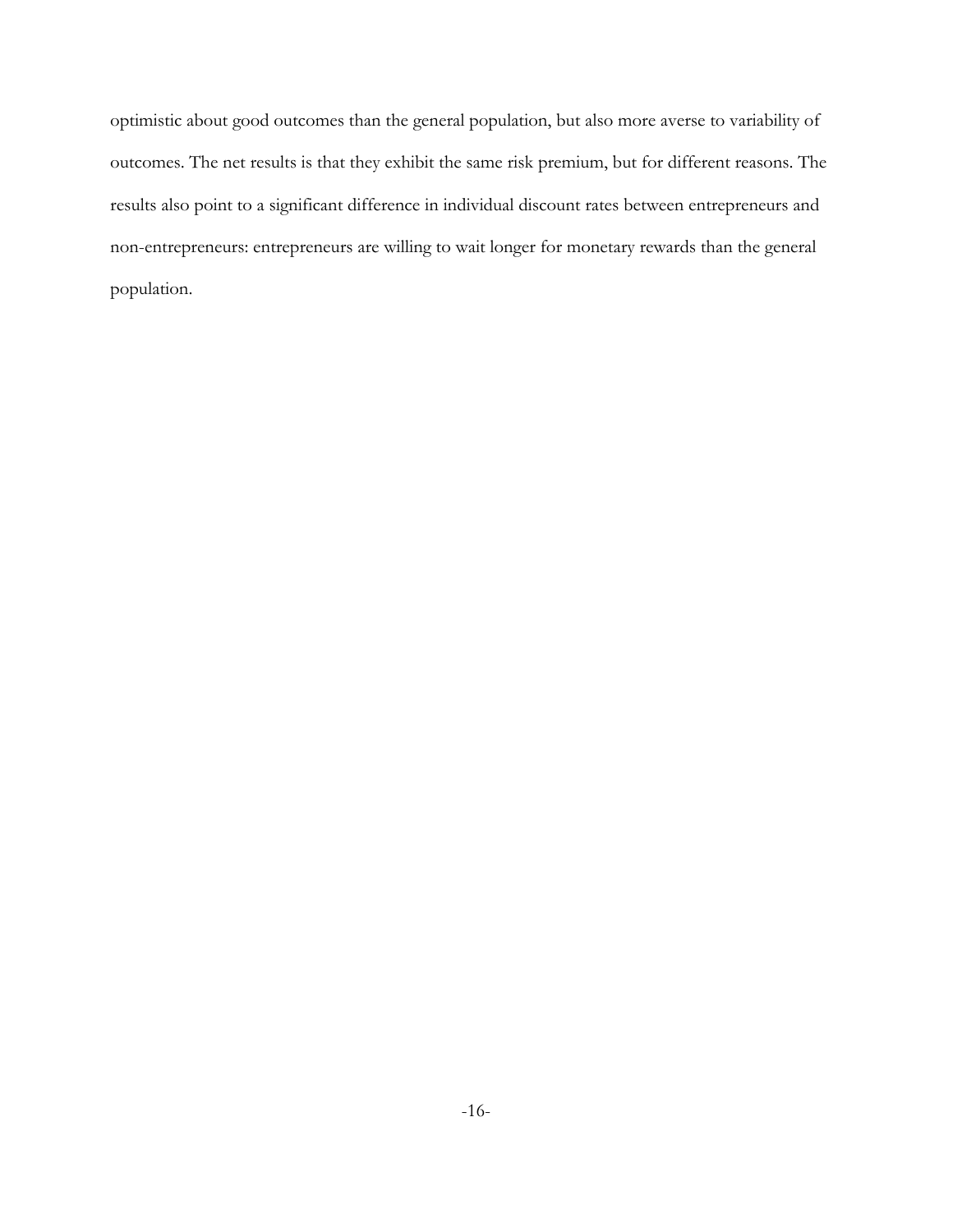|                                      | Firm | No Firm |
|--------------------------------------|------|---------|
| Self-employed only                   | 29   |         |
| Part-time employment in another firm |      |         |
| Full-time employment in another firm | 12   | 34      |
| Actively seeking employment          |      | 10      |
| Unemployed                           |      |         |
| Total                                | 55   |         |

**Table 1. Firm Ownership and Employment Status in Entrepreneurship Data**

# **Table 2. Sample Size in Danish Field and Lab Experiments**

| Experiment       | Subjects |
|------------------|----------|
| Field 1          | 253      |
| Field 2          | 97       |
| Lab 1            | 90       |
| Lab 2            | 35       |
| Entrepreneurship | 125      |
| All              | 600      |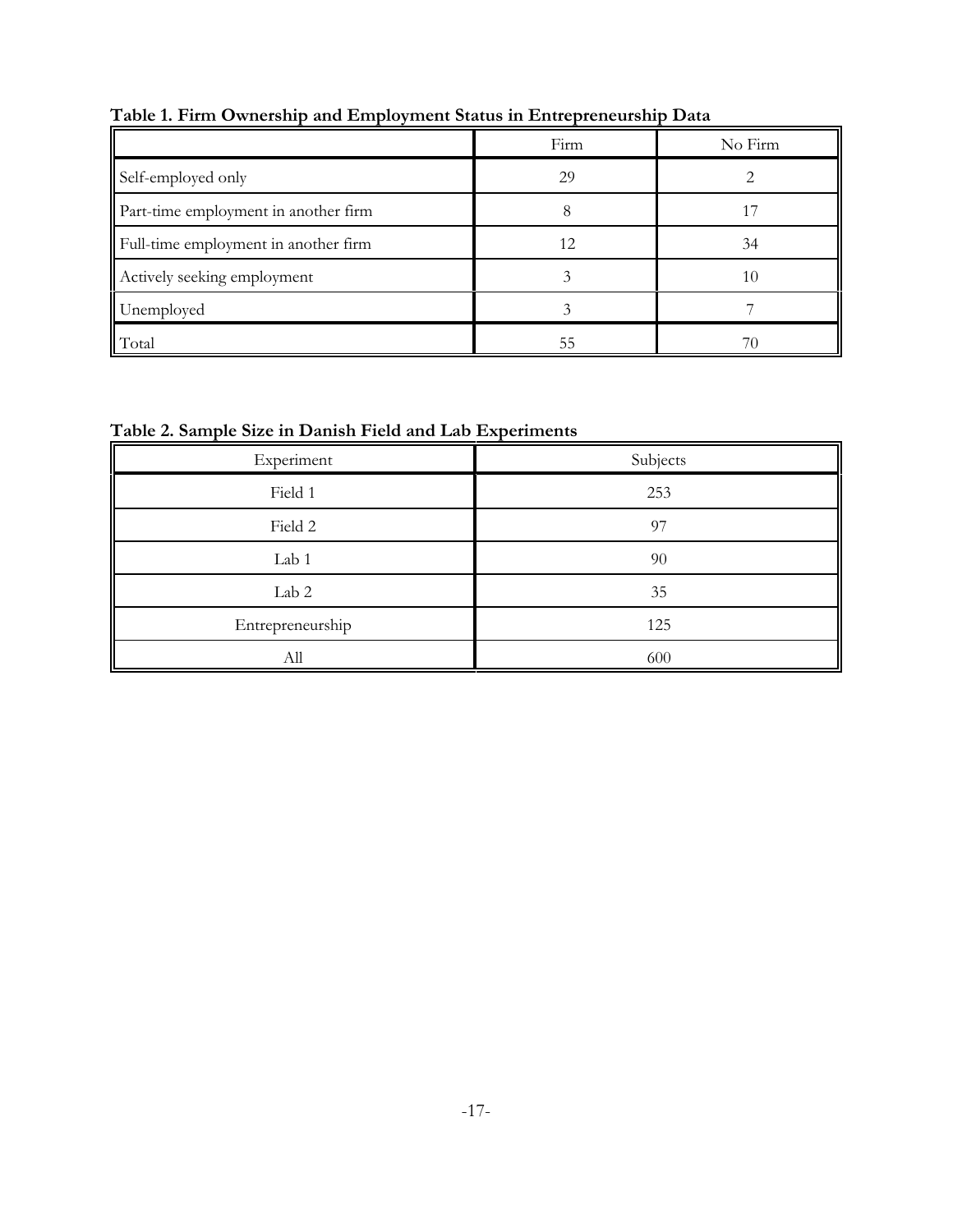# **Table 3: Estimation of Risk Aversion Assuming EUT and CRRA**

(N=16,250 observations, based on 503 subjects)

| Parameters     | Coefficient | Robust<br>Standard<br>Error | p-value |          | [95% Confidence Interval] |
|----------------|-------------|-----------------------------|---------|----------|---------------------------|
| r              |             |                             |         |          |                           |
| DKphase2       | $-0.019$    | 0.126                       | 0.881   | $-0.266$ | 0.229                     |
| DKlab1         | $-0.078$    | 0.087                       | 0.371   | $-0.249$ | 0.093                     |
| lab2_RA_LO     | $-0.201$    | 0.123                       | 0.104   | $-0.443$ | 0.042                     |
| lab2_RA_HI     | $-0.181$    | 0.186                       | 0.329   | $-0.546$ | 0.183                     |
| <b>DKentre</b> | $-0.690$    | 0.107                       | 0.000   | $-0.900$ | $-0.479$                  |
| firm           | $-0.009$    | 0.141                       | 0.949   | $-0.285$ | 0.267                     |
| constant       | 0.837       | 0.067                       | 0.000   | 0.707    | 0.968                     |
| LNmuRA         |             |                             |         |          |                           |
| DKphase2       | 0.194       | 0.128                       | 0.129   | $-0.056$ | 0.444                     |
| DKlab1         | $-0.628$    | 0.126                       | 0.000   | $-0.874$ | $-0.382$                  |
| lab2_RA_LO     | $-0.465$    | 0.301                       | 0.123   | $-1.056$ | 0.125                     |
| lab2_RA_HI     | $-0.148$    | 0.228                       | 0.515   | $-0.594$ | 0.298                     |
| <b>DKentre</b> | 0.002       | 0.151                       | 0.987   | $-0.294$ | 0.299                     |
| constant       | $-0.991$    | 0.074                       | 0.000   | $-1.136$ | $-0.846$                  |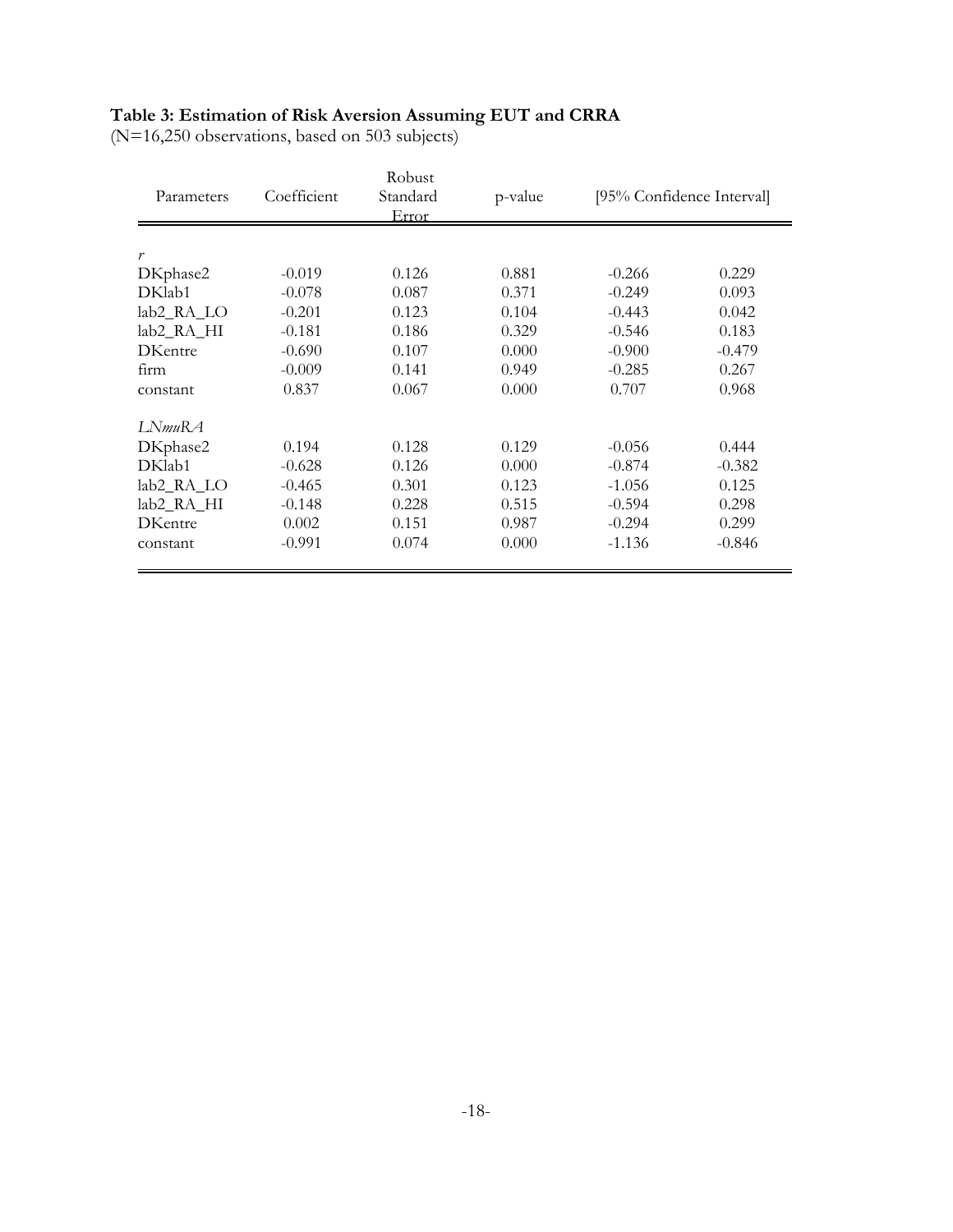### **Table 4: Risk Attitudes Assuming RDU with Prelec Probability Weighting**

(N=16,250 observations, based on 503 subjects)

| Robust                                   |                      |                |         |          |                           |
|------------------------------------------|----------------------|----------------|---------|----------|---------------------------|
| Parameters                               | Coefficient          | Standard       | p-value |          | [95% Confidence Interval] |
|                                          |                      | Error          |         |          |                           |
|                                          |                      |                |         |          |                           |
| r                                        |                      |                |         |          |                           |
| DKphase2                                 | 0.006                | 0.169          | 0.973   | $-0.326$ | 0.337                     |
| DKlab1                                   | $-0.079$             | 0.116          | 0.494   | $-0.306$ | 0.148                     |
| lab2_RA_LO                               | $-0.283$             | 0.148          | 0.056   | $-0.573$ | 0.007                     |
| lab2_RA_HI                               | $-0.261$             | 0.170          | 0.124   | $-0.595$ | 0.072                     |
| <b>DKentre</b>                           | $-0.828$             | 0.158          | 0.000   | $-1.138$ | $-0.518$                  |
| firm                                     | 0.326                | 0.212          | 0.124   | $-0.090$ | 0.742                     |
| constant                                 | 0.847                | 0.083          | 0.000   | 0.684    | 1.009                     |
| eta                                      |                      |                |         |          |                           |
| DKphase2                                 | $-0.179$             | 0.454          | 0.693   | $-1.069$ | 0.710                     |
| DKlab1                                   | $-0.449$             | 0.415          | 0.279   | $-1.262$ | 0.364                     |
| lab2_RA_LO                               | $-0.316$             | 0.689          | 0.647   | $-1.667$ | 1.035                     |
| lab <sub>2_RA_HI</sub>                   | $-0.803$             | 0.622          | 0.196   | $-2.022$ | 0.415                     |
| <b>DKentre</b>                           | 0.578                | 0.970          | 0.551   | $-1.323$ | 2.479                     |
| firm                                     | $-1.548$             | 0.401          | 0.000   | $-2.335$ | $-0.761$                  |
| constant                                 | 2.417                | 0.252          | 0.000   | 1.923    | 2.910                     |
| phi                                      |                      |                |         |          |                           |
| DKphase2                                 | 0.157                | 0.336          | 0.641   | $-0.502$ | 0.816                     |
| DKlab1                                   | $-0.511$             | 0.288          | 0.076   | $-1.076$ | 0.054                     |
| lab2_RA_LO                               | $-0.472$             | 0.482          | 0.327   | $-1.416$ | 0.472                     |
| lab2_RA_HI                               | $-0.838$             | 0.317          | 0.008   | $-1.460$ | $-0.216$                  |
| <b>DKentre</b>                           | 0.924                | 0.646          | 0.153   | $-0.342$ | 2.190                     |
| firm                                     | $-0.408$             | 1.457          | 0.780   | $-3.264$ | 2.448                     |
| constant                                 | 2.394                | 0.189          | 0.000   | 2.024    | 2.764                     |
| LNmuRA                                   |                      |                |         |          |                           |
|                                          | 0.159                | 0.101          | 0.115   | $-0.039$ | 0.358                     |
| DKphase2<br>DKlab1                       |                      |                | 0.000   | $-0.766$ | $-0.311$                  |
|                                          | $-0.538$<br>$-0.390$ | 0.116<br>0.288 | 0.175   | $-0.955$ | 0.174                     |
| lab <sub>2_RA_LO</sub>                   |                      | 0.204          | 0.400   | $-0.570$ | 0.228                     |
| lab <sub>2_RA_HI</sub><br><b>DKentre</b> | $-0.171$             |                |         |          | 0.253                     |
|                                          | 0.028                | 0.115          | 0.806   | $-0.197$ |                           |
| constant                                 | $-0.759$             | 0.057          | 0.000   | $-0.870$ | $-0.647$                  |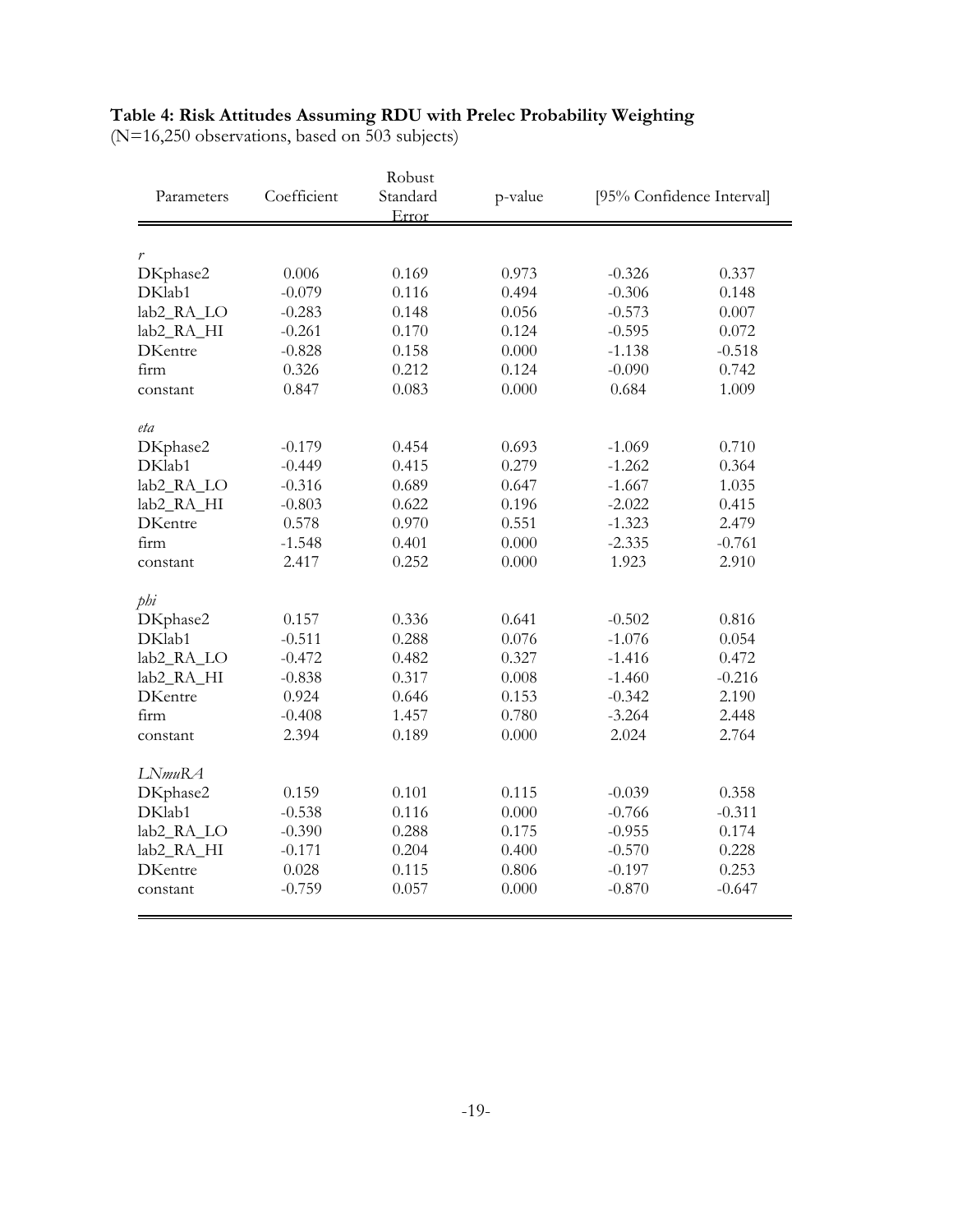

**Figure 1. Prelec Probability Weighting Function**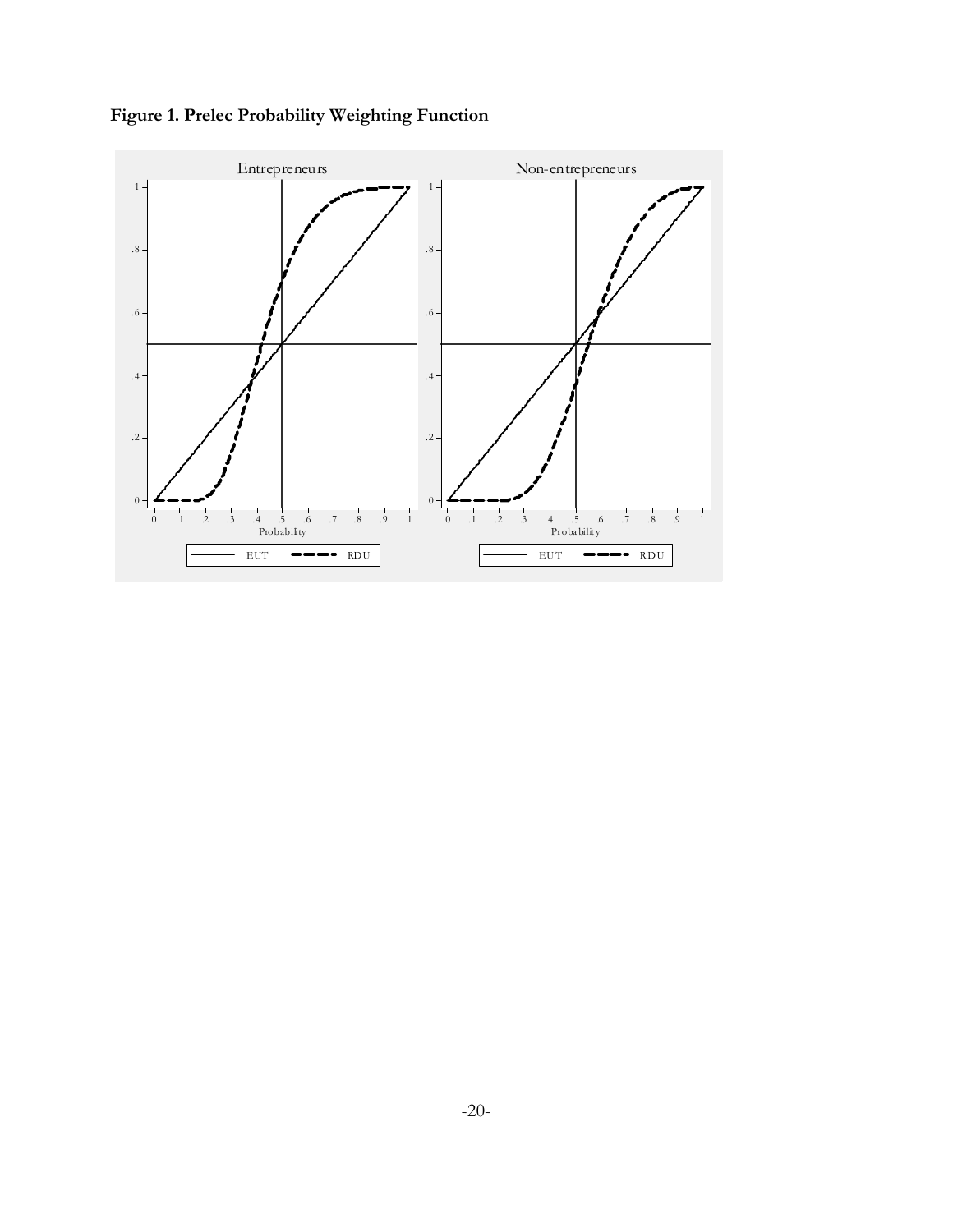# **Table 5. Estimates of Exponential Discounting Function Assuming RDU**

(N= 350,732 observations, based on 503 subjects)

| Robust                 |             |                   |         |          |                           |
|------------------------|-------------|-------------------|---------|----------|---------------------------|
| Parameters             | Coefficient | Standard<br>Error | p-value |          | [95% Confidence Interval] |
|                        |             |                   |         |          |                           |
| $\boldsymbol{r}$       |             |                   |         |          |                           |
| DKphase2               | $-0.001$    | 0.173             | 0.998   | $-0.339$ | 0.338                     |
| DKlab1                 | $-0.090$    | 0.118             | 0.448   | $-0.322$ | 0.142                     |
| lab2_RA_LO             | $-0.294$    | 0.150             | 0.050   | $-0.589$ | 0.000                     |
| lab <sub>2_RA_HI</sub> | $-0.271$    | 0.172             | 0.115   | $-0.609$ | 0.066                     |
| <b>DKentre</b>         | $-0.799$    | 0.152             | 0.000   | $-1.097$ | $-0.501$                  |
| firm                   | 0.243       | 0.181             | 0.180   | $-0.112$ | 0.598                     |
| constant               | 0.859       | 0.087             | 0.000   | 0.689    | 1.028                     |
| eta                    |             |                   |         |          |                           |
| DKphase2               | $-0.174$    | 0.455             | 0.702   | $-1.067$ | 0.718                     |
| DKlab1                 | $-0.439$    | 0.416             | 0.291   | $-1.254$ | 0.376                     |
| lab2_RA_LO             | $-0.305$    | 0.690             | 0.659   | $-1.658$ | 1.049                     |
| lab <sub>2_RA_HI</sub> | $-0.795$    | 0.622             | 0.201   | $-2.013$ | 0.424                     |
| <b>DKentre</b>         | 0.476       | 0.922             | 0.606   | $-1.332$ | 2.283                     |
| firm                   | $-1.451$    | 0.414             | 0.000   | $-2.263$ | $-0.639$                  |
| constant               | 2.406       | 0.253             | 0.000   | 1.911    | 2.902                     |
| phi                    |             |                   |         |          |                           |
| DKphase2               | 0.147       | 0.341             | 0.665   | $-0.521$ | 0.815                     |
| DKlab1                 | $-0.528$    | 0.291             | 0.070   | $-1.099$ | 0.043                     |
| lab2_RA_LO             | $-0.489$    | 0.483             | 0.311   | $-1.436$ | 0.458                     |
| lab2_RA_HI             | $-0.854$    | 0.321             | 0.008   | $-1.482$ | $-0.225$                  |
| <b>DKentre</b>         | 0.947       | 0.643             | 0.141   | $-0.312$ | 2.206                     |
| firm                   | $-0.545$    | 1.467             | 0.710   | $-3.421$ | 2.331                     |
| constant               | 2.411       | 0.193             | 0.000   | 2.032    | 2.790                     |
| delta                  |             |                   |         |          |                           |
| DKphase2               | $-0.006$    | 0.026             | 0.803   | $-0.057$ | 0.044                     |
| DKlab1                 | 0.009       | 0.020             | 0.663   | $-0.030$ | 0.047                     |
| lab2_IDR_LO            | 0.044       | 0.037             | 0.232   | $-0.028$ | 0.116                     |
| lab2_IDR_HI            | 0.085       | 0.044             | 0.054   | $-0.002$ | 0.172                     |
| DKentre                | 0.228       | 0.059             | 0.000   | 0.112    | 0.343                     |
| ent_nofed              | $-0.006$    | 0.008             | 0.415   | $-0.022$ | 0.009                     |
| firm                   | $-0.017$    | 0.010             | 0.084   | $-0.036$ | 0.002                     |
| constant               | 0.048       | 0.014             | 0.001   | 0.020    | 0.077                     |
| LNmuRA                 |             |                   |         |          |                           |
| DKphase2               | 0.157       | 0.102             | 0.122   | $-0.042$ | 0.357                     |
| DKlab1                 | $-0.541$    | 0.116             | 0.000   | $-0.770$ | $-0.313$                  |
| lab <sub>2_RA_LO</sub> | $-0.394$    | 0.288             | 0.172   | $-0.958$ | 0.171                     |
| lab2_RA_HI             | $-0.174$    | 0.204             | 0.393   | $-0.574$ | 0.225                     |
| <b>DKentre</b>         | 0.028       | 0.115             | 0.809   | $-0.197$ | 0.253                     |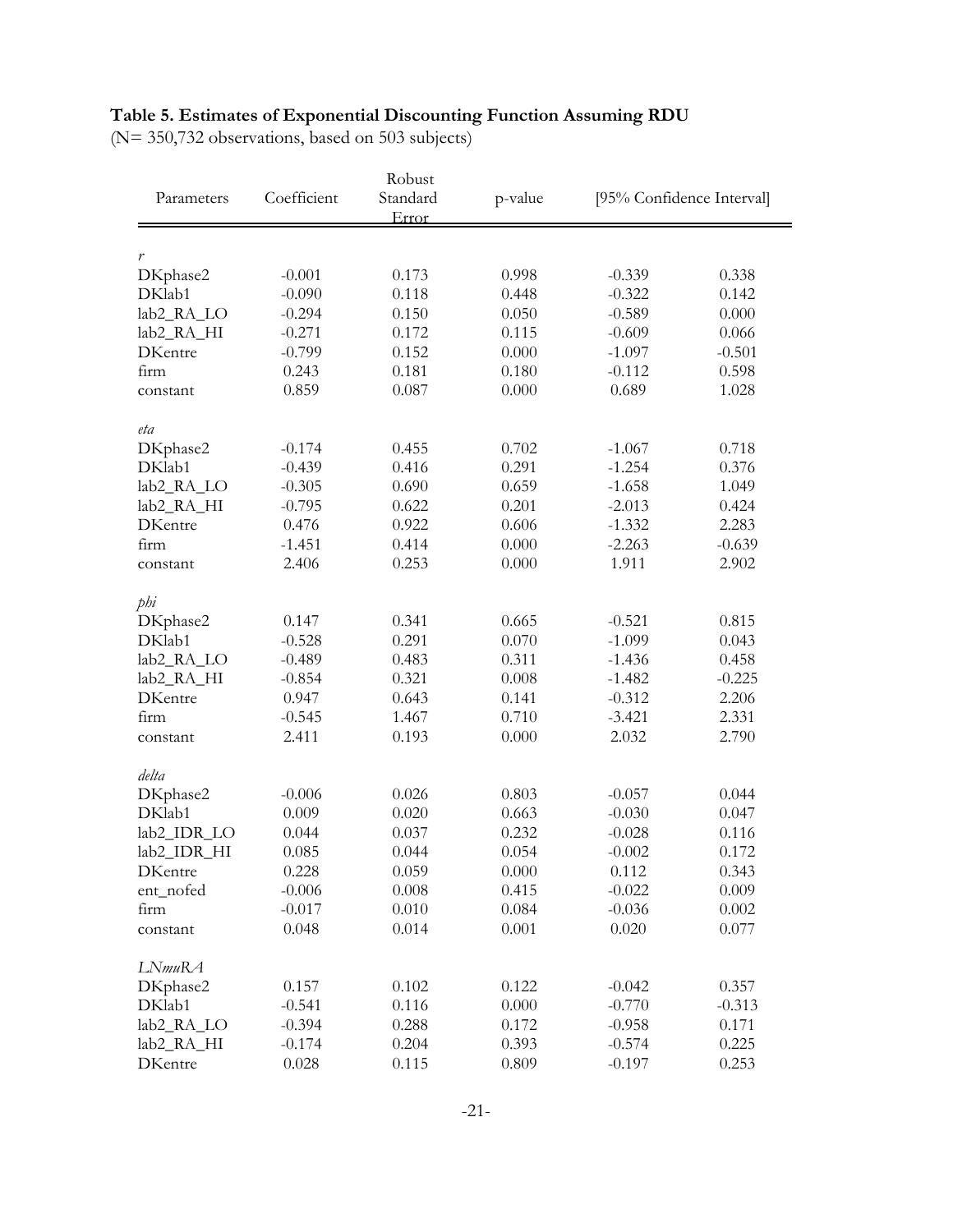| constant        | $-0.755$ | 0.057 | 0.000 | $-0.868$ | $-0.643$ |
|-----------------|----------|-------|-------|----------|----------|
| LN <i>muIDR</i> |          |       |       |          |          |
| DKphase2        | $-0.323$ | 0.230 | 0.160 | $-0.775$ | 0.128    |
| DKlab1          | $-1.224$ | 0.163 | 0.000 | $-1.544$ | $-0.904$ |
| lab2 IDR LO     | $-0.624$ | 0.227 | 0.006 | $-1.070$ | $-0.178$ |
| lab2 IDR HI     | $-0.236$ | 0.264 | 0.371 | $-0.753$ | 0.281    |
| <b>DKentre</b>  | $-1.483$ | 0.218 | 0.000 | $-1.910$ | $-1.056$ |
| ent_nofed       | $-0.125$ | 0.228 | 0.583 | $-0.572$ | 0.322    |
| constant        | $-1.314$ | 0.114 | 0.000 | $-1.539$ | $-1.090$ |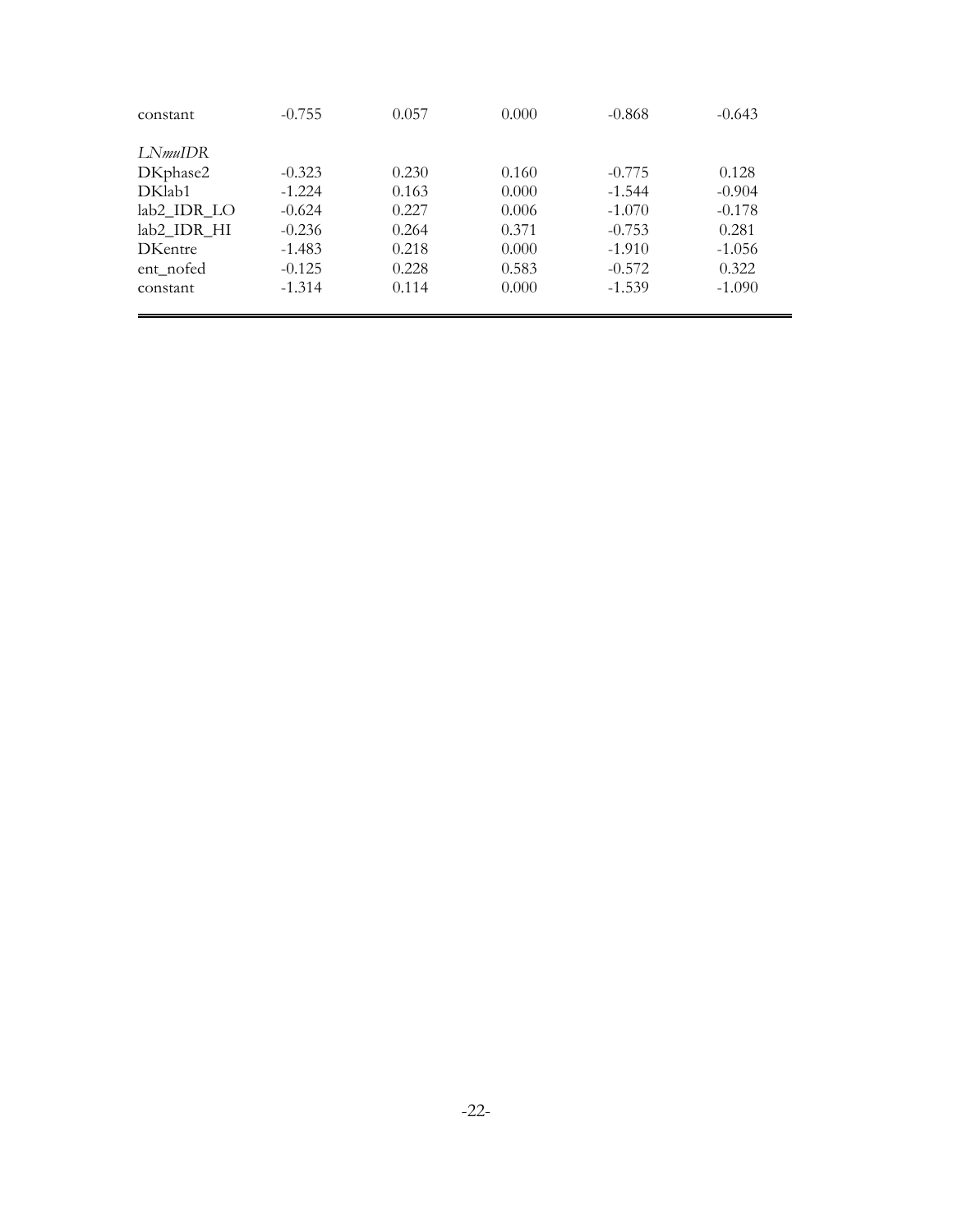# **Table 6. Estimates of Quasi-Hyperbolic Discounting Function Assuming RDU**

(N= 350,732 observations, based on 503 subjects)

| Robust                 |             |                   |         |          |                           |
|------------------------|-------------|-------------------|---------|----------|---------------------------|
| Parameters             | Coefficient | Standard<br>Error | p-value |          | [95% Confidence Interval] |
|                        |             |                   |         |          |                           |
| r                      |             |                   |         |          |                           |
| DKphase2               | $-0.001$    | 0.172             | 0.997   | $-0.337$ | 0.336                     |
| DKlab1                 | $-0.090$    | 0.118             | 0.446   | $-0.320$ | 0.141                     |
| lab2_RA_LO             | $-0.294$    | 0.150             | 0.049   | $-0.587$ | $-0.001$                  |
| lab2_RA_HI             | $-0.268$    | 0.172             | 0.120   | $-0.605$ | 0.070                     |
| <b>DKentre</b>         | $-0.812$    | 0.153             | 0.000   | $-1.112$ | $-0.512$                  |
| firm                   | 0.275       | 0.183             | 0.134   | $-0.085$ | 0.634                     |
| constant               | 0.858       | 0.085             | 0.000   | 0.691    | 1.026                     |
| eta                    |             |                   |         |          |                           |
| DKphase2               | $-0.174$    | 0.455             | 0.702   | $-1.066$ | 0.718                     |
| DKlab1                 | $-0.440$    | 0.416             | 0.290   | $-1.255$ | 0.375                     |
| lab2_RA_LO             | $-0.305$    | 0.690             | 0.659   | $-1.658$ | 1.048                     |
| lab <sub>2_RA_HI</sub> | $-0.800$    | 0.621             | 0.197   | $-2.016$ | 0.416                     |
| <b>DKentre</b>         | 0.511       | 0.934             | 0.584   | $-1.319$ | 2.341                     |
| firm                   | $-1.485$    | 0.403             | 0.000   | $-2.275$ | $-0.696$                  |
| constant               | 2.407       | 0.253             | 0.000   | 1.911    | 2.903                     |
| phi                    |             |                   |         |          |                           |
| DKphase2               | 0.147       | 0.340             | 0.665   | $-0.519$ | 0.813                     |
| DKlab1                 | $-0.527$    | 0.291             | 0.070   | $-1.097$ | 0.043                     |
| lab2_RA_LO             | $-0.489$    | 0.483             | 0.312   | $-1.435$ | 0.458                     |
| lab2_RA_HI             | $-0.850$    | 0.320             | 0.008   | $-1.478$ | $-0.223$                  |
| <b>DKentre</b>         | 0.934       | 0.645             | 0.147   | $-0.329$ | 2.198                     |
| firm                   | $-0.494$    | 1.468             | 0.737   | $-3.371$ | 2.383                     |
| constant               | 2.410       | 0.192             | 0.000   | 2.033    | 2.788                     |
| delta                  |             |                   |         |          |                           |
| DKphase2               | $-0.007$    | 0.011             | 0.532   | $-0.028$ | 0.014                     |
| DKlab1                 | $-0.011$    | 0.008             | 0.159   | $-0.026$ | 0.004                     |
| lab2_IDR_LO            | 0.004       | 0.015             | 0.792   | $-0.025$ | 0.033                     |
| lab2_IDR_HI            | 0.030       | 0.018             | 0.102   | $-0.006$ | 0.066                     |
| DKentre                | 0.085       | 0.026             | 0.001   | 0.034    | 0.135                     |
| ent_nofed              | 0.026       | 0.014             | 0.056   | $-0.001$ | 0.053                     |
| firm                   | $-0.009$    | 0.005             | 0.084   | $-0.020$ | 0.001                     |
| constant               | 0.024       | 0.007             | 0.001   | 0.010    | 0.038                     |
| beta                   |             |                   |         |          |                           |
| firm                   | $-0.009$    | 0.032             | 0.787   | $-0.070$ | 0.053                     |
| constant               | 0.998       | 0.027             | 0.000   | 0.945    | 1.051                     |
| LNmuRA                 |             |                   |         |          |                           |
| DKphase2               | 0.157       | 0.102             | 0.122   | $-0.042$ | 0.356                     |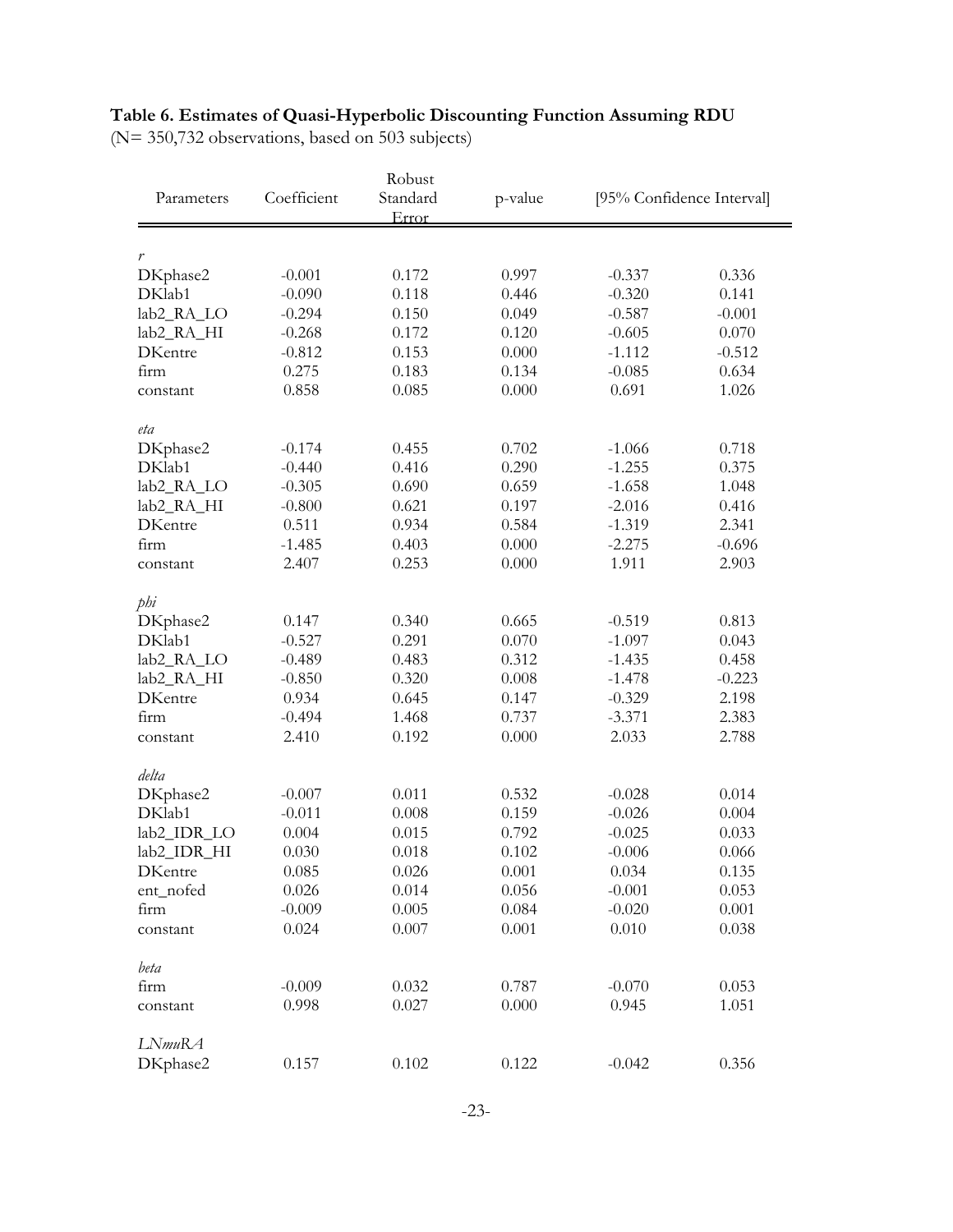| DKlab1             | $-0.541$ | 0.116 | 0.000 | $-0.769$ | $-0.313$ |
|--------------------|----------|-------|-------|----------|----------|
| lab2 RA LO         | $-0.393$ | 0.288 | 0.172 | $-0.958$ | 0.171    |
| lab2 RA HI         | $-0.173$ | 0.204 | 0.396 | $-0.572$ | 0.226    |
| <b>DKentre</b>     | 0.027    | 0.115 | 0.815 | $-0.198$ | 0.252    |
| constant           | $-0.755$ | 0.057 | 0.000 | $-0.868$ | $-0.643$ |
| LN <i>muIDR</i>    |          |       |       |          |          |
| DKphase2           | $-0.300$ | 0.263 | 0.253 | $-0.815$ | 0.215    |
| DK <sub>lab1</sub> | $-1.251$ | 0.173 | 0.000 | $-1.590$ | $-0.912$ |
| lab2 IDR LO        | $-0.553$ | 0.275 | 0.044 | $-1.092$ | $-0.015$ |
| lab2_IDR_HI        | $-0.479$ | 0.267 | 0.073 | $-1.003$ | 0.045    |
| <b>DKentre</b>     | $-1.699$ | 0.233 | 0.000 | $-2.155$ | $-1.244$ |
| ent_nofed          | $-0.260$ | 0.250 | 0.299 | $-0.750$ | 0.230    |
| constant           | $-0.953$ | 0.125 | 0.000 | $-1.198$ | $-0.708$ |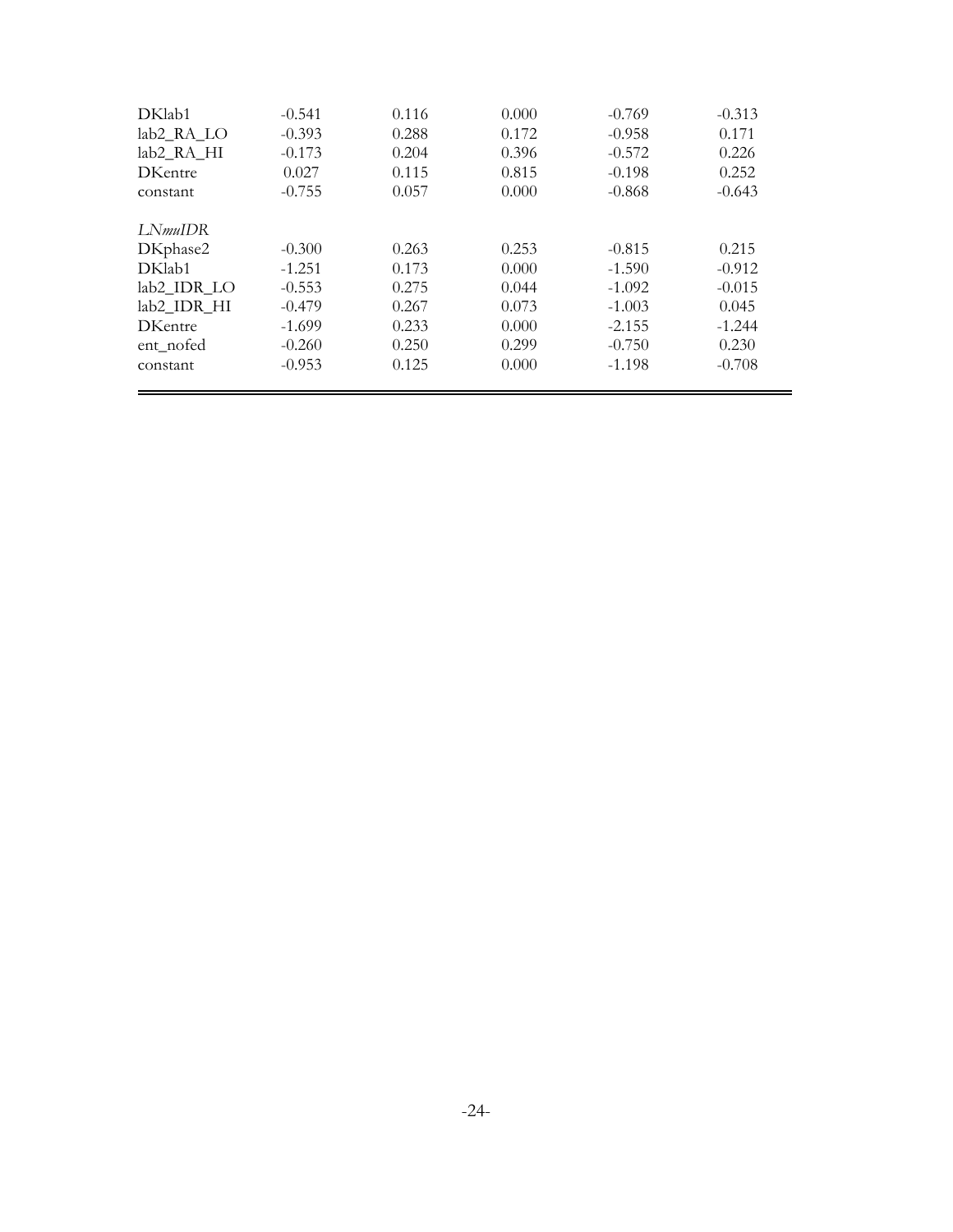### **References**

- Andersen, Steffen; Fountain, John; Harrison, Glenn W., and Rutström, E. Elisabet, "Estimating Subjective Probabilities," *Journal of Risk and Uncertainty*, 2014 forthcoming.
- Andersen, Steffen; Harrison, Glenn W., Lau, Morten I., and Rutström, E. Elisabet, "Eliciting Risk and Time Preferences" *Econometrica*, 76(3), 2008, 583-618.
- Andersen, Steffen; Harrison, Glenn W.; Lau, Morten I., and Rutström, E. Elisabet, "Discounting Behavior: A Reconsideration," *Working Paper 2011-03*, Center for the Economic Analysis of Risk, Robinson College of Business, Georgia State University, January 2011.
- Andersen, Steffen; Harrison, Glenn W., Lau, Morten I., and Rutström, E. Elisabet, "Discounting Behavior and the Magnitude Effect: Evidence from a Field Experiment in Denmark," *Economica*, 2013, 80, 670-697.
- Coller, Maribeth, and Williams, Melonie B., "Eliciting Individual Discount Rates," *Experimental Economics*, 2, 1999, 107-127.
- Dohmen, Thomas; Falk, Armin; Huffman, David; Sunde, Uwe; Schupp, Jürgen, and Wagner, Gert G., "Individual Risk Attitudes: New Evidence From a Large Representative, Experimentally-Validated Survey," *Journal of the European Economic Association*, 9(3), 2011, 522-550.
- Elston, Julie A.; Harrison, Glenn W., and Rutström, E. Elisabet, "Characterizing the Entrepreneur Using Field Experiments," *Working Paper 05-30*, Department of Economics, College of Business Administration, University of Central Florida, 2005.
- Harrison, Glenn W.; Johnson, Eric; McInnes, Melayne M., and Rutström, E. Elisabet, "Risk Aversion and Incentive Effects: Comment," *American Economic Review*, 95(3), June 2005, 897-901.
- Harrison, Glenn W.; Lau, Morten I., and Rutström, E. Elisabet, "Estimating Risk Attitudes in Denmark: A Field Experiment," *Scandinavian Journal of Economics*, 109(2), June 2007, 341-368.
- Harrison, Glenn W.; Lau, Morten I., and Williams, Melonie B., "Estimating Individual Discount Rates for Denmark: A Field Experiment," *American Economic Review*, 92(5), December 2002, 1606-1617.
- Harrison, Glenn W., and List, John A., "Field Experiments," *Journal of Economic Literature*, 42(4), December 2004, 1013-1059.
- Harrison, Glenn W., and Phillips, Richard D., "Subjective Beliefs and Statistical Forecasts of Financial Risks: The Chief Risk Officer Project," *Working Paper 2013-08*, Center for the Economic Analysis of Risk, Robinson College of Business, Georgia State University, 2013.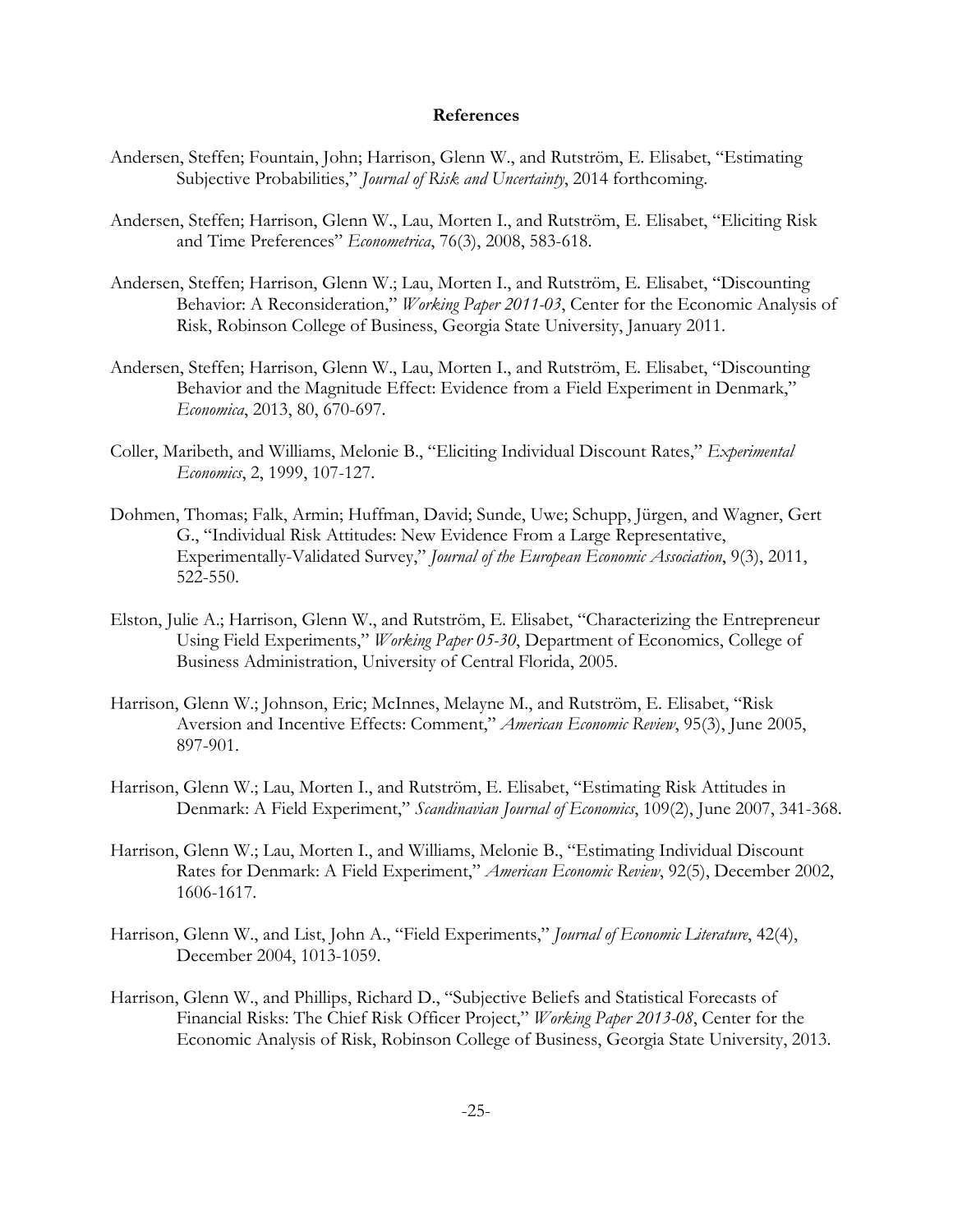- Harrison, Glenn W., and Swarthout, J. Todd, "Experimental Payment Protocols and the Bipolar Behaviorist," *Working Paper 2012-01*, Center for the Economic Analysis of Risk, Robinson College of Business, Georgia State University, 2012.
- Holm, Håkan J.; Opper, Sonja, and Nee, Victor, "Entrepreneurs Under Uncertainty: An Economic Experiment in China," *Management Science*, 59(7), 2013, 1671-1687.
- Holt, Charles A., and Laury, Susan K., "Risk Aversion and Incentive Effects," *American Economic Review*, 92(5), December 2002, 1644-1655.
- List, John A., and Mason, Charles F., "Are Ceo's Expected Utility Maximizers?," *Journal of Econometrics*, 162(1), 2011, 114-123.
- Saha, Atanu, "Expo-Power Utility: A Flexible Form for Absolute and Relative Risk Aversion," *American Journal of Agricultural Economics*, 75(4), November 1993, 905-913.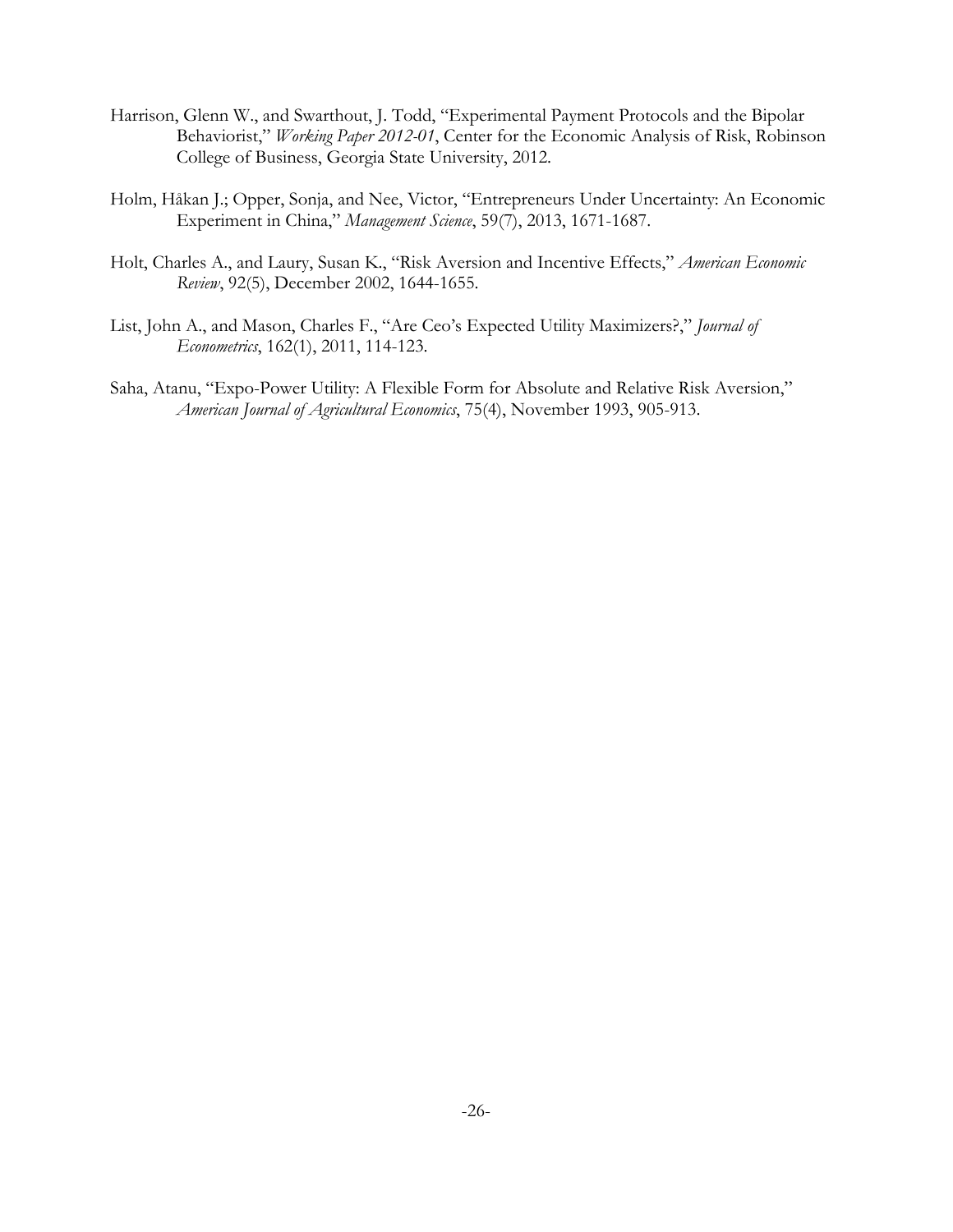### **Appendix A: Instructions (INCLUDED IN ONLINE WORKING PAPER)**

*A. General Introduction*

# **OUR RESEARCH STUDY**

This is a study of economic decision making for academic research purposes. We will present you with a series of tasks. For each task you will be asked to select your preferred choice. This is not a test. The only right answer is your preferred choice.

If you agree to participate, you will be presented with three different types of tasks. You will get a set of written instructions for each type of task, and you will then be asked to choose between the relevant alternatives on a computer.

You will be paid 50 kroner for your participation *and* you will earn additional money. How much you earn will depend partly on chance and partly on the choice you make in the tasks we present you with. The instructions are simple and you will benefit from following them carefully.

*B. Risk Aversion Task*

# **Task A**

An example of your decision task is shown on the right. Each decision is a paired choice between an **Option A** and an **Option B**. When presented with the actual decisions we ask that you select your preferred option in each row and record these in the final column. You will enter your choices using a computer.

The decisions all have a similar format. For example, look at Decision 1 at the top. Option A pays 60 kroner if the throw of a ten-sided die is 1, and it pays 40 kroner if the throw is 2-10. Option B pays 90 kroner if the throw of the die is 1 and 10 kroner if the throw is 2-10. The only difference in the nine other decisions is that as you move down the table the chances of the higher payoff for each option increase.

You have a 1-in-10 chance of being paid for one of these decisions. This will be decided by rolling a ten-sided die. If the number 1 is drawn you will be paid for one of your decisions.

If you are to be paid for one of your decisions we will select that decision by rolling the tensided die a second time. A third draw with the same die determines what the payment is for the option you choose. As you will not know in advance which decision may affect your earnings you should treat each decision as if it is to count for payment.

For the selected decision we will pay you according to your selected option. You will then receive the money at the end of the experiment.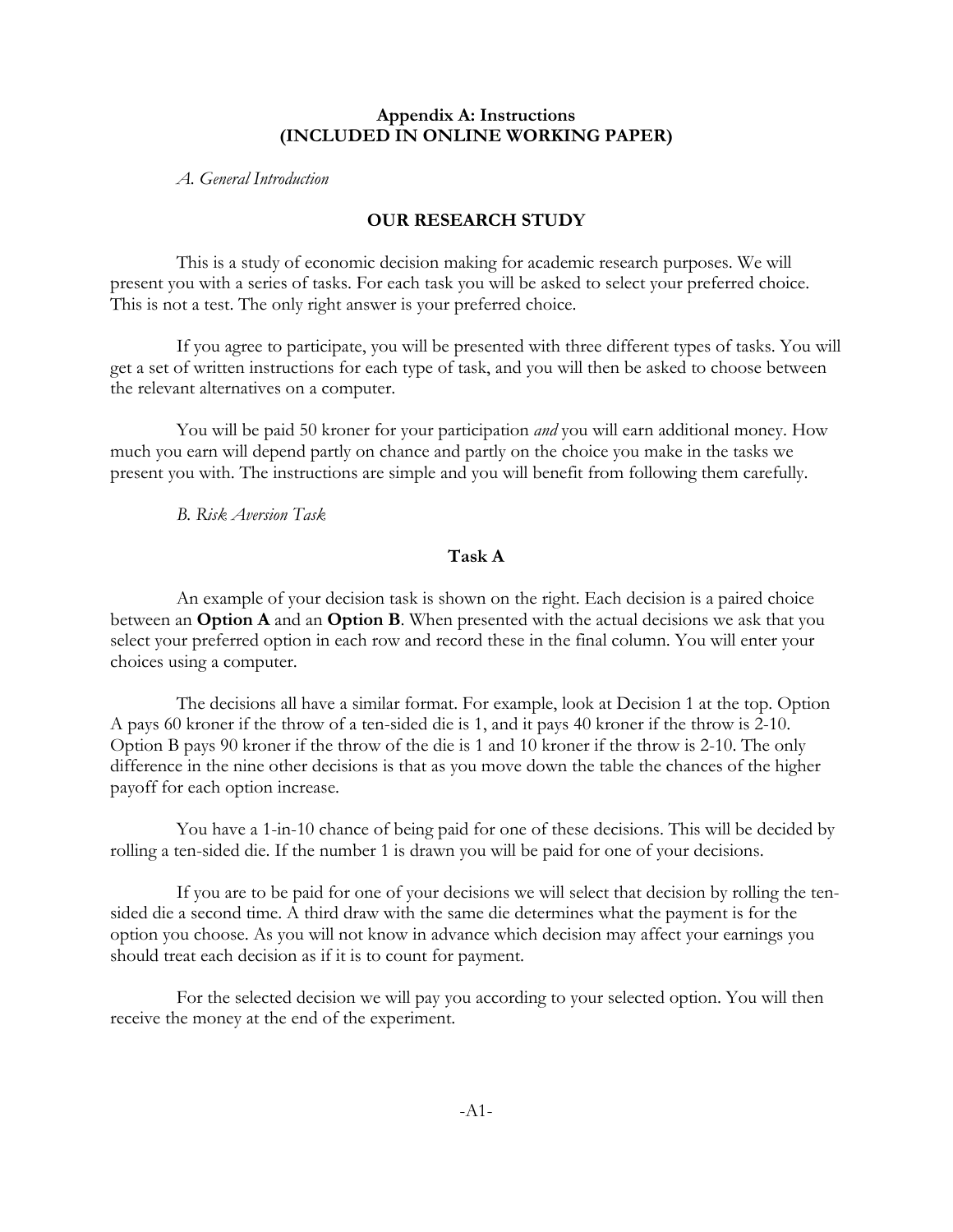*C. Discount Rate Task*

### **Task B**

An example of your decision task is shown on the right. Each decision is a paired choice between an **Option A** and an **Option B**. When presented with the actual decisions we ask that you select your preferred option in each row and record these in the final column. You will enter your choices using a computer.

The decisions all have a similar format. For example, look at Decision 1 at the top. Option A pays 100 kroner today and Option B pays 105.09 kroner twelve months from now. If you choose Option B you will earn an annual return of 5% on the 100 kroner you choose to receive 12 months from now. Since this is compounded quarterly your annual *effective* interest rate is 5.09%. The annual effective interest rate is the rate earned on the initial balance, 100 kroner here, plus interest earned on all interest accumulated in the preceding compounding periods. The only difference in the other nine decisions is that as you move down the table the payoffs for Option B increase.

We will present you with three sets of ten such decision problems. The only difference between them is that the payment date for Option B will differ.

You have a 1-in-10 chance of being paid for one of the decision problems in one of the three tasks. This will be decided by rolling a ten-sided die. If the number 1 is drawn you will be paid for one of your decisions.

If you are to be paid for one of your decisions we will select that decision by first rolling a six-sided die numbered 1 to 6 to determine which task is used for your payment. The first task will be used for your payment if the number on the die is 1-2, the second task is used if the number on the die 3-4, and the third task is used for your payment if the number on the die is 5-6. When the task is selected, we will then roll a ten-sided die numbered 1 to 10 to determine which decision is used for your payment. As you will not know in advance which decision may affect your earnings you should treat each decision as if it is to count for payment.

For the selected decision we will pay you according to your selected option. You will then receive the money at the date you choose. You will receive written confirmation of your payment today, and we will transfer the money to your personal bank account at the specified date.

### *D. Socio-demographic Questionnaire*

In this survey most of the questions asked are descriptive. The questions may seem personal, but they will help us analyze the results of the experiments. Your responses are completely confidential. Please think carefully about each question and give your best answer.

1. What is your age? \_\_\_\_\_\_\_\_\_\_\_\_\_\_\_\_\_\_ years

2. What is your sex?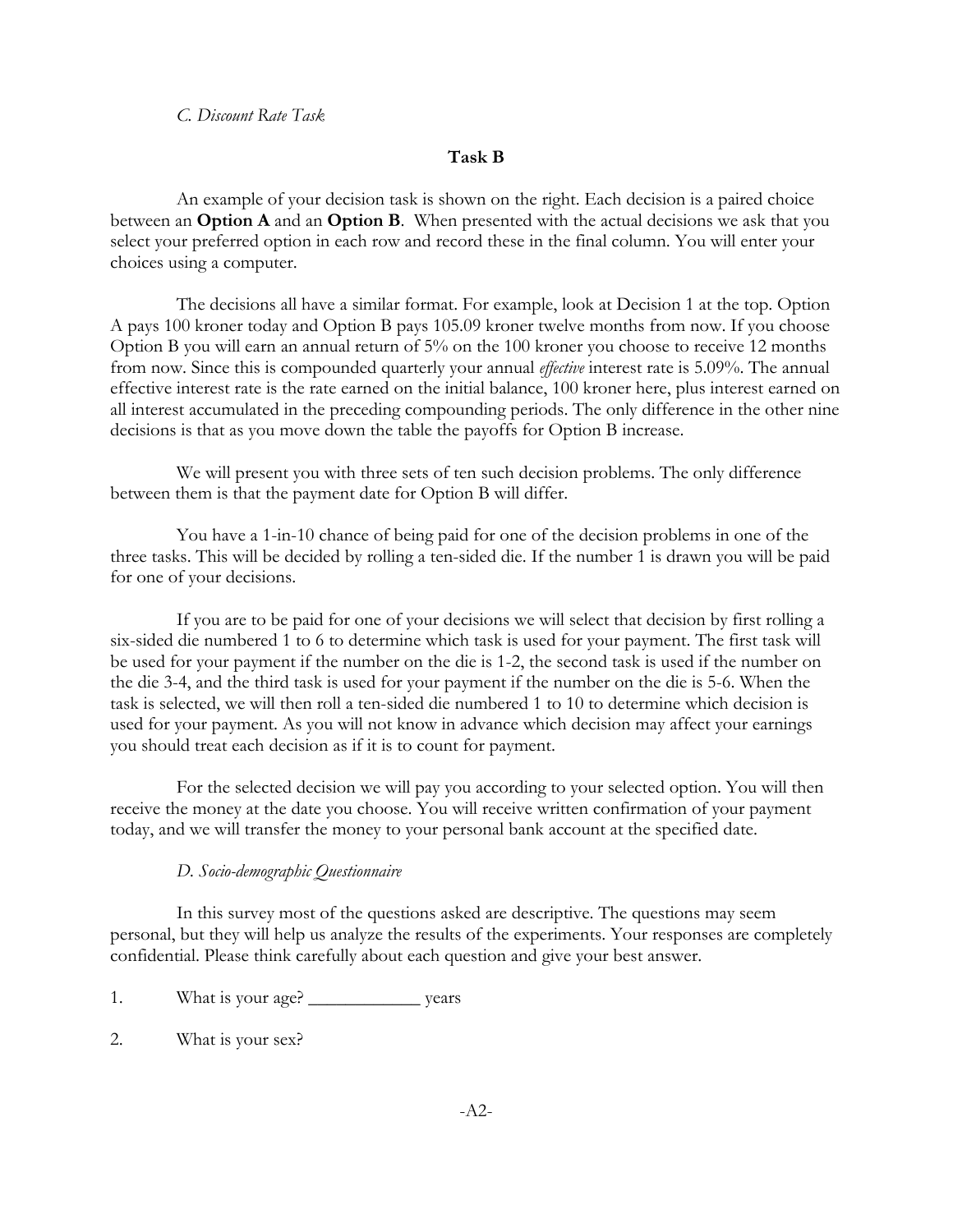- 01 Male
- 02 Female
- 3. Where do you live?
	- 01 Copenhagen including suburbs
	- 02 Other municipalities in Copenhagen Capital Region
	- 03 Municipality with towns of more than 100,000 inhabitants
	- 04 Municipality with towns of 40,000 99,999 inhabitants
	- 05 Municipality with towns of 20,000 39,999 inhabitants
	- 06 Municipality with towns of 10,000 19,999 inhabitants
	- 07 Other
- 4. What type of residence do you live in?
	- 01 Owner-occupied house
	- 02 Owner-occupied apartment
	- 03 Rented house
	- 04 Rented apartment
	- 05 Multi-ownership of residence, cooperative
	- 06 Rented room
	- 07 Official residence, etc.
- 5. What has been your primary occupation during the last 12 months?

(Primary occupation is defined as the type of occupation where you spend most of your working time.)

- 01 Farmer
- 02 Other self-employed
- 03 Assisting spouse
- 04 White collar worker
- 05 Skilled worker
- 06 Unskilled worker
- 07 Apprentice
- 08 Student
- 09 Retired
- 10 Unemployed
- 11 Other

### 6. What is your highest level of education?

- 01 Basic school
- 02 General upper secondary education
- 03 Vocational upper secondary education
- 04 Vocational education and training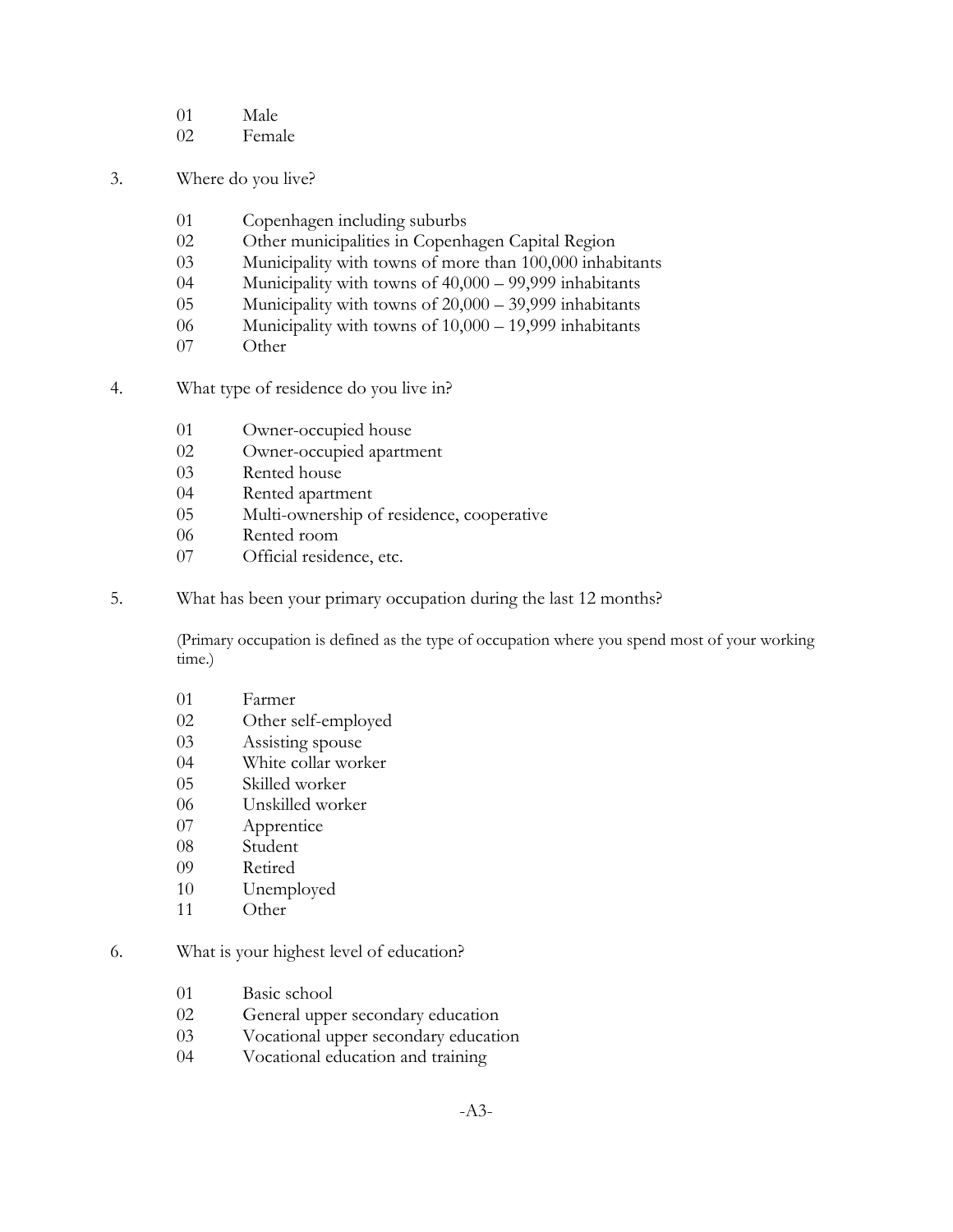- 05 Short higher education
- 06 Medium higher education
- 07 Long higher education
- *A. Vocational education and training:*
	- 01 Commercial and clerical vocational courses
	- 02 Metal manufacturing vocational courses
	- 03 Construction vocational courses
	- 04 Graphic vocational courses
	- 05 Service-related vocational courses
	- 06 Food-related vocational courses
	- 07 Health-related auxiliary programs
	- 08 Other vocational courses
- *B. Short higher education:*
	- 01 Social sciences and humanities
	- 02 Technical and natural sciences
	- 03 Health-related sciences
	- 04 Other
- *C. Medium higher education:*
	- 01 Social sciences
	- 02 Technical and natural sciences
	- 03 Health-related sciences
	- 04 Educational courses and humanities
	- 05 Officers
- *D. Long higher education:*
	- 01 Social sciences
	- 02 Technical and natural sciences
	- 03 Health-related sciences
	- 04 Educational courses and humanities
	- 05 Veterinary and agricultural courses
- 7. What are the characteristics of your household?

(A household is an economic unit, and it is defined as a group of people who live in the same residence and each person contributes to general expenditures.)

- 01 Single under 30 years
- 02 Single 30 59 years
- 03 Single older than 59 years
- 04 2 adults, oldest person is under 30 years
- 05 2 adults, oldest person is 30 59 years
- 06 2 adults, oldest person is older than 59 years
- 07 Single with children, oldest child 0 9 years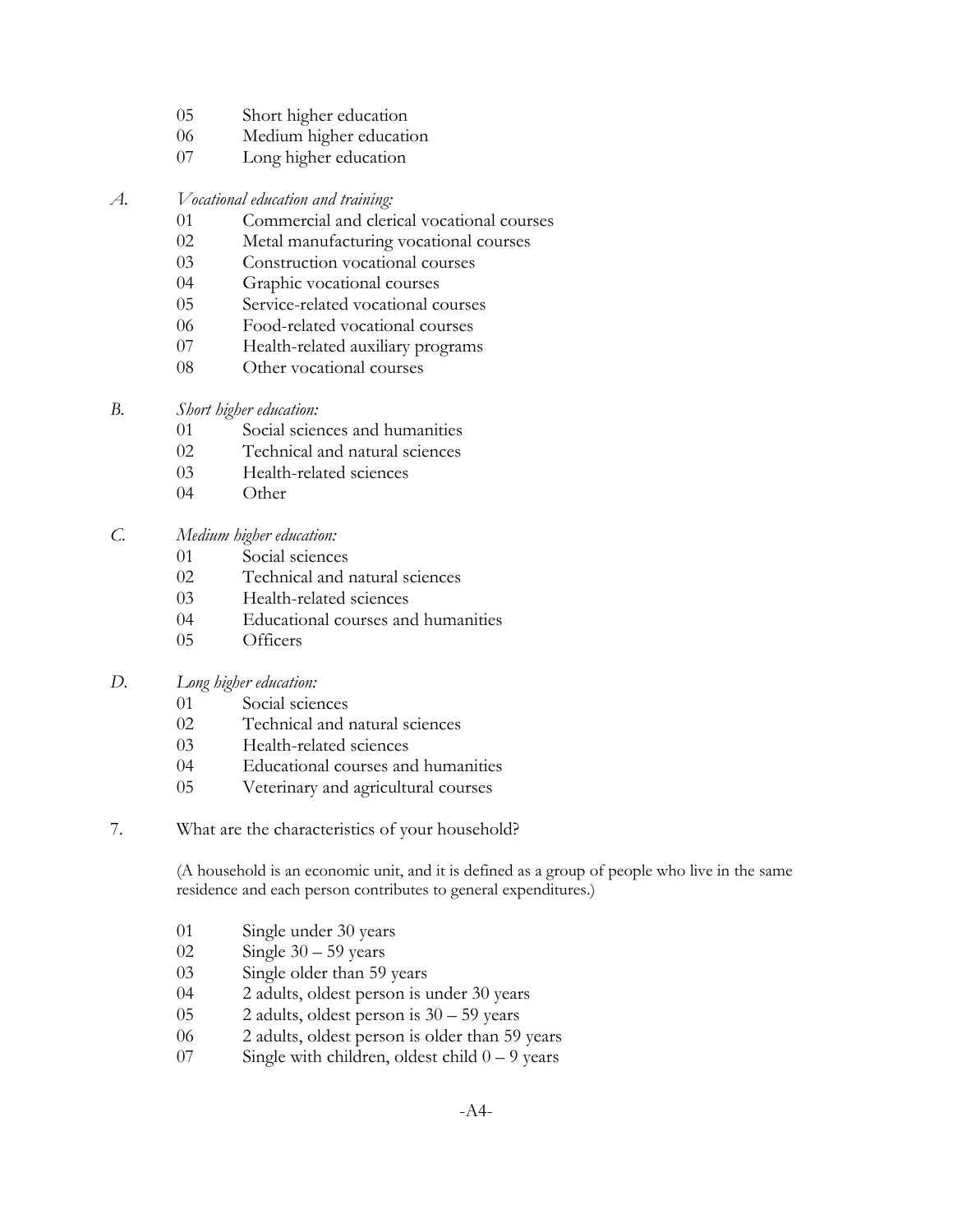- 08 Single with children, oldest child 10 17 years
- 09 2 adults with children, oldest child  $0 9$  years
- 10 2 adults with children, oldest child 10 17 years
- 11 Household with at least 3 adults
- 8. How many persons (including children) are there in your household?
	- 01 1 person
	- 02 2 people
	- 03 3 people
	- 04 4 people
	- 05 5 or more people
- 9. What was the amount of total income before tax earned in 2005 by all members of your household (including children)?

(Consider all forms of income, including salaries, income from unincorporated business enterprises, pension scheme contributions, interest earnings and dividends, retirement benefits, student grants, scholarship support, social security, unemployment benefits, parental support, alimony, child support, and other types of income.)

- 01 Below 150,000 kroner
- 02 150,000 299,999 kroner
- 03 300,000 499,999 kroner
- 04 500,000 799,999 kroner
- 05 800,000 kroner or more
- 10. How often do you participate in extreme sports?

(Extreme sports include bungee-jumping, para-gliding, parachute jumping, gliding, rafting, diving and other dangerous sports.)

- 01 Never
- 02 A few times
- 03 Occasionally
- 04 Often
- 05 Every chance I get
- 11. Do you currently smoke cigarettes?
	- 01 No 02 Yes
	- A. If yes, how much do you smoke in one day? \_\_\_\_\_\_\_\_ cigarettes
- 12. What is your height? \_\_\_\_\_\_\_\_ cm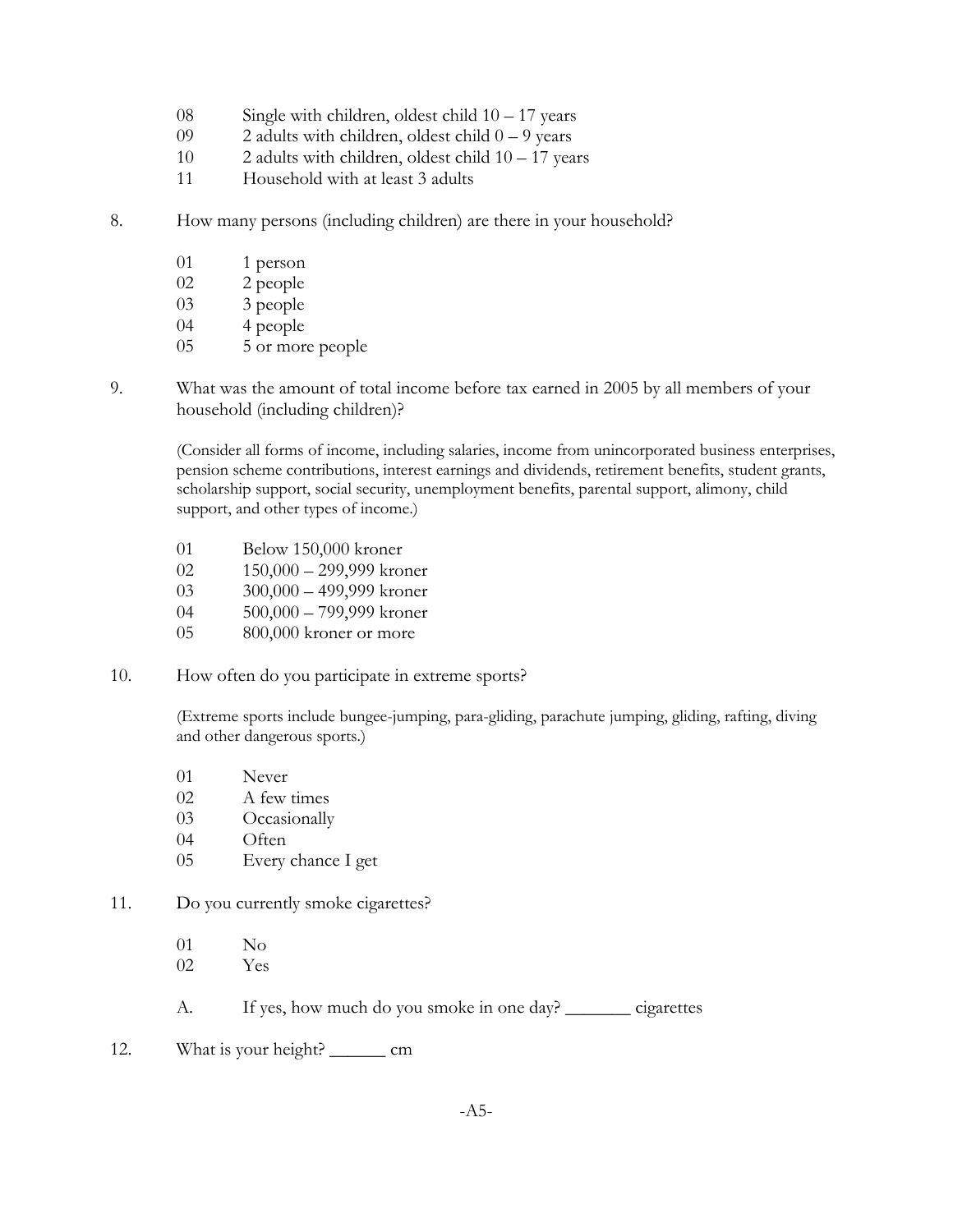- 13. What is your weight? \_\_\_\_\_\_ kg
- 14. Do you suffer from stress symptoms such as fatigue, head or chest pain, high blood pressure, depression, fear or anxiety?

01 Yes 02 No

15. Did you vote at the latest general election in February 2005?

01 Yes 02 No

- 16. Where in the political spectrum do you consider yourself?
	- 01 Left wing
	- 02 Center
	- 03 Right wing
	- 04 I look at it differently
	- 05 Don't know
- 17. Taking all things together, would you say you are:
	- 01 Very happy
	- 02 Rather happy
	- 03 Not very happy
	- 04 Not at all happy
- 18. How satisfied are you with your life as a whole these days? Please answer on a scale of 1 to 10, where 1 is least satisfied and 10 is most satisfied? \_\_\_\_\_\_

### *E. Entrepreneurship Questionnaire*

We will ask you to answer some more questions about yourself. The questions may seem personal, but they will help us analyze the results of the experiments. Your responses are completely confidential. Please think carefully about each question and give your best answer.

- 1. What is your current employment status?
	- 01 Self-employed only
	- 02 Part-time employment in another firm
	- 03 Full-time employment in another firm
	- 04 Actively seeking employment
	- 05 Unemployed
- 2. Do you own a firm?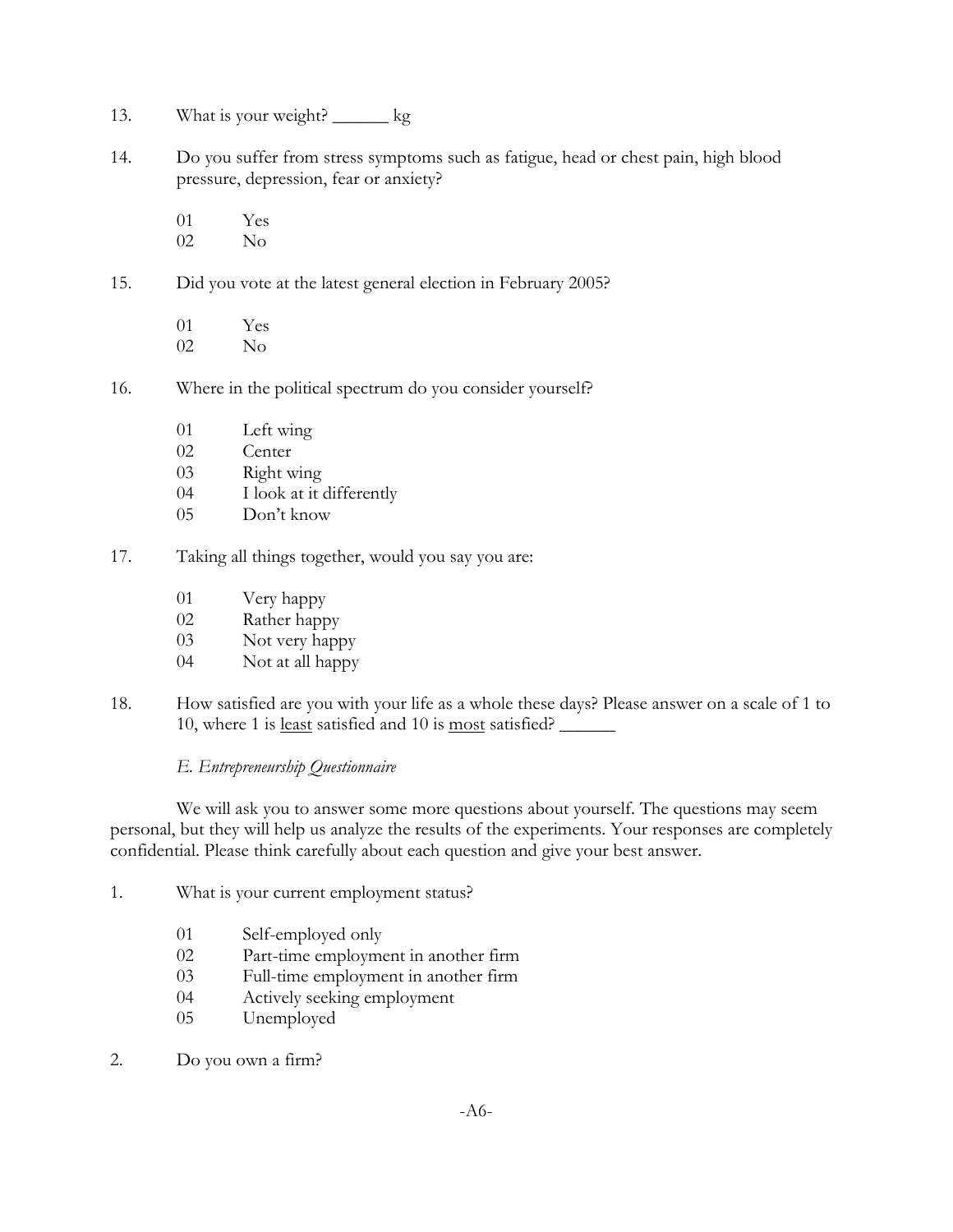- 01 Yes
- 02 No
- 3. How old is your firm, in years? \_\_\_\_\_\_\_\_\_\_\_\_
- 4. What type of industry does your firm belong to?
	- 01 Agriculture, fishing and quarrying
	- 02 Manufacturing
	- 03 Electricity, gas and water supply
	- 04 Construction
	- 05 Wholesale and retail trade, hotels and restaurants
	- 06 Transport, post and telecommunication
	- 07 Finance and business activities
	- 08 Public and personal services
	- 09 Activity not stated
- 5. How many people are employed in your firm, including yourself? \_\_\_\_\_\_\_\_\_\_\_\_\_\_
- 6. What is the ownership structure of your firm?
	- 01 Sole proprietorship
	- 02 Partnership and limited partnership
	- 03 Public limited company
	- 04 Funds, societies, etc
	- 05 Private limited company
	- 06 Co-operative society
	- 07 Other
- 7. Have you ever experienced a shortage of capital in running your firm?
	- 01 Never
	- 02 Rarely
	- 03 Occasionally
	- 04 Often
	- 05 Always
- 8. Do you have a shortage of capital now?
	- 01 Yes 02 No
- 9. How did you primarily finance your firm's start up?
	- 01 Inheritance
	- 02 Gift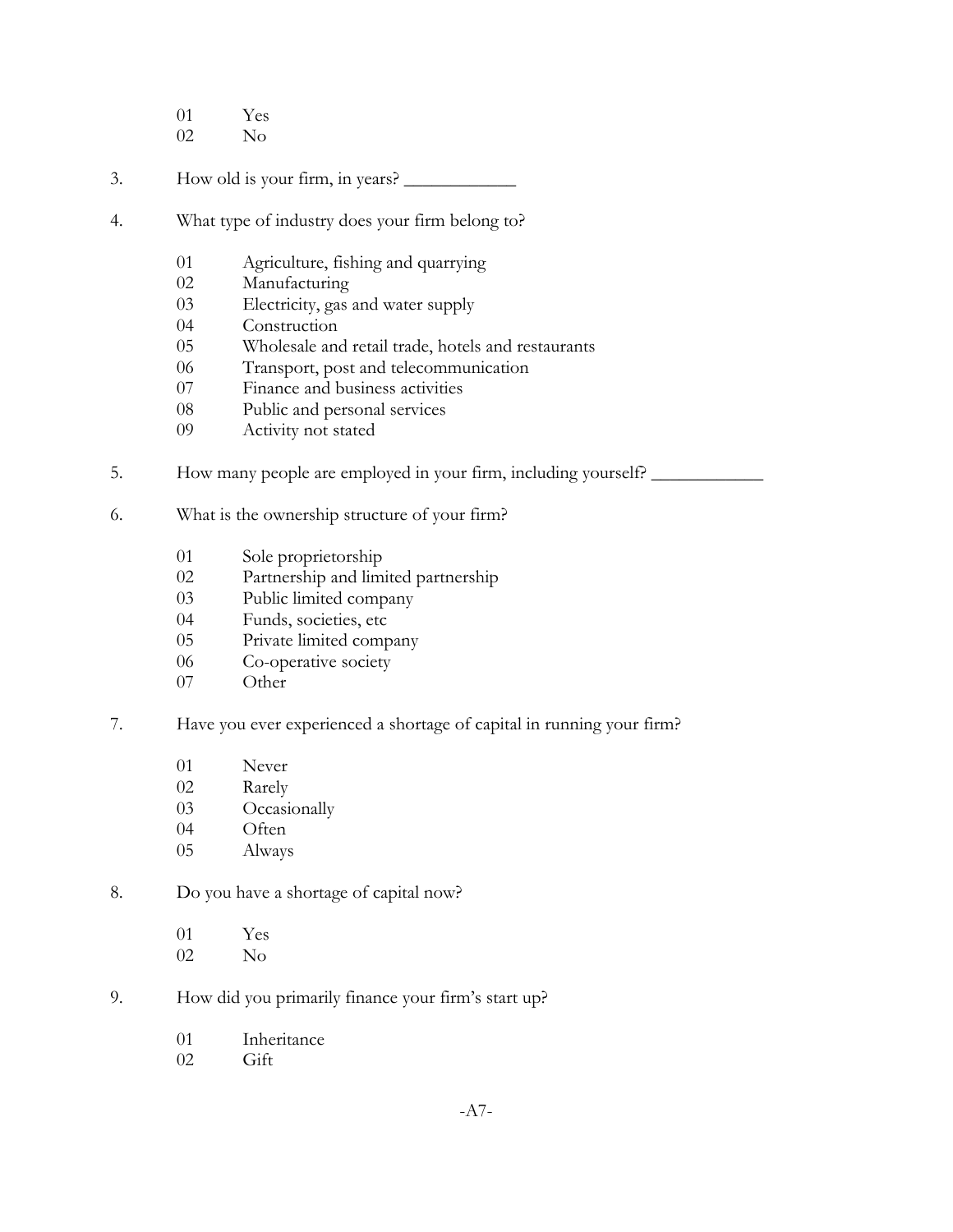- 03 Credit cards
- 04 Earnings from another job
- 05 Grants
- 06 Private loan from a bank or person
- 07 Other
- 10. How do you finance your firm now? Enter rough percentages for each:

| 01 | Government loans or grants         |         | percent |
|----|------------------------------------|---------|---------|
| 02 | Private loans from banks or people | percent |         |
| 03 | Credit cards                       |         | percent |
| 04 | Earnings from another job          | percent |         |
| 05 | Cash from operations               |         | percent |
| 06 | Equity capital                     |         | percent |
| 07 | Other                              |         | percent |

- 11. What would you estimate to be the annual turnover in 2005 of your firm? dollars
- 12. What proportion of your annual personal income in 2005 is revenue from your firm? \_\_\_\_\_\_\_\_\_\_ percent
- 13. What would you estimate to be the current value of the assets of your firm? \_\_\_\_\_\_\_\_\_\_\_\_\_\_\_\_\_ dollars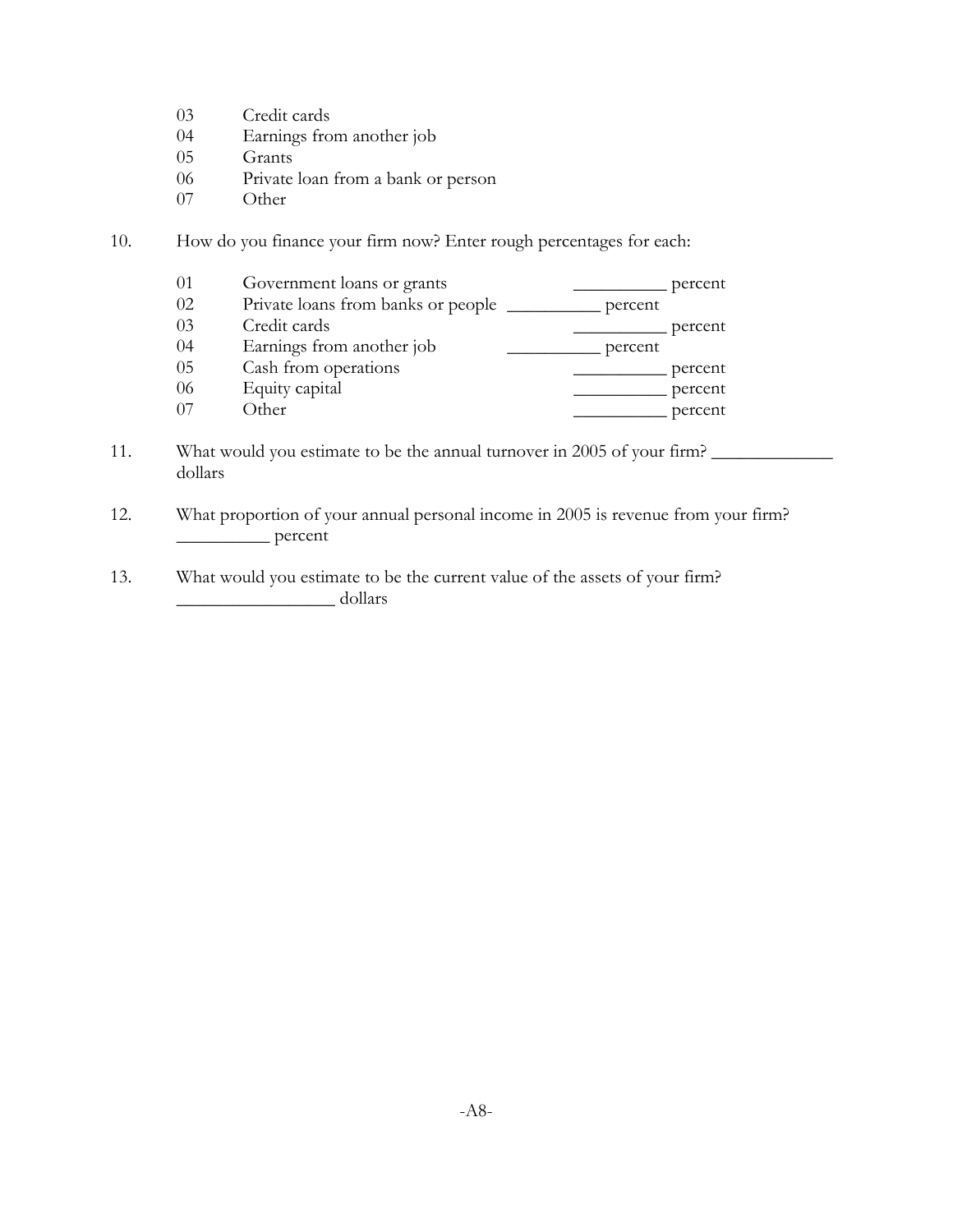# **Appendix B: Treatments in Danish Field and Lab Experiments (INCLUDED IN ONLINE WORKING PAPER)**

| Treatment                              | Experiment              |
|----------------------------------------|-------------------------|
| High prizes (default)                  | Field $1+2$ , Lab $1+2$ |
| Medium prizes (50% of default)         | Lab <sub>2</sub>        |
| Low prizes $(10\% \text{ of default})$ | Entrepreneurship        |
| Symmetric menu in MPL                  | All                     |
| Asymmetric menu in MPL                 | Field $1+2$ , Lab 1     |

# **Table B1. Treatments in Risk Aversion Tasks**

**Table B2. Treatments in Discount Rate Tasks**

| Treatment                              | Experiment              |
|----------------------------------------|-------------------------|
| High prizes (default)                  | Field $1+2$ , Lab $1+2$ |
| Medium prizes (50% of default)         | Lab <sub>2</sub>        |
| Low prizes $(10\% \text{ of default})$ | Entrepreneurship        |
| Symmetric menu in MPL                  | All                     |
| Asymmetric menu in MPL                 | Field $1+2$ , Lab 1     |
| Delayed sooner payment                 | All                     |
| Immediate sooner payment               | Entrepreneurship        |

# **Table B3. Time Horizons in Discount Rate Tasks**

| Experiment       | Time Horizons in Months       |
|------------------|-------------------------------|
| Field 1          | 1, 4, 6, 12, 18 and 24        |
| Field 2          | 1, 3, 7, 9, 13, 15, 19 and 21 |
| Lab 1            | $1, 4$ and 6                  |
| Lab 2            | 1, 4, 6 and 12                |
| Entrepreneurship | $1, 2,, 11$ and $12$          |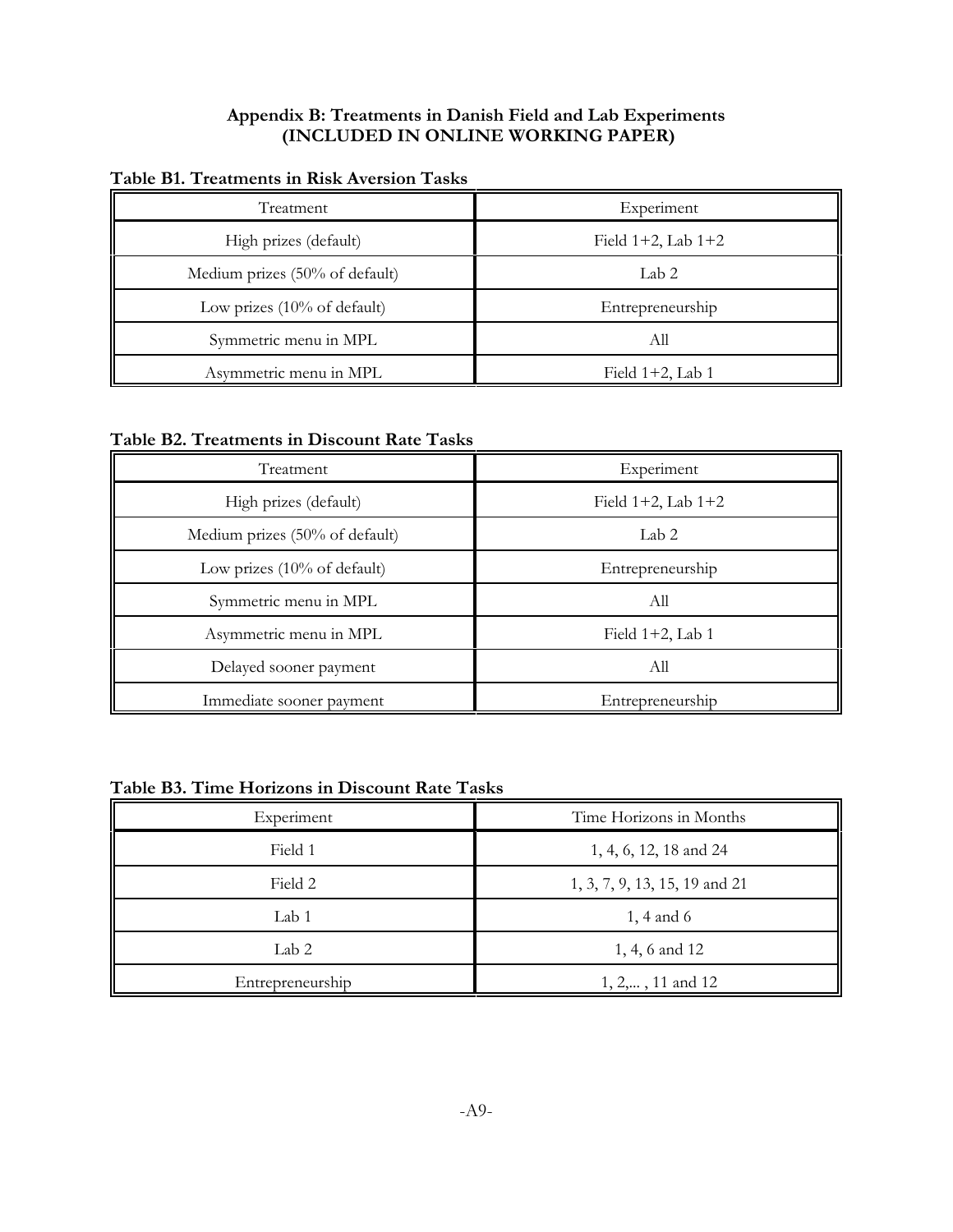# **Appendix C: Estimation Results with Control for Employment Status (INCLUDED IN ONLINE WORKING PAPER)**

# **Table C1: Estimation of Risk Aversion Assuming EUT and CRRA**

(N=16,250 observations, based on 503 subjects)

| Parameters             | Coefficient | Robust<br>Standard<br>Error | p-value | [95% Confidence Interval] |          |
|------------------------|-------------|-----------------------------|---------|---------------------------|----------|
| r                      |             |                             |         |                           |          |
| DKphase2               | $-0.019$    | 0.126                       | 0.881   | $-0.266$                  | 0.229    |
| DKlab1                 | $-0.078$    | 0.087                       | 0.371   | $-0.249$                  | 0.093    |
| lab2_RA_LO             | $-0.201$    | 0.123                       | 0.104   | $-0.443$                  | 0.042    |
| lab <sub>2_RA_HI</sub> | $-0.181$    | 0.186                       | 0.329   | $-0.546$                  | 0.183    |
| <b>DKentre</b>         | $-0.576$    | 0.131                       | 0.000   | $-0.832$                  | $-0.320$ |
| self_emp               | $-0.295$    | 0.178                       | 0.099   | $-0.644$                  | 0.055    |
| part_time              | $-0.086$    | 0.180                       | 0.633   | $-0.439$                  | 0.267    |
| no_emp                 | $-0.155$    | 0.211                       | 0.463   | $-0.570$                  | 0.259    |
| constant               | 0.837       | 0.067                       | 0.000   | 0.707                     | 0.968    |
| LNmuRA                 |             |                             |         |                           |          |
| DKphase2               | 0.194       | 0.128                       | 0.129   | $-0.056$                  | 0.444    |
| DKlab1                 | $-0.628$    | 0.126                       | 0.000   | $-0.874$                  | $-0.382$ |
| lab2_RA_LO             | $-0.465$    | 0.301                       | 0.123   | $-1.056$                  | 0.125    |
| lab2_RA_HI             | $-0.148$    | 0.228                       | 0.515   | $-0.594$                  | 0.298    |
| <b>DKentre</b>         | 0.000       | 0.152                       | 1.000   | $-0.298$                  | 0.298    |
| constant               | $-0.991$    | 0.074                       | 0.000   | $-1.136$                  | $-0.846$ |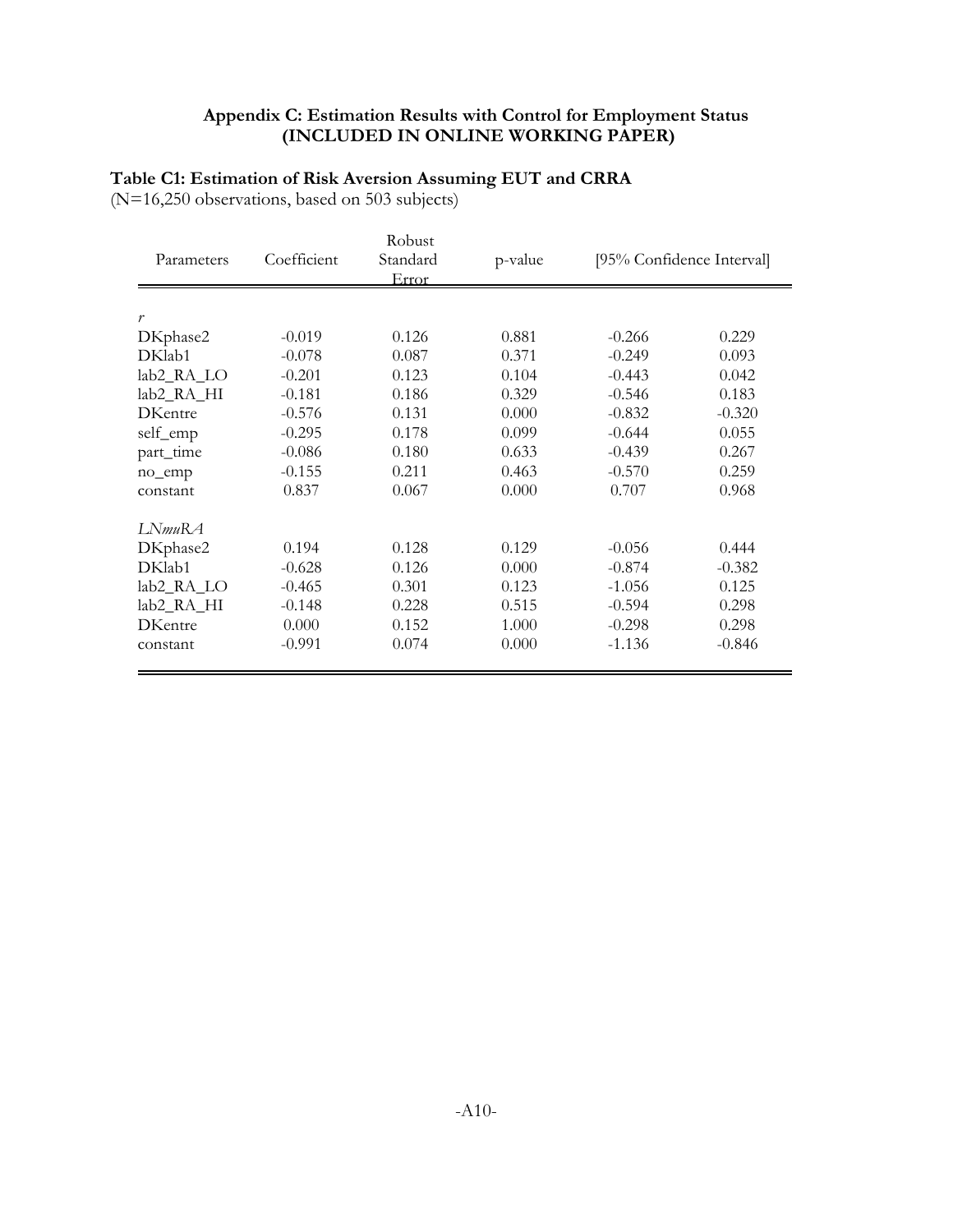| Parameter              | Coefficient | Robust<br>Standard | p-value | [95% Confidence Interval] |          |  |
|------------------------|-------------|--------------------|---------|---------------------------|----------|--|
|                        |             | Error              |         |                           |          |  |
|                        |             |                    |         |                           |          |  |
| $\boldsymbol{r}$       |             |                    |         |                           |          |  |
| DKphase2               | 0.006       | 0.169              | 0.973   | $-0.326$                  | 0.337    |  |
| DKlab1                 | $-0.079$    | 0.116              | 0.494   | $-0.306$                  | 0.148    |  |
| lab2_RA_LO             | $-0.283$    | 0.148              | 0.056   | $-0.573$                  | 0.007    |  |
| lab <sub>2_RA_HI</sub> | $-0.261$    | 0.170              | 0.124   | $-0.595$                  | 0.072    |  |
| <b>DKentre</b>         | $-0.664$    | 0.150              | 0.000   | $-0.958$                  | $-0.370$ |  |
| self_emp               | $-0.080$    | 0.256              | 0.754   | $-0.582$                  | 0.421    |  |
| constant               | 0.847       | 0.083              | 0.000   | 0.684                     | 1.009    |  |
|                        |             |                    |         |                           |          |  |
| eta                    |             |                    |         |                           |          |  |
| DKphase2               | $-0.179$    | 0.454              | 0.693   | $-1.069$                  | 0.710    |  |
| DKlab1                 | $-0.449$    | 0.415              | 0.279   | $-1.262$                  | 0.364    |  |
| lab2_RA_LO             | $-0.316$    | 0.689              | 0.647   | $-1.667$                  | 1.035    |  |
| lab <sub>2_RA_HI</sub> | $-0.803$    | 0.622              | 0.196   | $-2.022$                  | 0.415    |  |
| <b>DKentre</b>         | $-0.040$    | 0.631              | 0.950   | $-1.276$                  | 1.197    |  |
| self_emp               | $-1.328$    | 0.512              | 0.009   | $-2.332$                  | $-0.325$ |  |
| constant               | 2.417       | 0.252              | 0.000   | 1.923                     | 2.910    |  |
|                        |             |                    |         |                           |          |  |
| phi                    |             |                    |         |                           |          |  |
| DKphase2               | 0.157       | 0.336              | 0.641   | $-0.502$                  | 0.816    |  |
| DKlab1                 | $-0.511$    | 0.288              | 0.076   | $-1.076$                  | 0.054    |  |
| lab2_RA_LO             | $-0.472$    | 0.482              | 0.327   | $-1.416$                  | 0.472    |  |
| lab <sub>2_RA_HI</sub> | $-0.838$    | 0.317              | 0.008   | $-1.460$                  | $-0.216$ |  |
| <b>DKentre</b>         | 0.966       | 0.564              | 0.087   | $-0.139$                  | 2.071    |  |
| self_emp               | $-0.794$    | 1.578              | 0.615   | $-3.887$                  | 2.299    |  |
| constant               | 2.394       | 0.189              | 0.000   | 2.024                     | 2.764    |  |
| LNmuRA                 |             |                    |         |                           |          |  |
| DKphase2               | 0.159       | 0.101              | 0.115   | $-0.039$                  | 0.358    |  |
| DKlab1                 | $-0.538$    | 0.116              | 0.000   | $-0.766$                  | $-0.311$ |  |
| lab2_RA_LO             | $-0.390$    | 0.288              | 0.175   | $-0.955$                  | 0.174    |  |
| lab <sub>2_RA_HI</sub> | $-0.171$    | 0.204              | 0.400   | $-0.570$                  | 0.228    |  |
| <b>DKentre</b>         | 0.039       | 0.115              | 0.734   | $-0.187$                  | 0.265    |  |
| constant               | $-0.759$    | 0.057              | 0.000   | $-0.870$                  | $-0.647$ |  |
|                        |             |                    |         |                           |          |  |

# **Table C2: Estimates of Risk Aversion Assuming RDU and Prelec Probability Weighting** (N=16,250 observations, based on 503 subjects)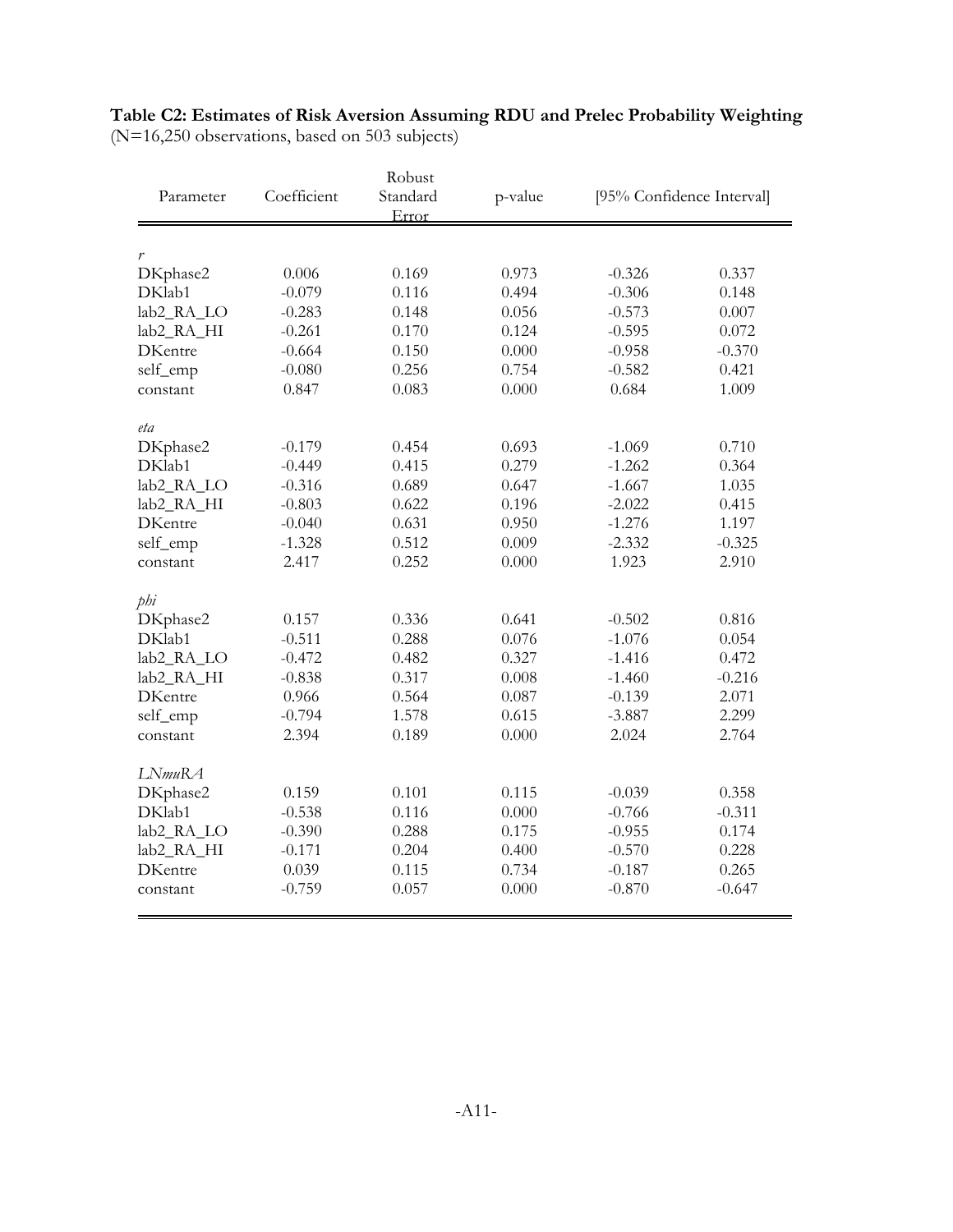|  |  |  |  |  |  | Table C3: Estimates of Quasi-Hyperbolic Discounting Function Assuming RDU |  |
|--|--|--|--|--|--|---------------------------------------------------------------------------|--|
|  |  |  |  |  |  |                                                                           |  |

|                        |             | Robust            |         |                           |          |  |
|------------------------|-------------|-------------------|---------|---------------------------|----------|--|
| Parameters             | Coefficient | Standard<br>Error | p-value | [95% Confidence Interval] |          |  |
| $\boldsymbol{r}$       |             |                   |         |                           |          |  |
| DKphase2               | $-0.001$    | 0.172             | 0.997   | $-0.337$                  | 0.336    |  |
| DKlab1                 | $-0.090$    | 0.118             | 0.446   | $-0.320$                  | 0.141    |  |
| lab2_RA_LO             | $-0.294$    | 0.150             | 0.049   | $-0.587$                  | $-0.001$ |  |
| lab <sub>2_RA_HI</sub> | $-0.268$    | 0.172             | 0.120   | $-0.605$                  | 0.070    |  |
| <b>DKentre</b>         | $-0.678$    | 0.149             | 0.000   | $-0.970$                  | $-0.386$ |  |
| self_emp               | $-0.048$    | 0.205             | 0.815   | $-0.450$                  | 0.354    |  |
| constant               | 0.858       | 0.085             | 0.000   | 0.691                     | 1.026    |  |
| eta                    |             |                   |         |                           |          |  |
| DKphase2               | $-0.174$    | 0.455             | 0.702   | $-1.066$                  | 0.718    |  |
| DKlab1                 | $-0.440$    | 0.416             | 0.290   | $-1.255$                  | 0.375    |  |
| lab2_RA_LO             | $-0.305$    | 0.690             | 0.659   | $-1.658$                  | 1.048    |  |
| lab <sub>2_RA_HI</sub> | $-0.800$    | 0.621             | 0.197   | $-2.016$                  | 0.416    |  |
| <b>DKentre</b>         | $-0.022$    | 0.630             | 0.972   | $-1.257$                  | 1.213    |  |
| self_emp               | $-1.364$    | 0.458             | 0.003   | $-2.263$                  | $-0.466$ |  |
| constant               | 2.407       | 0.253             | 0.000   | 1.911                     | 2.903    |  |
| phi                    |             |                   |         |                           |          |  |
| DKphase2               | 0.147       | 0.340             | 0.665   | $-0.519$                  | 0.813    |  |
| DKlab1                 | $-0.527$    | 0.291             | 0.070   | $-1.097$                  | 0.043    |  |
| lab2_RA_LO             | $-0.489$    | 0.483             | 0.312   | $-1.435$                  | 0.458    |  |
| lab <sub>2_RA_HI</sub> | $-0.850$    | 0.320             | 0.008   | $-1.478$                  | $-0.223$ |  |
| <b>DKentre</b>         | 0.943       | 0.566             | 0.096   | $-0.166$                  | 2.052    |  |
| self_emp               | $-0.747$    | 1.622             | 0.645   | $-3.927$                  | 2.433    |  |
| constant               | 2.410       | 0.192             | 0.000   | 2.033                     | 2.788    |  |
| delta                  |             |                   |         |                           |          |  |
| DKphase2               | $-0.007$    | 0.011             | 0.532   | $-0.028$                  | 0.014    |  |
| DKlab1                 | $-0.011$    | 0.008             | 0.159   | $-0.026$                  | 0.004    |  |
| lab2_IDR_LO            | 0.004       | 0.015             | 0.792   | $-0.025$                  | 0.033    |  |
| lab2_IDR_HI            | 0.030       | 0.018             | 0.102   | $-0.006$                  | 0.066    |  |
| DKentre                | 0.064       | 0.020             | 0.002   | 0.024                     | 0.104    |  |
| ent_nofed              | 0.025       | 0.013             | 0.058   | $-0.001$                  | 0.051    |  |
| self_emp               | 0.002       | 0.009             | 0.829   | $-0.016$                  | 0.020    |  |
| constant               | 0.024       | 0.007             | 0.001   | 0.010                     | 0.038    |  |
| beta                   |             |                   |         |                           |          |  |
| self_emp               | $-0.005$    | 0.036             | 0.881   | $-0.076$                  | 0.065    |  |
| constant               | 0.993       | 0.018             | 0.000   | 0.957                     | 1.029    |  |
| LNmuRA                 |             |                   |         |                           |          |  |
| DKphase2               | 0.157       | 0.102             | 0.122   | $-0.042$                  | 0.356    |  |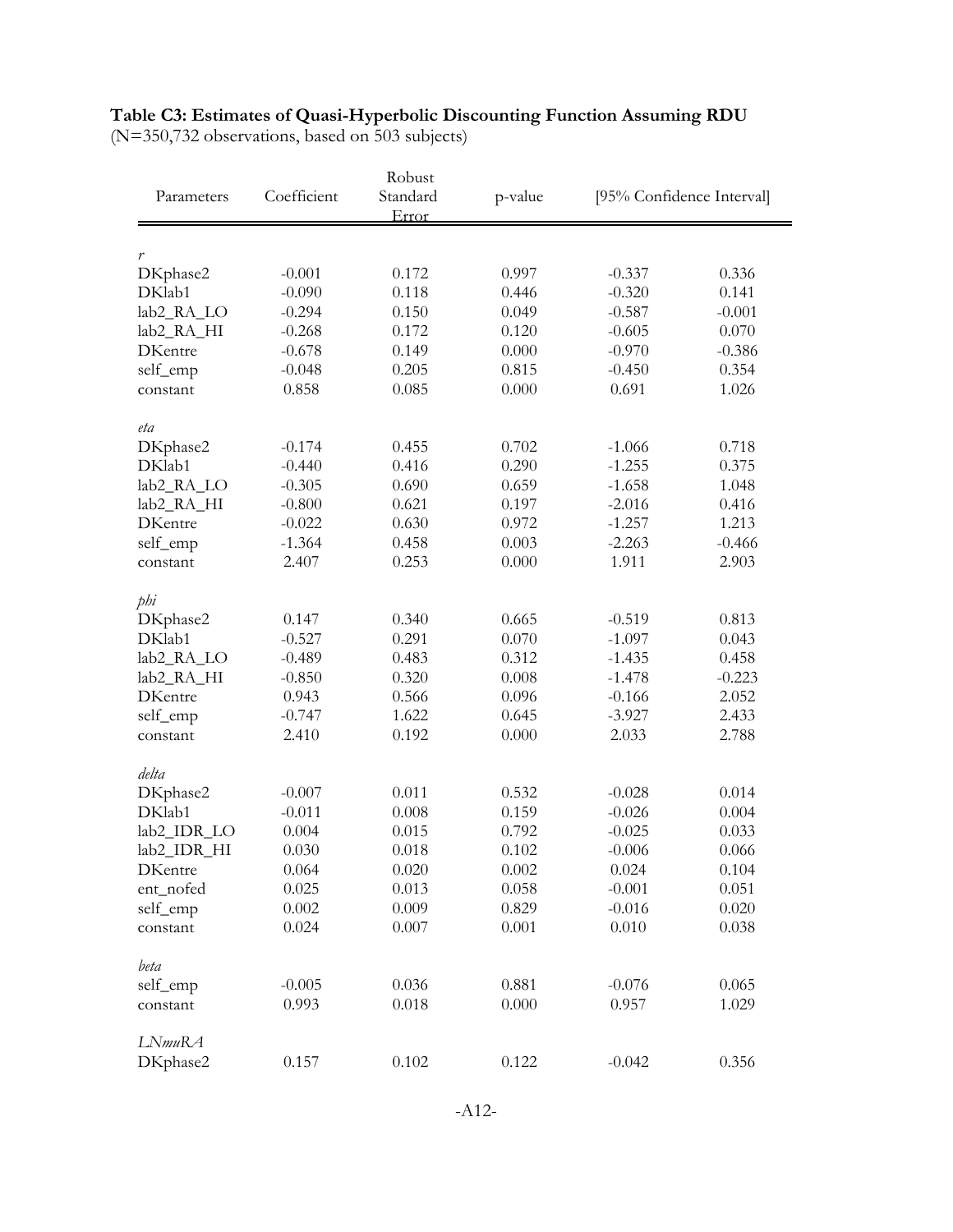| DKlab1                 | $-0.541$ | 0.116 | 0.000 | $-0.769$ | $-0.313$ |
|------------------------|----------|-------|-------|----------|----------|
| lab2 RA LO             | $-0.393$ | 0.288 | 0.172 | $-0.958$ | 0.171    |
| lab <sub>2</sub> RA HI | $-0.173$ | 0.204 | 0.396 | $-0.572$ | 0.226    |
| <b>DKentre</b>         | 0.035    | 0.115 | 0.759 | $-0.191$ | 0.262    |
| constant               | $-0.755$ | 0.057 | 0.000 | $-0.868$ | $-0.643$ |
| LN <i>muIDR</i>        |          |       |       |          |          |
| DKphase2               | $-0.300$ | 0.263 | 0.253 | $-0.815$ | 0.215    |
| DKlab1                 | $-1.251$ | 0.173 | 0.000 | $-1.590$ | $-0.912$ |
| lab2 IDR LO            | $-0.553$ | 0.275 | 0.044 | $-1.092$ | $-0.015$ |
| lab2_IDR_HI            | $-0.479$ | 0.267 | 0.073 | $-1.003$ | 0.045    |
| <b>DKentre</b>         | $-1.624$ | 0.251 | 0.000 | $-2.116$ | $-1.131$ |
| ent_nofed              | $-0.436$ | 0.231 | 0.059 | $-0.889$ | 0.017    |
| constant               | $-0.958$ | 0.123 | 0.000 | $-1.199$ | $-0.716$ |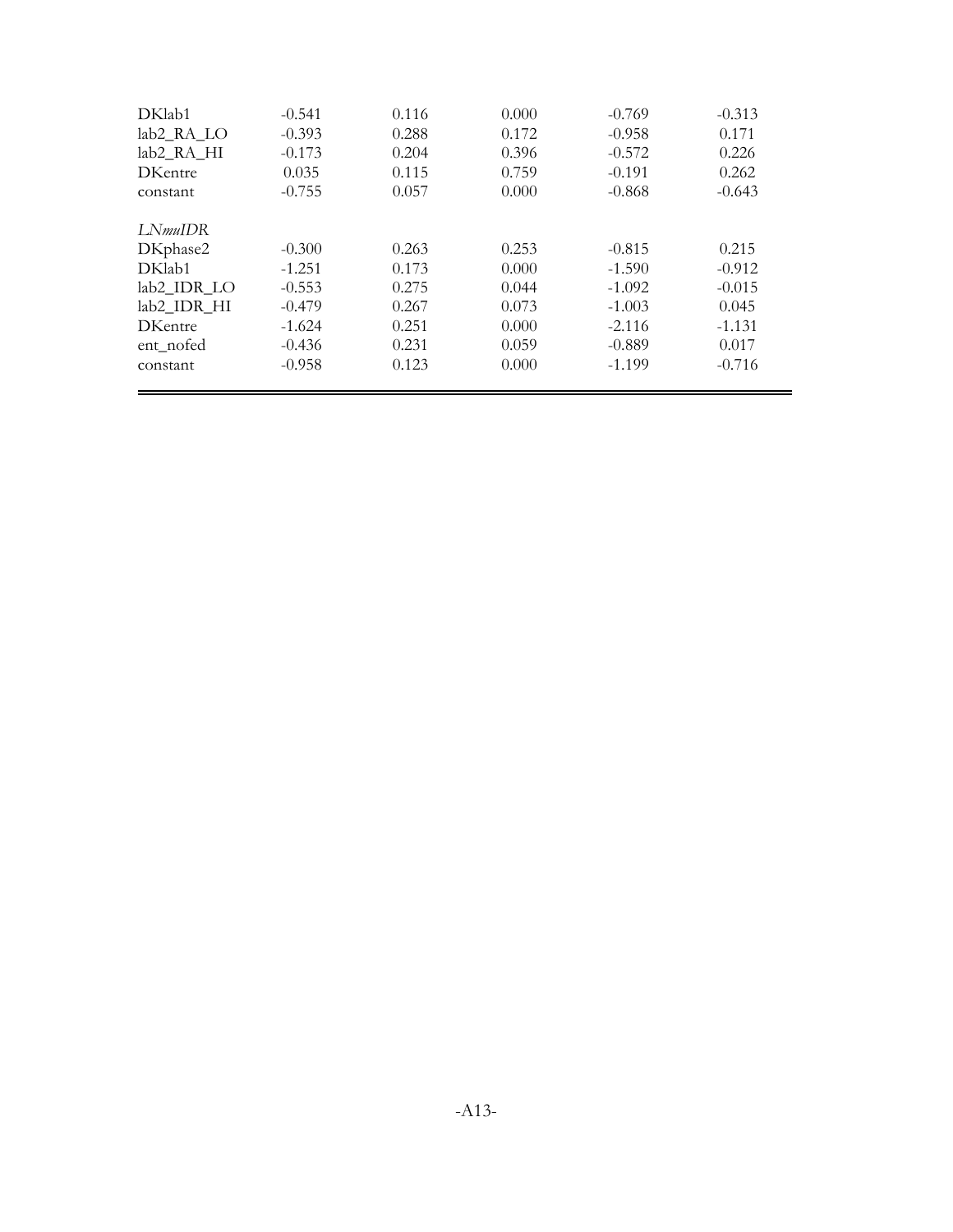### **Table C4: Demographic Effects: Quasi-Hyperbolic Discounting Function Assuming RDU** (N=350,732 observations, based on 503 subjects)

|            |             | Robust            |         |                           |       |  |
|------------|-------------|-------------------|---------|---------------------------|-------|--|
| Parameters | Coefficient | Standard<br>Error | p-value | [95% Confidence Interval] |       |  |
|            |             |                   |         |                           |       |  |
| r          |             |                   |         |                           |       |  |
| female     | 0.844       | 0.089             | 0.000   | 0.670                     | 1.019 |  |
| male       | 0.848       | 0.097             | 0.000   | 0.657                     | 1.038 |  |
| younger    | 1.057       | 0.095             | 0.000   | 0.871                     | 1.242 |  |
| older      | 0.773       | 0.099             | 0.000   | 0.579                     | 0.967 |  |
| shortedu   | 0.833       | 0.091             | 0.000   | 0.655                     | 1.011 |  |
| longedu    | 0.908       | 0.104             | 0.000   | 0.704                     | 1.111 |  |
| IncLow     | 0.822       | 0.102             | 0.000   | 0.621                     | 1.022 |  |
| IncHigh    | 0.906       | 0.084             | 0.000   | 0.741                     | 1.071 |  |
| eta        |             |                   |         |                           |       |  |
| female     | 2.396       | 0.392             | 0.000   | 1.627                     | 3.166 |  |
| male       | 2.360       | 0.297             | 0.003   | 1.778                     | 2.941 |  |
| younger    | 3.881       | 0.610             | 0.000   | 2.685                     | 5.077 |  |
| older      | 1.709       | 0.236             | 0.000   | 1.246                     | 2.171 |  |
| shortedu   | 2.170       | 0.283             | 0.000   | 1.616                     | 2.725 |  |
| longedu    | 2.880       | 0.494             | 0.000   | 1.912                     | 3.848 |  |
| IncLow     | 2.409       | 0.267             | 0.000   | 1.886                     | 2.932 |  |
| IncHigh    | 2.439       | 0.580             | 0.000   | 1.302                     | 3.576 |  |
| phi        |             |                   |         |                           |       |  |
| female     | 2.172       | 0.263             | 0.000   | 1.656                     | 2.688 |  |
| male       | 2.563       | 0.211             | 0.000   | 2.149                     | 2.976 |  |
| younger    | 2.550       | 0.257             | 0.000   | 2.047                     | 3.052 |  |
| older      | 2.240       | 0.327             | 0.000   | 1.599                     | 2.880 |  |
| shortedu   | 2.319       | 0.206             | 0.000   | 1.916                     | 2.723 |  |
| longedu    | 2.579       | 0.350             | 0.000   | 1.892                     | 3.265 |  |
| IncLow     | 2.357       | 0.219             | 0.000   | 1.927                     | 2.787 |  |
| IncHigh    | 2.483       | 0.388             | 0.000   | 1.722                     | 3.243 |  |
| delta      |             |                   |         |                           |       |  |
| female     | 0.027       | 0.008             | 0.001   | 0.011                     | 0.042 |  |
| male       | 0.024       | 0.008             | 0.029   | 0.008                     | 0.039 |  |
| younger    | 0.010       | 0.005             | 0.035   | 0.001                     | 0.019 |  |
| older      | 0.034       | 0.010             | 0.001   | 0.013                     | 0.054 |  |
| shortedu   | 0.028       | 0.008             | 0.001   | 0.012                     | 0.045 |  |
| longedu    | 0.017       | 0.007             | 0.011   | 0.004                     | 0.031 |  |
| IncLow     | 0.029       | 0.010             | 0.003   | 0.010                     | 0.048 |  |
| IncHigh    | 0.019       | 0.006             | 0.002   | 0.007                     | 0.031 |  |
| beta       |             |                   |         |                           |       |  |
| female     | 0.990       | 0.037             | 0.000   | 0.919                     | 1.062 |  |
| male       | 1.001       | 0.031             | 0.000   | 0.940                     | 1.061 |  |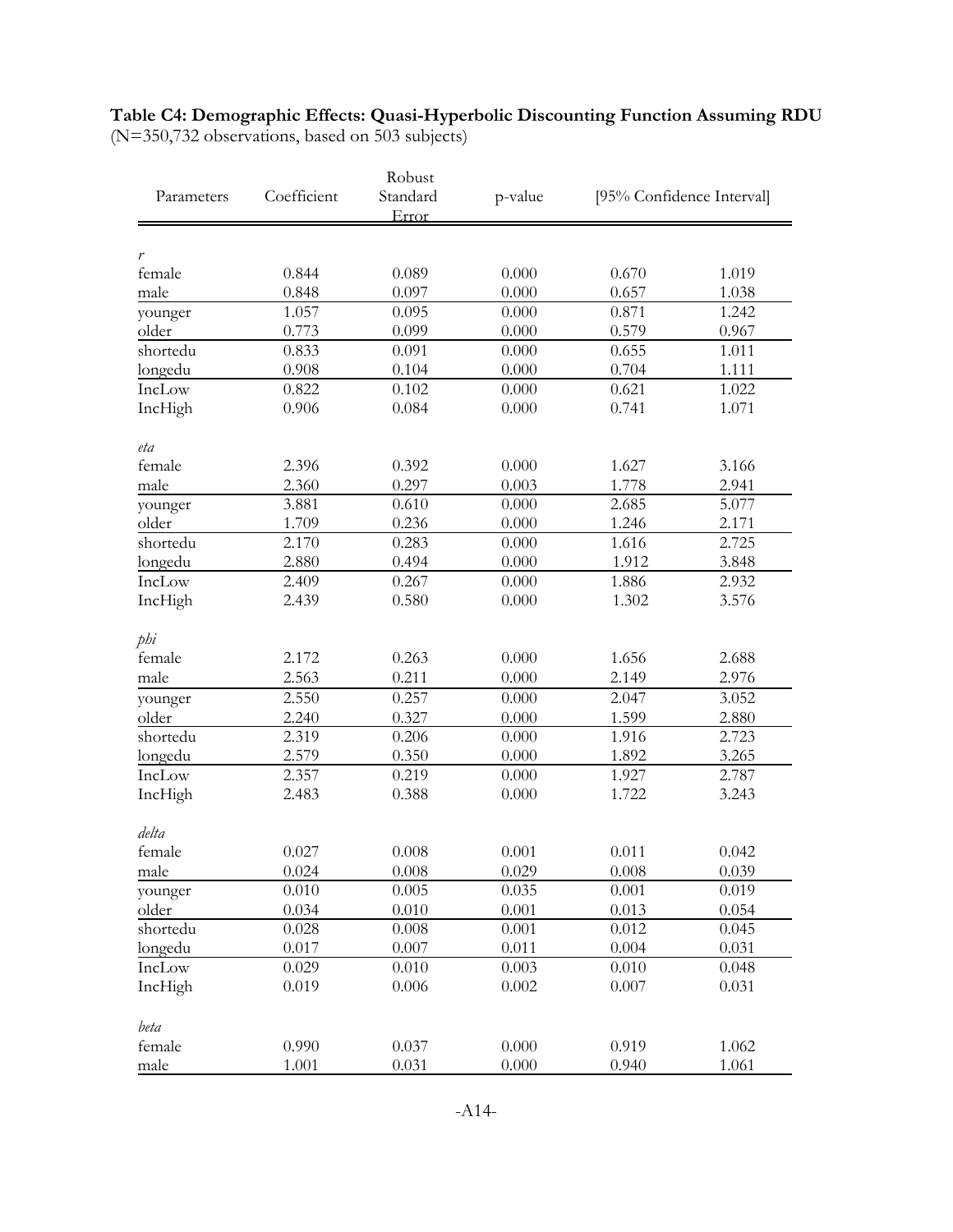| younger  | 0.958 | 0.040 | 0.000 | 0.880 | 1.037 |
|----------|-------|-------|-------|-------|-------|
| older    | 0.981 | 0.071 | 0.000 | 0.842 | 1.120 |
| shortedu | 0.993 | 0.036 | 0.000 | 0.922 | 1.065 |
| longedu  | 0.985 | 0.028 | 0.000 | 0.929 | 1.040 |
| IncLow   | 0.992 | 0.035 | 0.000 | 0.924 | 1.059 |
| IncHigh  | 0.987 | 0.035 | 0.000 | 0.918 | 1.055 |
|          |       |       |       |       |       |

*Note:* Variable *female* indicates a female; *younger* is someone aged less than 40; *longedu* is someone who has substantial higher education (completion of medium-cycle or longer-cycle higher education); and *IncHigh* is someone with household income in 2009 of 500,000 kroner or more.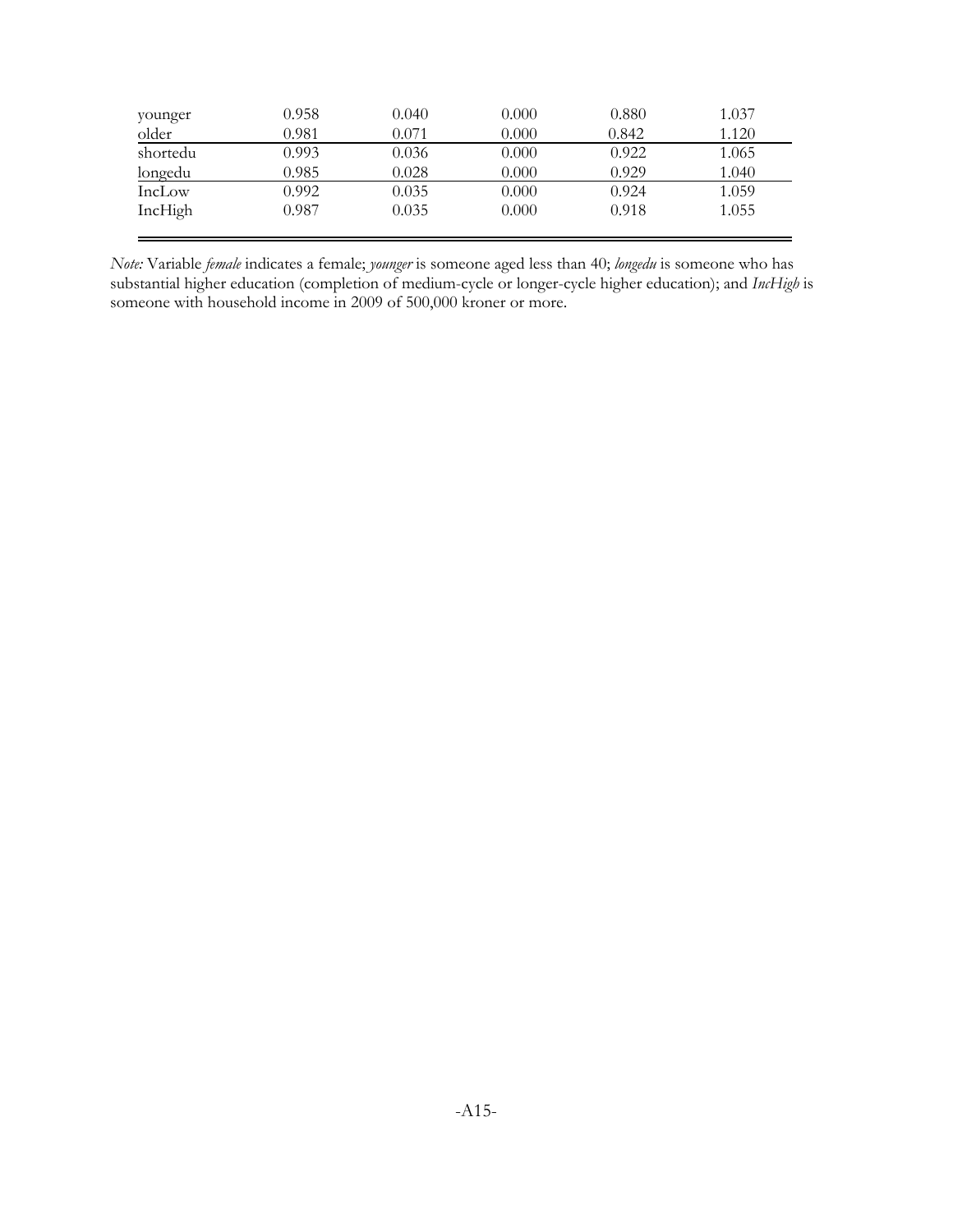# **Appendix D: Econometric Specification (INCLUDED IN ONLINE WORKING PAPER)**

#### *A. Estimating the Utility Function*

Assume for the moment that utility of income M is defined by

$$
U(M) = M^{(1-r)}/(1-r)
$$
 (1)

where M is the lottery prize and  $r \neq 1$  is a parameter to be estimated. Thus r is the coefficient of constant relative risk aversion (CRRA):  $r=0$  corresponds to risk neutrality,  $r<0$  denotes risk loving, and r>0 denotes risk aversion. Let there be two possible outcomes in a lottery. Under EUT the probabilities for each monetary outcome  $M$ ,  $p(M)$ , are those that are induced by the experimenter, so expected utility is simply the probability weighted utility of each outcome in each lottery i:

$$
EU_i = [p(M_1) \times U(M_1)] + [p(M_2) \times U(M_2)] \tag{2}
$$

The EU for each lottery pair is calculated for a candidate estimate of r, and the index

$$
\nabla \mathbf{E} \mathbf{U} = \mathbf{E} \mathbf{U}_{\mathbf{B}} - \mathbf{E} \mathbf{U}_{\mathbf{A}} \tag{3}
$$

calculated, where  $EU_A$  is option A and  $EU_B$  is option B as presented to subjects. This latent index, based on latent preferences, is then linked to observed choices using the cumulative logistic distribution function  $\Lambda$ (VEU). This "logit" function takes any argument between  $\pm \infty$  and transforms it into a number between 0 and 1. The logit link function is:

$$
prob(choose lottery B) = \Lambda (VEU)
$$
\n(4)

The index defined by (3) is linked to the observed choices by specifying that the B lottery is chosen when  $\Lambda$ (VEU) $>1/2$ , which is implied by (4).

Thus the likelihood of the observed responses, conditional on the EUT and CRRA specifications being true, depends on the estimates of r given the above statistical specification and the observed choices. The conditional log-likelihood is then

ln L(r; y, 
$$
\omega
$$
, **X**) =  $\sum_i$  [(ln  $\Lambda(\overline{V}EU) \times I(y_i = 1)$ ) + (ln (1- $\Lambda(\overline{V}EU)$ ) $\times I(y_i = -1)$ )] (5)  
where **I**( $\cdot$ ) is the indicator function,  $y_i = 1(-1)$  denotes the choice of the Option B (A) lottery in risk  
aversion task i, and **X** is a vector of treatments and individual characteristics. The parameter r is  
defined as a linear function of the characteristics in vector **X**.<sup>25</sup>

 $^{25}$  Harrison and Rutström [2008; Appendix F] review procedures that can be used to estimate structural models of this kind, as well as more complex non-EUT models. It is a simple matter to correct for stratified survey responses, multiple responses from the same subject ("clustering"), or heteroskedasticity, as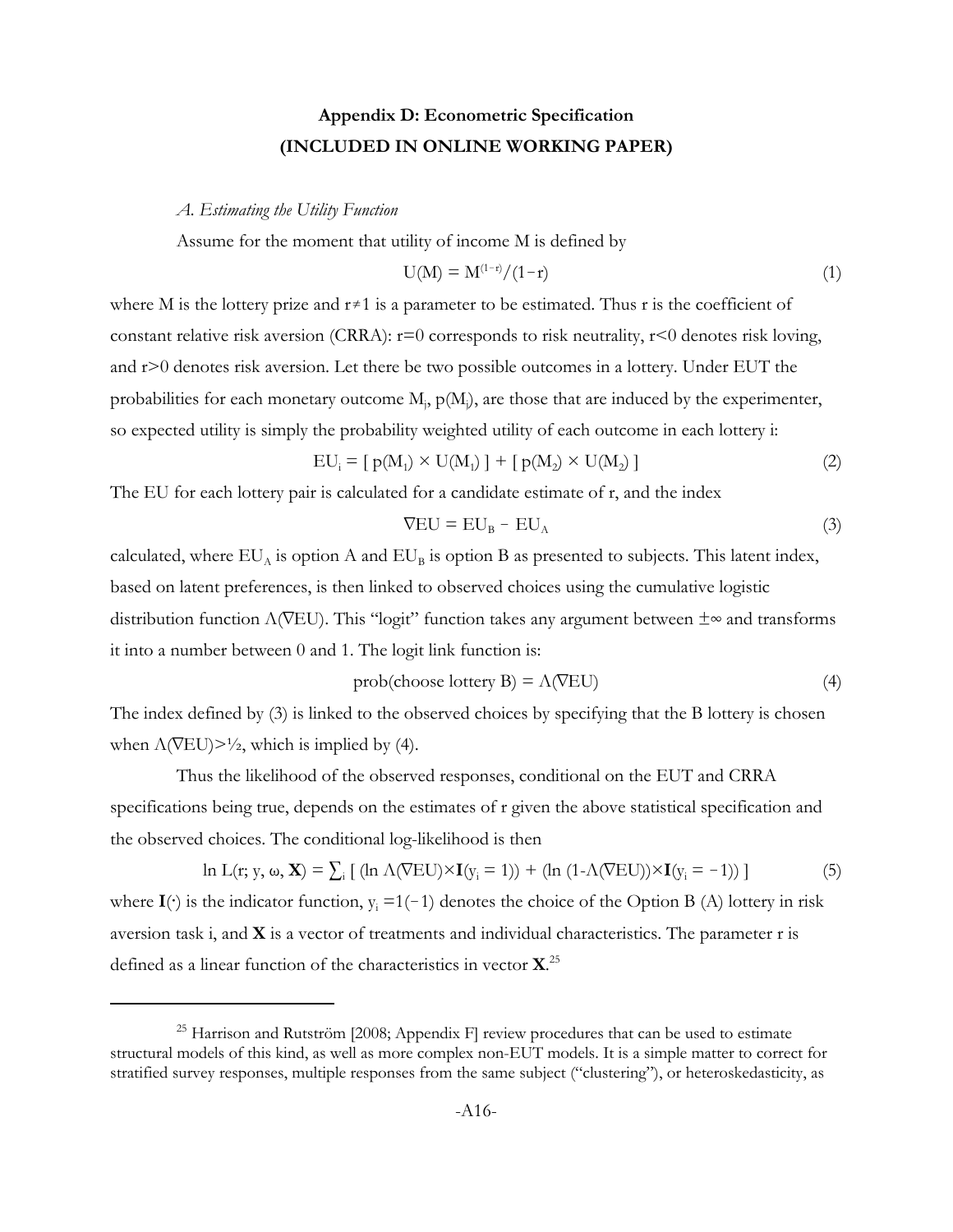Extensions of the basic model are easy to implement, and this is the major attraction of the structural estimation approach. For example, one can easily extend the functional forms of utility to allow for varying degrees of relative risk aversion (RRA). Consider, as one important example, the Expo-Power (EP) utility function proposed by Saha [1993]. Following Holt and Laury [2002], the EP function is defined as

$$
U(M) = \left[1 - \exp(-\alpha M^{1-r})\right] / \alpha,\tag{1'}
$$

where  $\alpha$  and r are parameters to be estimated. RRA is then  $r + \alpha(1-r)M^{1-r}$ , so RRA varies with income if  $\alpha \neq 0$ . This function nests CRRA (as  $\alpha \rightarrow 0$ ) and CARA (as  $r \rightarrow 0$ ).

An important extension of the core model is to allow for subjects to make some errors. The notion of error is one that has already been encountered in the form of the statistical assumption that the probability of choosing a lottery is not 1 when the EU of that lottery exceeds the EU of the other lottery. This assumption is clear in the use of a link function between the latent index  $\nabla$ EU and the probability of picking one or other lottery; in the case of the logistic CDF, this link function is  $\Lambda$ (VEU). If there were no errors from the perspective of EUT, this function would be a step function: zero for all values of  $\nabla$ EU<0, anywhere between 0 and 1 for  $\nabla$ EU=0, and 1 for all values of  $\nabla$ EU $>0$ .

We also allow for "behavioral errors" using a specification originally due to Fechner and popularized by Hey and Orme [1994]. This behavioral error specification posits the latent index

$$
\nabla \mathbf{E} \mathbf{U} = (\mathbf{E} \mathbf{U}_{\mathbf{B}} - \mathbf{E} \mathbf{U}_{\mathbf{A}}) / \mu \tag{3'}
$$

instead of  $(3)$ , where  $\mu$  is a structural "noise parameter" used to allow some errors from the perspective of the deterministic EUT model. This is just one of several different types of error story that could be used, and Wilcox [2008] provides a masterful review of the implications of the alternatives.<sup>26</sup> As  $\mu \rightarrow 0$  this specification collapses to the deterministic choice EUT model, where the choice is strictly determined by the EU of the two lotteries; but as μ gets larger and larger the choice essentially becomes random. When  $\mu$ =1 this specification collapses to (3), where the probability of picking one lottery is given by the ratio of the EU of one lottery to the sum of the EU of both lotteries. Thus μ can be viewed as a parameter that flattens out the link functions as it gets larger.

needed.

<sup>&</sup>lt;sup>26</sup> Some specifications place the error at the final choice between one lottery or after the subject has decided which one has the higher expected utility; some place the error earlier, on the comparison of preferences leading to the choice; and some place the error even earlier, on the determination of the expected utility of each lottery.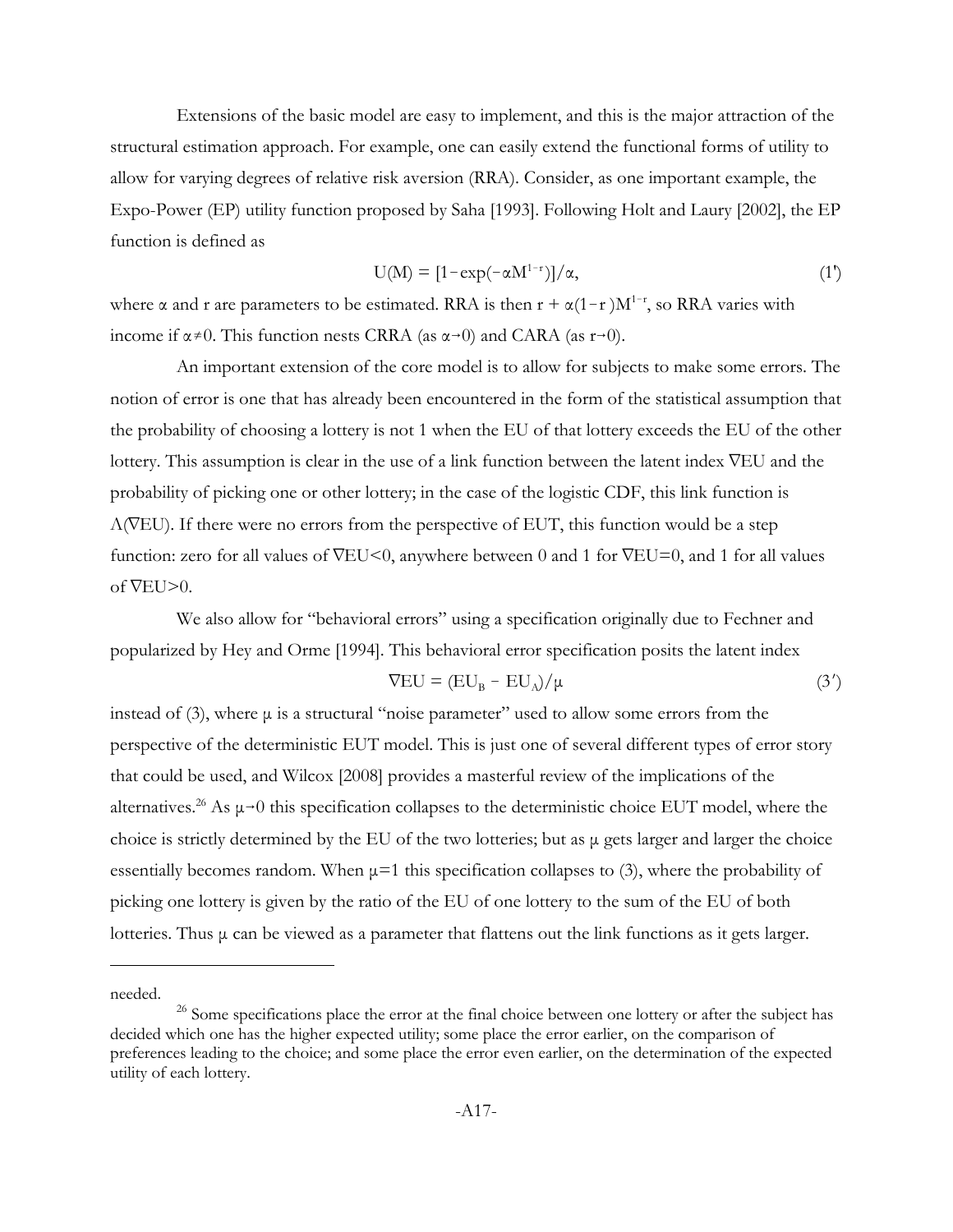An important contribution to the characterization of behavioral errors is the "contextual error" specification proposed by Wilcox [2011]. It is designed to allow robust inferences about the primitive "more stochastically risk averse than." It posits the latent index

$$
\nabla EU = ((EU_B - EU_A)/\nu)/\mu \tag{3''}
$$

instead of  $(3')$ , where *v* is a new, normalizing term for each lottery pair A and B. The normalizing term ν is defined as the maximum utility over all prizes in this lottery pair minus the minimum utility over all prizes in this lottery pair. The value of ν varies, in principle, from lottery choice to lottery choice: hence it is said to be "contextual." For the Fechner specification, dividing by ν ensures that the *normalized* EU difference  $[(EU_B - EU_A)/v]$  remains in the unit interval.

The likelihood of the risk aversion task responses, conditional on the EUT and CRRA specifications being true, depends on the estimates of r and μ. The conditional log-likelihood is

ln L (r,  $\mu$ ;  $y$ , **X**) =  $\sum_i$  [ (ln  $\Lambda(\overline{\text{VEU}}) \times \textbf{I}(y_i=1))$  + (ln  $(1-\Lambda(\overline{\text{VEU}})) \times \textbf{I}(y_i=-1))$  ] (6) where  $y_i = 1(-1)$  denotes the choice of Option B (A) in risk aversion task i, and **X** is a vector of individual characteristics. The value of ν depends on the data, and not on the estimated preference parameters r and μ.

### *B. Estimating the Discounting Function*

Assume EUT holds for choices over risky alternatives and that discounting is exponential. A subject is indifferent between two income options  $M_t$  and  $M_{t+\tau}$  if and only if

$$
(1/(1+\delta)^{t}) U(M_{t}) = (1/(1+\delta)^{t}) U(M_{t+\tau})
$$
\n
$$
(7)
$$

where  $U(M_t)$  is the utility of monetary outcome  $M_t$  for delivery at time t,  $\delta$  is the discount rate,  $\tau$  is the horizon for delivery of the later monetary outcome at time  $t+\tau$ , and the utility function U is separable and stationary over time. The left hand side of equation (7) is the discounted utility of receiving the monetary outcome  $M_t$  at time t, and the right hand side is the discounted utility of receiving the outcome  $M_{t+\tau}$  at time t+τ. Thus δ is the discount rate that equalizes the present value of the utility of the two monetary outcomes  $M_t$  and  $M_{t+\tau}$ .

We can write out the likelihood function for the choices that our subjects made and jointly estimate the risk parameter r in equation (1) and the discount rate parameter  $\delta$  in (7). We use the same stochastic error specification as in (3'), albeit with a different Fechner error term υ for the discount choices. Instead of  $(3')$  we have

$$
\nabla \mathbf{PV} = (\mathbf{PV}_{\mathbf{B}} - \mathbf{PV}_{\mathbf{A}})/\eta,\tag{8}
$$

$$
-A18-
$$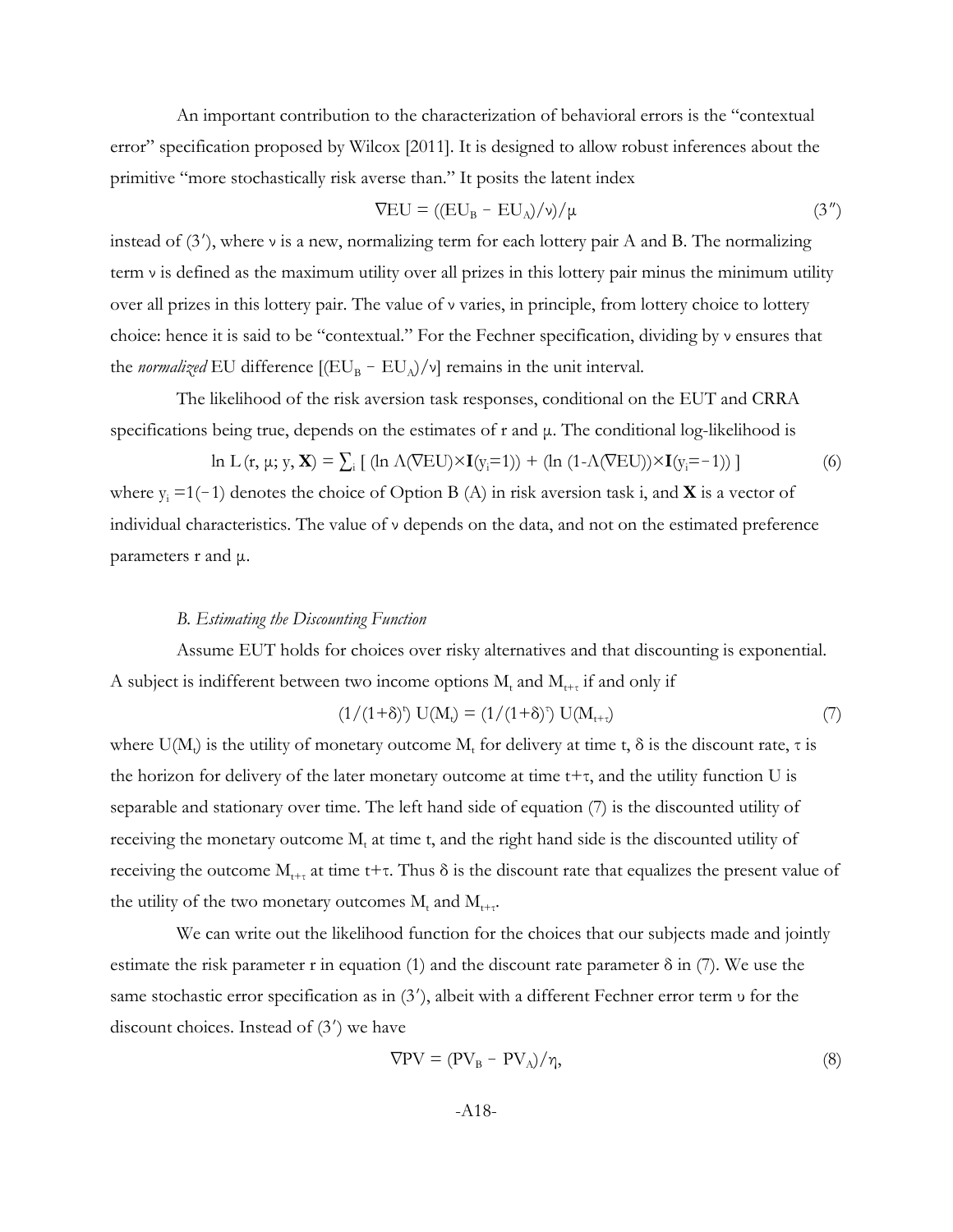where the discounted utility of Option A is given by

$$
PV_{A} = (1/(1+\delta)^{t})(M_{A})^{(1-r)}/(1-r)
$$
\n(9)

and the discounted utility of Option B is

$$
PV_{B} = (1/(1+\delta)^{t+\tau}) (M_{B})^{(1-\tau)}/(1-r), \qquad (10)
$$

and  $M_A$  and  $M_B$  are the monetary amounts in the choice tasks presented to subjects. The parameter  $\eta$ captures noise for the discount rate choices, just as μ was a noise parameter for the risk aversion choices.27 We assume here that the utility function is stable over time and is perceived *ex ante* to be stable over time.<sup>28</sup> We also assume that the parameter  $r < 1$ , to ensure that  $\delta > 0$ .

Thus the likelihood of the discount rate responses, conditional on the EUT, CRRA and exponential discounting specifications being true, depends on the estimates of r,  $\delta$ ,  $\mu$  and  $\eta$ , given the assumed value of  $\omega$  and the observed choices. The conditional log-likelihood is

$$
\ln L(r, \delta, \mu, \eta; y, \omega, \mathbf{X}) = \sum_{i} \left[ (\ln \Lambda(\nabla \mathbf{PV}) \times \mathbf{I}(y_i=1)) + (\ln (1 - \Lambda(\nabla \mathbf{PV})) \times \mathbf{I}(y_i=-1)) \right] \tag{11}
$$

where  $y_i = 1(-1)$  again denotes the choice of Option B (A) in discount rate task i, and **X** is a vector of individual characteristics.

The joint likelihood of the risk aversion and discount rate responses is then

$$
\ln L \left( \mathbf{r}, \delta, \mu, \eta; \mathbf{y}, \omega, \mathbf{X} \right) = \ln L^{\text{RA}} + \ln L^{\text{DR}} \tag{12}
$$

where  $L^{RA}$  is defined by (6) and  $L^{DR}$  is defined by (11). This expression can then be maximized using standard numerical methods.

Nothing in this inferential procedure relied on the use of EUT, or the CRRA functional form. Nor did anything rely on the use of the exponential discounting function. These methods generalize immediately to alternative models of decision making under risk, and to alternative discounting functions. We illustrate both extensions below.

<sup>&</sup>lt;sup>27</sup> It is not obvious that  $\mu = \eta$ , since these are cognitively different tasks. Our own priors are that the risk aversion tasks are harder, since they involve four outcomes compared to two outcomes in the discount rate tasks, so we would expect μ>η. Error structures are things one should always be agnostic about since they capture one's modeling ignorance, so we allow the error terms to differ between risk and discount rate tasks.

<sup>&</sup>lt;sup>28</sup> Direct evidence for the former proposition is provided by Andersen, Harrison, Lau and Rutström [2008], who examine the temporal stability of risk attitudes in the Danish population. The second proposition is a more delicate matter: even if utility functions are stable over time, they may not be subjectively perceived to be, and that is what matters for use to assume that the same r that appears in (1) appears in (9) and (10). When there is no front end delay, this assumption is immediate for (9), but not otherwise. But whether or not individuals suffer from a "projection bias" is a deep matter, demanding more research: see Ainslie [1992; p. 144-179, §6.3], Kirby and Guastello [2001] and Loewenstein, O'Donoghue and Rabin [2003].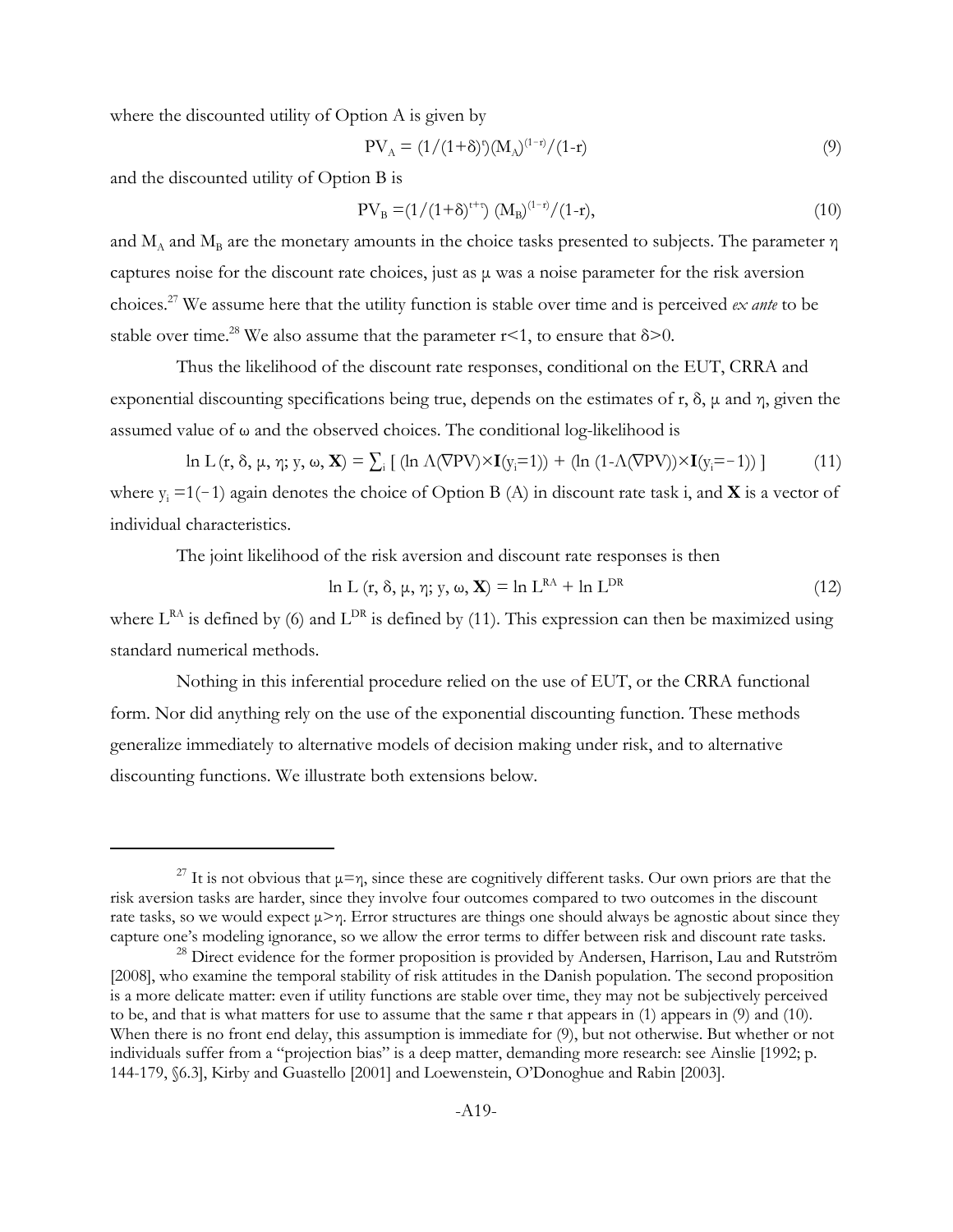### *C. Estimating Subjective Optimism or Pessimism*

 We also provide estimates from a RDU model, to ascertain if entrepreneurs exhibit optimism or pessimism in comparison to the general population.<sup>29</sup> To calculate decision weights under RDU one replaces expected utility  $EU_i = \sum_{k=1,K} [p_k \times u_k]$  with RDU

$$
RDU_i = \sum_{k=1, K} [w_k \times u_k], \qquad (13)
$$

where

$$
w_i = \omega(p_i + ... + p_n) - \omega(p_{i+1} + ... + p_n)
$$
 (14a)

for  $i=1,..., n-1$ , and

$$
w_i = \omega(p_i) \tag{14b}
$$

for i=n, the subscript indicates outcomes ranked from worst to best, and where  $\omega(p)$  is some probability weighting function.

Picking the right probability weighting function is obviously important for RDU specifications. The simplest specification is the power function

$$
\omega(p) = p^{\eta} \tag{15}
$$

This probability weighting function is useful pedagogically, since values of  $\eta$ >1 imply pessimism with respect to lottery probabilities, and values of η<1 imply optimism. *Ceteris paribus* the utility function curvature, estimates of η<1 provide an additional psychological source for a positive risk premium (since better prizes are given lower decision weight than their objective probabilities, and poorer prizes are given higher decision weight). The "inverse-S" weighting function proposed by Tversky and Kahneman [1992] has also been widely employed. It is assumed to have well-behaved endpoints such that  $\omega(0)=0$  and  $\omega(1)=1$  and to imply weights

$$
\omega(p) = p^{\gamma} / [p^{\gamma} + (1-p)^{\gamma}]^{1/\gamma}
$$
 (16)

for  $0 \le p \le 1$ .<sup>30</sup> Finally, Prelec [1998] presents a two-parameter probability weighting function that

<sup>&</sup>lt;sup>29</sup> When we use the short-hand expression "general population" in comparison to entrepreneurs owning firms we actually mean the general population *other than* those entrepreneurs.

 $30$  The normal assumption in the empirical folklore, reviewed by Gonzalez and Wu [1999], is that 0<γ<1. This gives the weighting function an "inverse S-shape," characterized by a concave section signifying the overweighting of small probabilities up to a crossover-point where  $\omega(p)=p$ , beyond which there is then a convex section signifying underweighting. Hence this specification with γ<1, implies, again *ceteris paribus* the curvature of the utility function, optimism or risk-loving with respect to small objective probabilities and pessimism or risk aversion with respect to larger objective probabilities. If  $\gamma$ >1 the function takes the less conventional "S-shape," with convexity for smaller probabilities and concavity for larger probabilities. Nothing in the *theory* of the RDU model, or the *theory* of the Prospect Theory model, requires γ<1.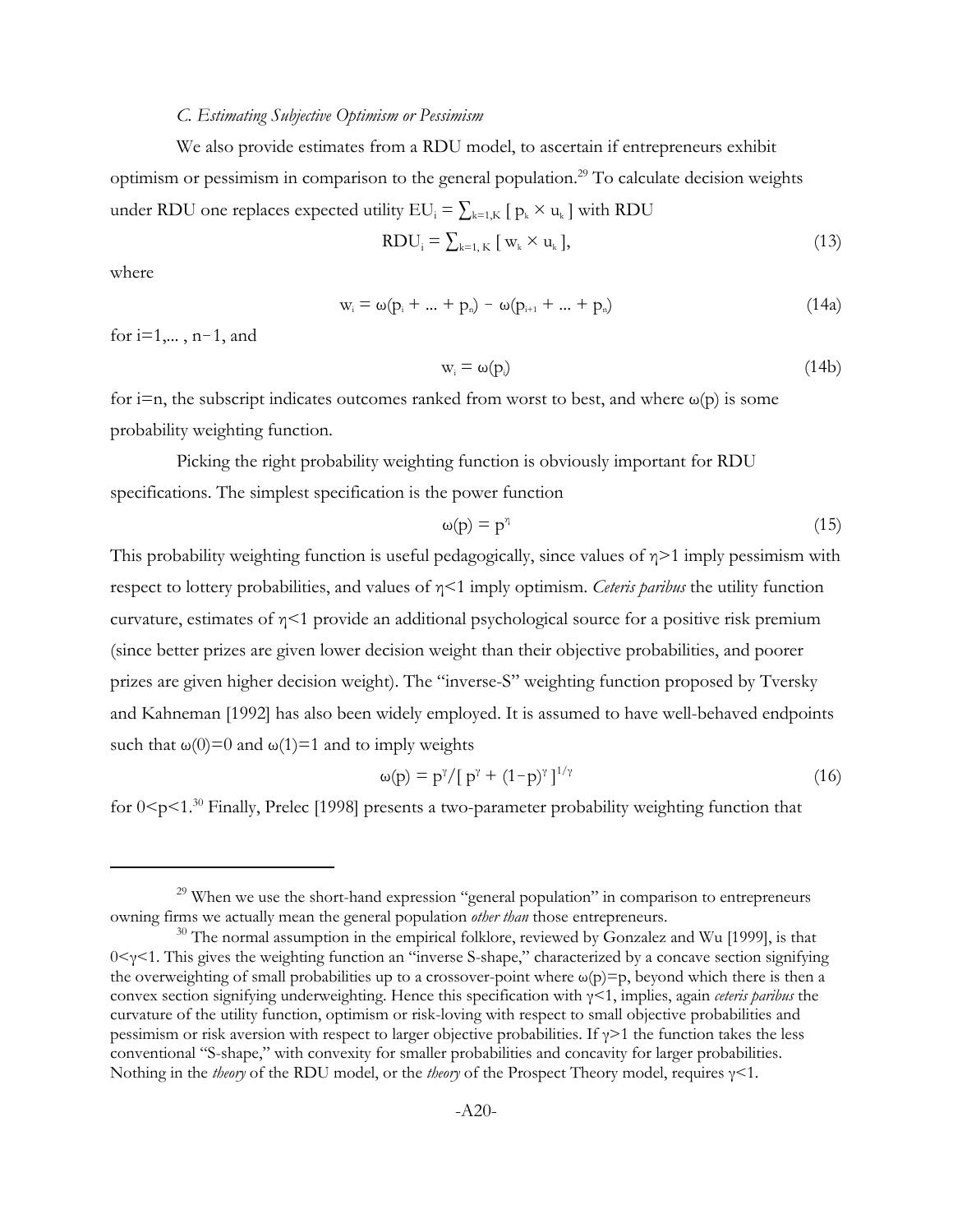includes (15) and (16) as special cases. This function is written as

$$
\omega(p) = \exp\{-\eta(-\ln(p))^{\varphi}\}\tag{17}
$$

and is defined for  $0 \le p \le 1$ ,  $\eta \ge 0$  and  $\varphi \ge 0$ . We generally use the flexible specification (17).

#### **Additional References**

Ainslie, George, *Picoeconomics* (New York: Cambridge University Press, 1992).

- Andersen, Steffen, Harrison, Glenn W.; Lau, Morten I., and Rutström, E. Elisabet, "Lost in State Space: Are Preferences Stable?" *International Economic Review*, 49(3), 2008, 1091-1112.
- Gonzalez, Richard, and Wu, George, "On the Shape of the Utility Function," *Cognitive Psychology*, 38, 1999, 129-166.
- Harrison, Glenn W., and Rutström, E. Elisabet, "Risk Aversion in the Laboratory," in J.C. Cox and G.W. Harrison (eds.), *Risk Aversion in Experiments* (Bingley, UK: Emerald, Research in Experimental Economics, Volume 12, 2008).
- Hey, John D., and Orme, Chris, "Investigating Generalizations of Expected Utility Theory Using Experimental Data," *Econometrica*, 62(6), November 1994, 1291-1326.
- Kirby, Kris N., and Guastello, Barbarose, "Making Choices in Anticipation of Similar Future Choices Can Increase Self-Control," *Journal of Experimental Psychology: Applied*, 7(2), 2001, 154-164.
- Loewenstein, George; O'Donoghue, Ted, and Rabin, Matthew, "Projection Bias in Predicting Future Utility," *Quarterly Journal of Economics*, 118(4), November 2003, 1209-1248.
- Prelec, Drazen, "The Probability Weighting Function," *Econometrica*, 66, 1998, 497-527.
- Tversky, Amos, and Kahneman, Daniel, "Advances in Prospect Theory: Cumulative Representations of Uncertainty," *Journal of Risk & Uncertainty*, 5, 1992, 297-323.
- Wilcox, Nathaniel T., "Stochastic Models for Binary Discrete Choice Under Risk: A Critical Primer and Econometric Comparison," in J. Cox and G.W. Harrison (eds.), *Risk Aversion in Experiments* (Bingley, UK: Emerald, Research in Experimental Economics, Volume 12, 2008).
- Wilcox, Nathaniel T., "'Stochastically More Risk Averse:' A Contextual Theory of Stochastic Discrete Choice Under Risk," *Journal of Econometrics*, 162(1), May 2011, 89-104.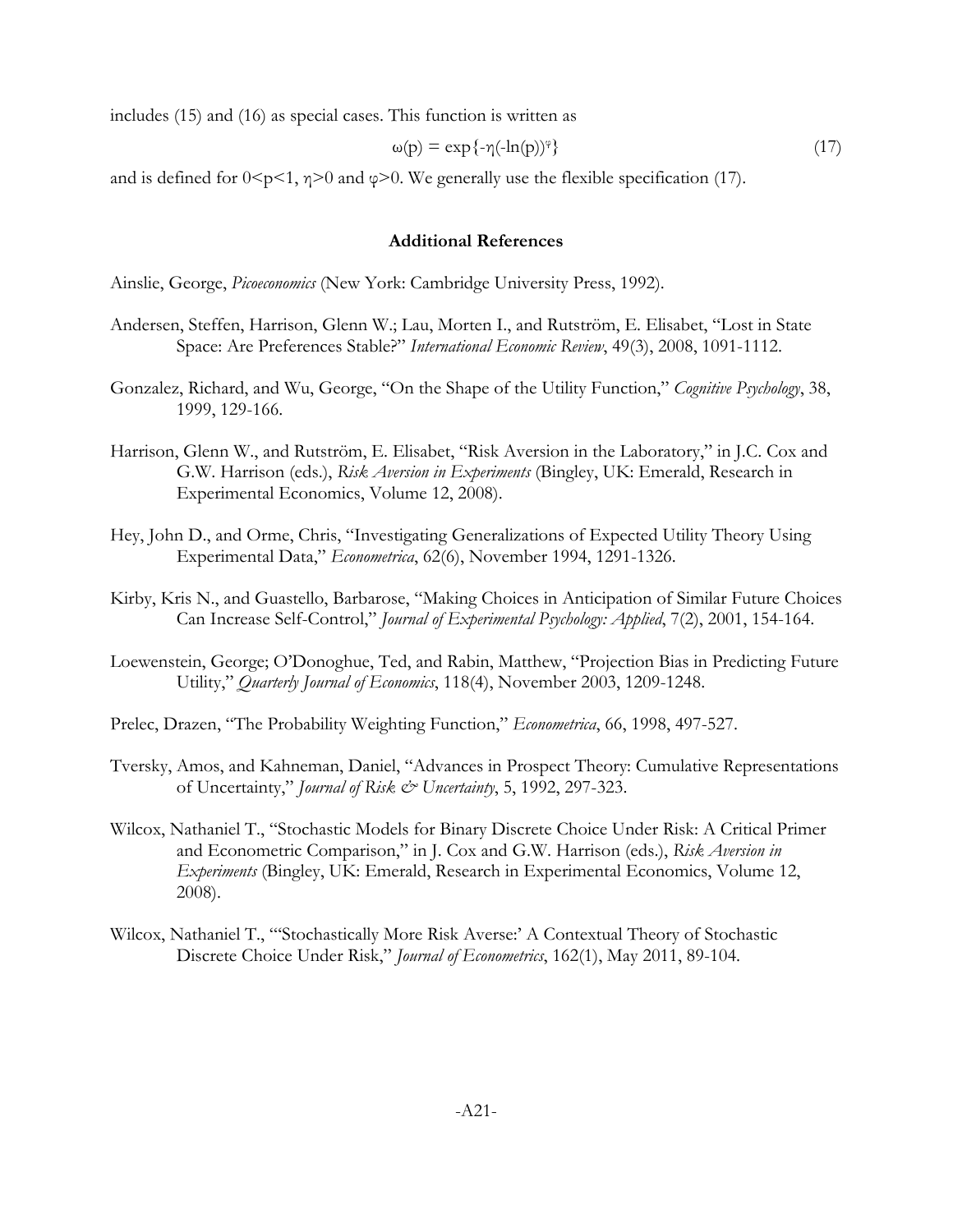# **Appendix E. Literature Review on Entrepeneurship and Risk Taking (INCLUDED IN ONLINE WORKING PAPER)**

Schade [2005; p.417] provides a survey of experimental studies in entrepreneurship and lists 14 studies, only 2 of which actually use real entrepreneurs. Of the remaining 12 studies, students are the most common type of experimental subject; there are obvious doubts about the value of using students to generalize about real entrepreneurs, as correctly noted by Robinson, Hueffner and Hunt [1991]. Moreover, the studies discussed by Schade [2005] all use hypothetical surveys, and none of the tasks were incentivized in the sense that subjects earned more or less money depending on different choices. The use of real, controlled incentives has been a hallmark of experimental economics since Smith [1982] defined the "salience" and "dominance" precepts of an experimental micro-economy, and there is clear, direct evidence of bias from hypothetical studies of risk aversion (Holt and Laury [2002][2005] and Harrison [2006a]).<sup>31</sup>

Several studies have used experimental methods with real incentives to study the behavior of entrepreneurs in controlled laboratory settings. We have not come across any studies on entrepreneurship and individual discount rates, and focus here on experimental studies that elicit individual risk attitudes. These studies rely on three methods to elicit individual risk attitudes, reviewed by Harrison and Rutström [2008a]: the multiple price list design, the random lottery pair design, and the ordered lottery selection design.

The most popular elicitation method of risk attitudes in studies of entrepreneurs is the multiple price list (MPL) design popularized by Holt and Laury [2002].<sup>32</sup> Subjects are presented with an array of binary choice tasks, ordered by the probability of the high prize, and asked to pick their preferred lottery in each decision task. The binary choice tasks are organized in an MPL, which

<sup>&</sup>lt;sup>31</sup> The studies reviewed by Schade [2005] are better described as using the so-called "questionnaireexperimental method," where different hypothetical survey questions are exogenously posed to subjects with some experimental design. Amiel and Cowell [1999] illustrate the method, and note that their "approach involves presenting individuals with questionnaires in a way that uses many of the features of experimental methodology" (p. 24). The use of hypothetical questionnaires also has a long tradition in psychology and environmental valuation: see Harrison [2006a][2006b], Harrison and Rutström [2008b] and Hertwig and Ortmann [2001] for surveys of experimental evidence on the biases introduced by eliciting hypothetical responses.

<sup>&</sup>lt;sup>32</sup> Andersen, Harrison, Lau and Rutström [2006] examine the properties of the MPL procedure in detail, and the older literature using it. Harrison and Rutström [2008a] evaluate the strengths and weaknesses of alternative elicitation procedures for risk attitudes.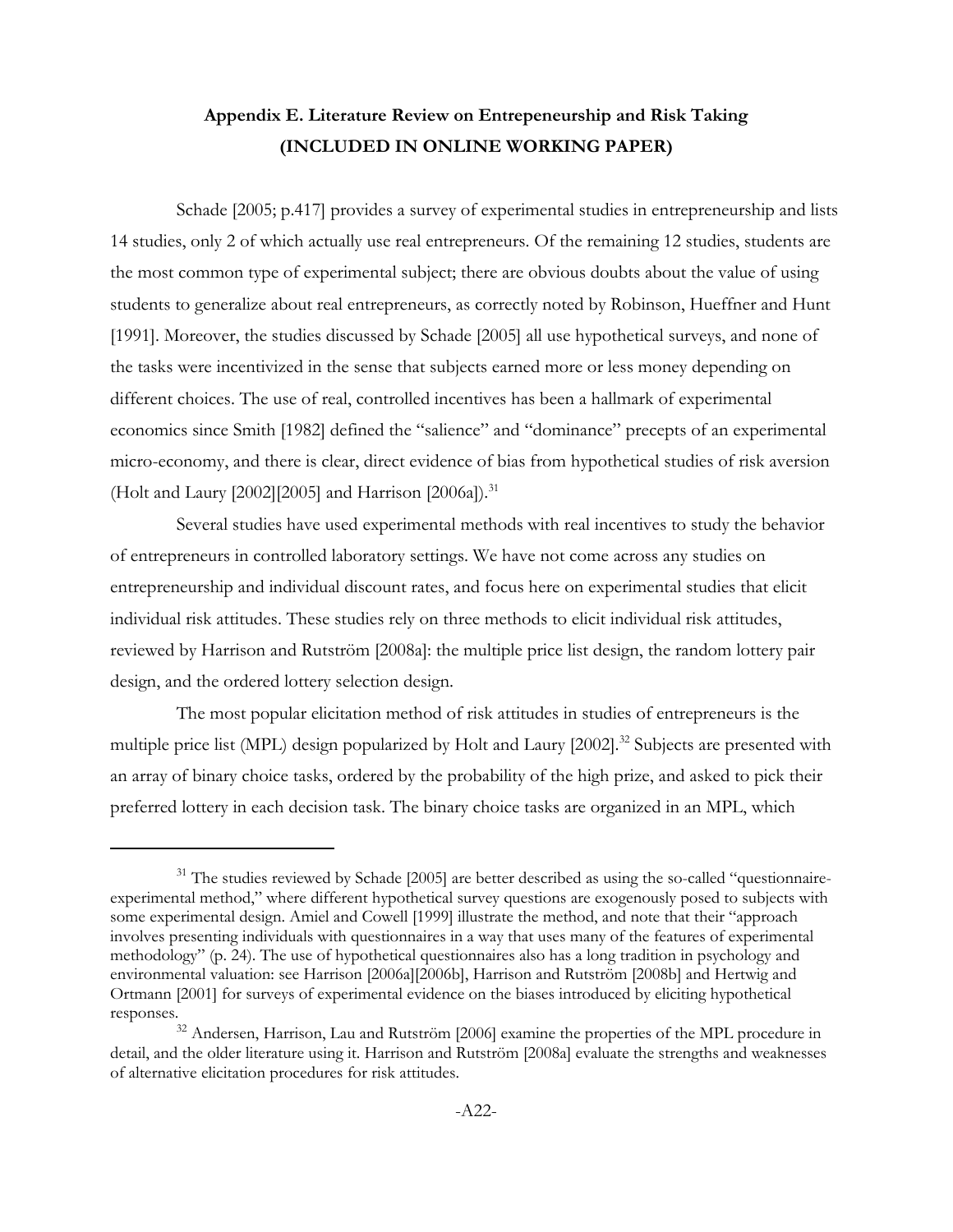typically contains 10 decision tasks. One decision task is then picked at random and the preferred lottery in the selected decision task is played out for actual payment. This elicitation method has been applied to study entrepreneurs by Elston, Harrison and Rutström [2005], Holm, Opper and Nee [2013] and Sandri, Schade, Musshoff and Odeling [2010].

One can analyze the data from this elicitation method in various ways. Elston, Harrison and Rutström [2005] use maximum likelihood estimation of an interval regression model with relative risk aversion as the dependent variable. The stakes in the lotteries vary between \$1 and \$38.50, and are equal to ten times the amounts used in the 1x treatment in Holt and Laury [2002]. The experiments took place at two conventions for small business entrepreneurs in Atlanta, Georgia and Omaha, Nebraska. Data is collected from 182 individuals, where 42 are classified as being full-time entrepreneurs, 38 are classified as part-time entrepreneurs, 92 are classified as salaried nonentrepreneurs, and 10 do not fit in any of those categories. They find that full-time entrepreneurs have significantly lower aversion to risk than part-time entrepreneurs and non-entrepreneurs, and that part-time entrepreneurs are not significantly different in terms of risk attitudes than nonentrepreneurs.

Holm, Opper and Nee [2013] and Sandri, Schade, Musshoff and Odeling [2010] are agnostic about parametric specifications of utility and probability weighting functions, and use the number of safe choices in the MPL as the dependent variable.<sup>33</sup> Holm, Opper and Nee [2013] use a randomly selected sample of entrepreneurs from local business registers in the Yangzi delta region in China. The sample contains 700 entrepreneurs who have been in business for at least three years and employ at least 10 salaried workers, and the control group consists of 200 individuals selected randomly from household registers in the same region. The stakes in the lotteries vary between 15 and 580 Chinese yuan, and are in the same range as the median daily income for the entrepreneurs in the sample. They find that entrepreneurs do not have significantly lower risk aversion than subjects in the control group: using data and statistical tests at the individual level, there is no significant difference in the average switch point in the MPL between the two groups. Sandri, Schade, Musshoff and Odeling [2010] find similar results using a sample of 15 founders of high-tech enterprises in Berlin-Adlershof and a control group of 84 students and non-students at Humboldt University. The

<sup>&</sup>lt;sup>33</sup> This dependent variable is correlated with risk premia, but does not allow one to say how much of any risk premia derives from diminishing marginal utility or probability pessimism.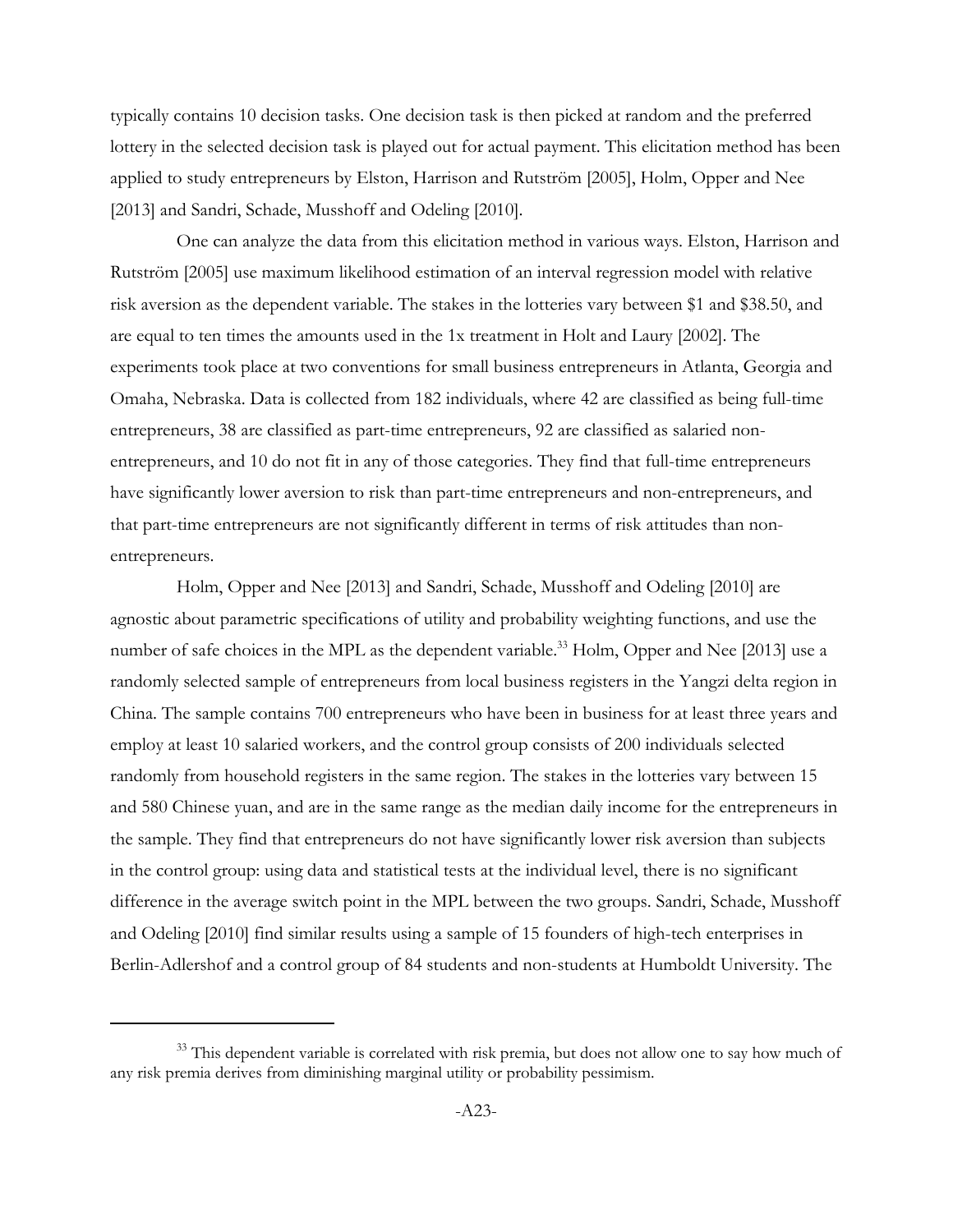stakes in the lotteries are not reported, and they do not find any significant difference in risk attitudes between entrepreneurs and the control group.

The random lottery pair design is used by List and Mason [2011] to infer risk attitudes of CEOs working in the coffee industry in Costa Rica. This design was used by Hey and Orme [1994] to estimate utility functionals for individuals under EUT and RDU, *inter alia*, and is a popular method for individual-level estimation since one can include a large number of binary choice tasks in the experimental design. List and Mason [2011] presented the subjects with 40 pairs of lotteries in which the stakes were losses<sup>34</sup> of \$80, \$30 or \$0 for a group of 29 CEOs and losses of \$8, \$3 or \$0 for a control group of 101 undergraduate students in Costa Rica. They estimate risk attitudes for each individual and find no evidence of a significant difference in risk attitudes between CEOs and students under the assumption of EUT. However, List and Mason [2011] find a statistically significant difference in behavior between CEOs and students when the EUT model is replaced by RDU. It is not clear in what way risk attitudes differ between CEOs and students, and the comparison of risk attitudes between the two groups could be facilitated by using structural estimation of utility and probability weighting functions. Hence, the evidence in List and Mason [2011] does not point to any significant differences in risk attitudes between CEOs and students under EUT, but they conclude that there may be some significant differences in risk attitudes under RDU.

 Finally, Macko and Tyszka [2009] use an ordered lottery selection design developed by Binswanger [1980][1981]. Each subjects is presented with a choice of 6 lotteries and asked to select one. The payoffs to subjects in the decision tasks are lottery entry tickets to a local Polish lottery, so the incentives involved in these tasks are a compound lottery beyond the risk involved in the decision task with lottery tickets. They compare risk attitudes among three groups of students: (i) 42 students who did not express any intention of starting up a business, (ii) 44 students who had an intention of starting a business, and (iii) 40 students who had already started a business. Using integer values for the 6 lotteries in the decision task as the dependent variable, Macko and Tyszka [2009] do not find a statistically significant difference in risk attitudes between the three different student groups.35

 $34$  These were losses from earnings in an unrelated, prior experimental task.

<sup>&</sup>lt;sup>35</sup> They assign integer values between 1 and 6 to the lottery chosen and report an F-test of the statistical hypothesis. It is not clear if this test uses an ordered logit model, an ordinary least squares model, or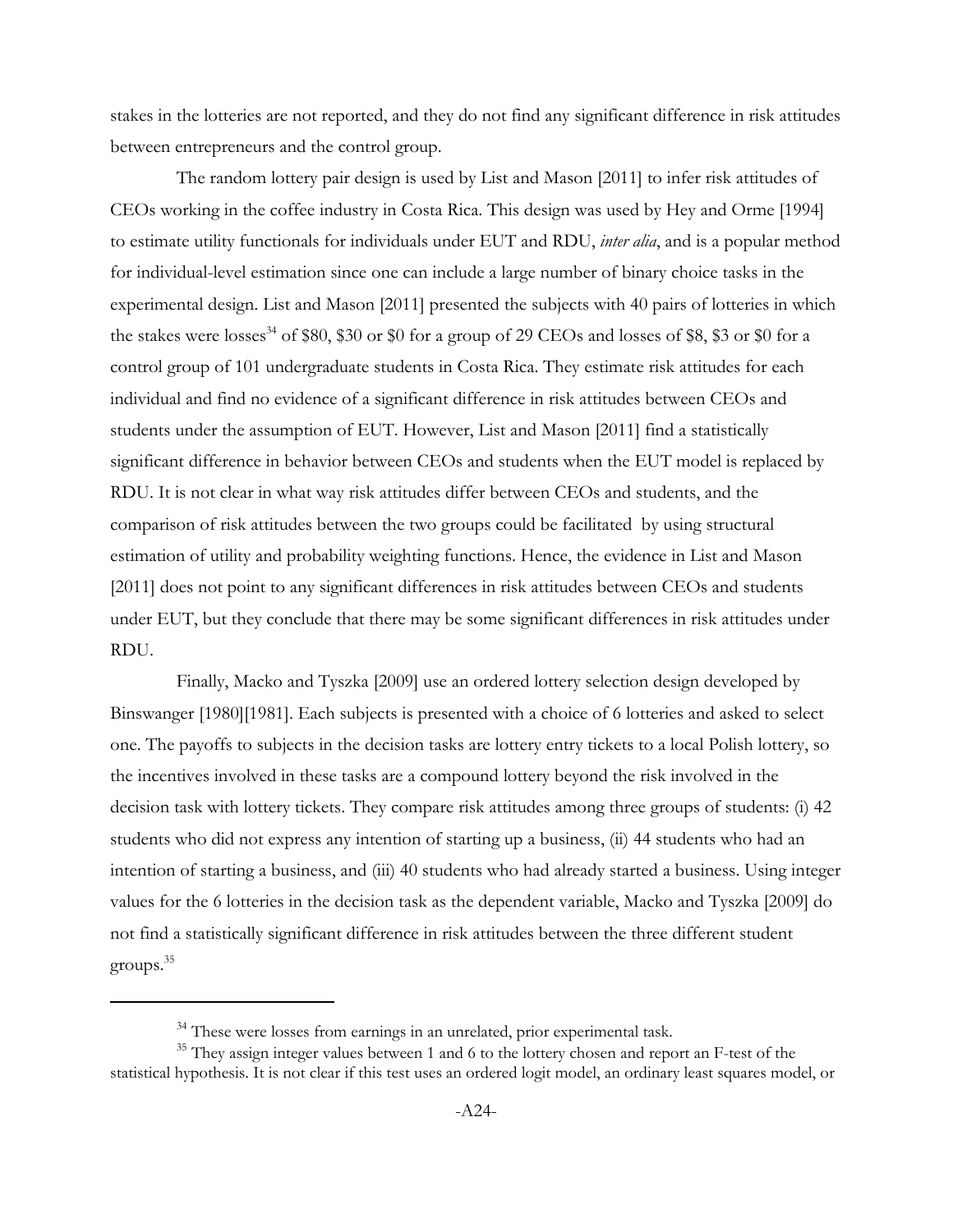The evidence from experimental designs thus far is mixed with respect to differences in risk attitudes between entrepreneurs and non-entrepreneurs.

### **Additional References**

- Amiel, Yoram, and Cowell, Frank A., *Thinking About Inequality* (New York: Cambridge University Press, 1999).
- Andersen, Steffen; Harrison, Glenn W.; Lau, Morten I., and Rutström, E. Elisabet, "Elicitation Using Multiple Price Lists," *Experimental Economics*, 9(4), December 2006, 383-405.
- Binswanger, Hans P., "Attitudes Toward Risk, Experimental Measurement in Rural India,"*American Journal of Agricultural Economics*, 62, August 1980, 395-407.
- Binswanger, Hans P., "Attitude Toward Risk, Theoretical Implications of an Experiment in Rural India," *Economic Journal*, 91, December 1981, 867-890.
- Harrison, Glenn W., "Hypothetical Bias Over Uncertain Outcomes," in J.A. List (ed)., *Using Experimental Methods in Environmental and Resource Economics* (Northampton, MA: Elgar, 2006a).
- Harrison, Glenn W., "Experimental Evidence on Alternative Environmental Valuation Methods," *Environmental & Resource Economics*, 34(1), 2006b, 125-162.
- Harrison, Glenn W., and Rutström, E. Elisabet, "Risk Aversion in the Laboratory," in J.C. Cox and G.W. Harrison (eds.), *Risk Aversion in Experiments* (Bingley, UK: Emerald, Research in Experimental Economics, Volume 12, 2008a).
- Harrison, Glenn W., and Rutström, E. Elisabet, "Experimental Evidence on the Existence of Hypothetical Bias in Value Elicitation Methods," in C.R. Plott and V.L. Smith (eds.), *Handbook of Experimental Economics Results* (North-Holland: Amsterdam, 2008b).
- Hertwig, Ralph, and Ortmann, Andreas, "Experimental practices in economics: A challenge for psychologists?" *Behavioral & Brain Sciences*, 24, 2001, 383-451.
- Hey, John D., and Orme, Chris, "Investigating Generalizations of Expected Utility Theory Using Experimental Data," *Econometrica*, 62(6), November 1994, 1291-1326.
- Holt, Charles A., and Laury, Susan K., "Risk Aversion and Incentive Effects: New Data Without Order Effects," *American Economic Review*, 95(3), June 2005, 902-912.

some other measure of association.